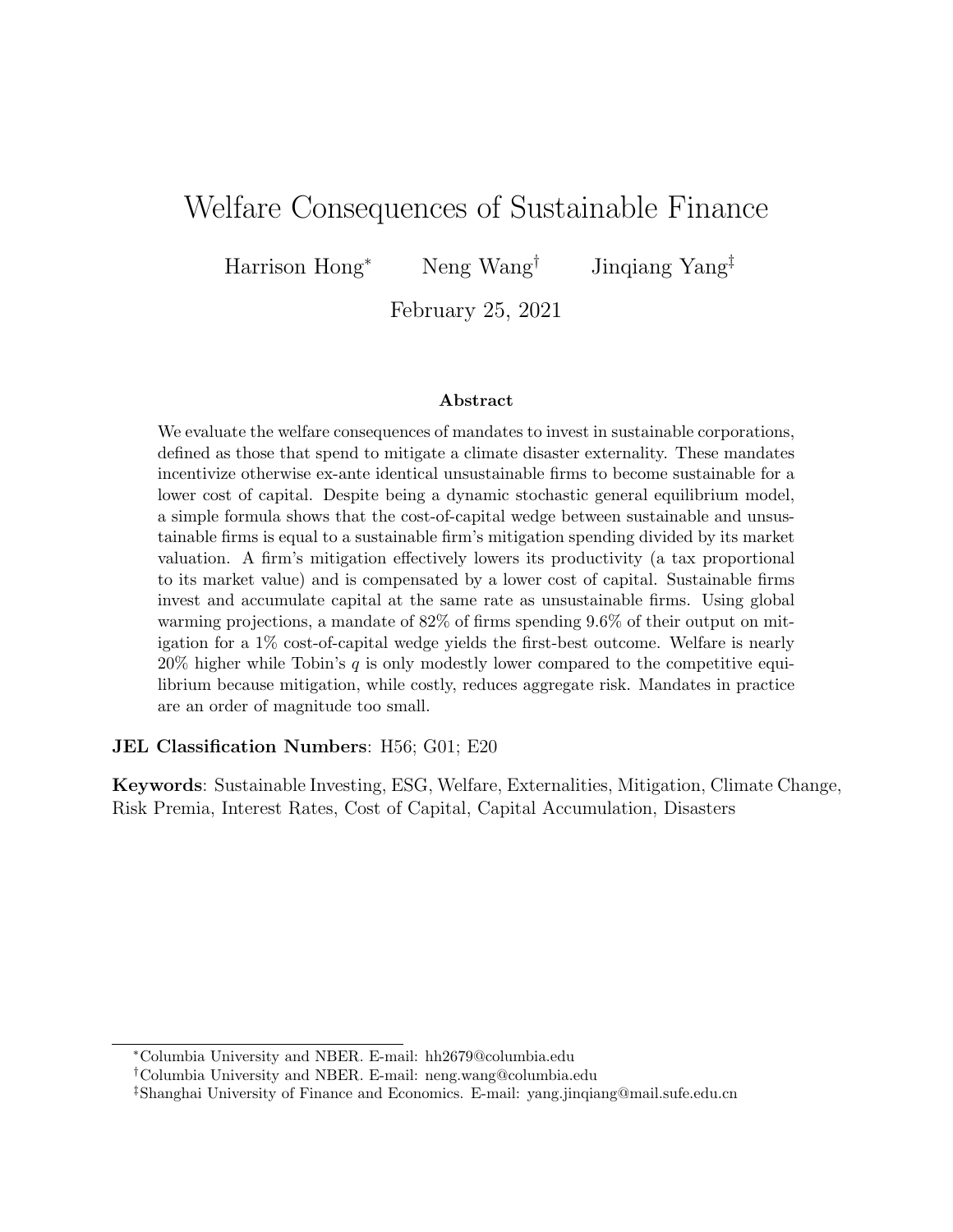### 1 Introduction

Mandates to invest in sustainable companies, defined as those that spend to address the negative consequences of global warming, rose dramatically in the recent decade. Recent estimates have 38% of assets under management undergoing some form of sustainability screening (US SIF Foundation January 2019). This rise has been largely driven by sovereign wealth funds or pension plans who often times have legal restrictions imposed on their asset holdings by governments or stakeholders.<sup>1</sup> Most of these mandates are implemented as passive screens, whereby a fraction of stock portfolios are restricted to invest in companies that meet certain environmental, social, and governance (ESG) guidelines.

Sustainability guidelines pertain to not just companies' carbon footprints but also other types of spending to mitigate a variety of climate-related disasters. For instance, in September 2019, a UN climate resilience initiative focused on engaging investors and firms to fund mitigation of the negative consequences of global warming for wildfires and sea level rise, which endangers much of the world even today. As part of this initiative, 230 investors managing \$16.2 trillion dollars signed on to divest from companies whose supply-chains contribute to fires in the Amazon and Indonesia.

One important underlying premise for such mandates is that competitive economies fail to internalize externalities associated with global warming. These mandates are meant to incentivize companies to mitigate externalities associated with climate change through capital market boycotts. Boycotts (Arrow (1972) and Becker (2010)), particularly implemented via social norms (Akerlof (1980) and Romer (1984)), can affect prices in many markets; in capital markets such boycotts can generate market segmentation which affects firm cost of capital (Merton (1987)).

In this paper, we evaluate the welfare consequences of these mandates by introducing a stock portfolio restriction for the representative investor in a dynamic competitive economy. Our model addresses the following questions. What should be sustainable portfolio qualification criteria? How large do mandates have to be to reach the first-best outcome? What is

<sup>&</sup>lt;sup>1</sup>For instance, the Norwegian sovereign wealth fund is forbidden by parliament from investing in certain companies that violate certain sustainability criteria.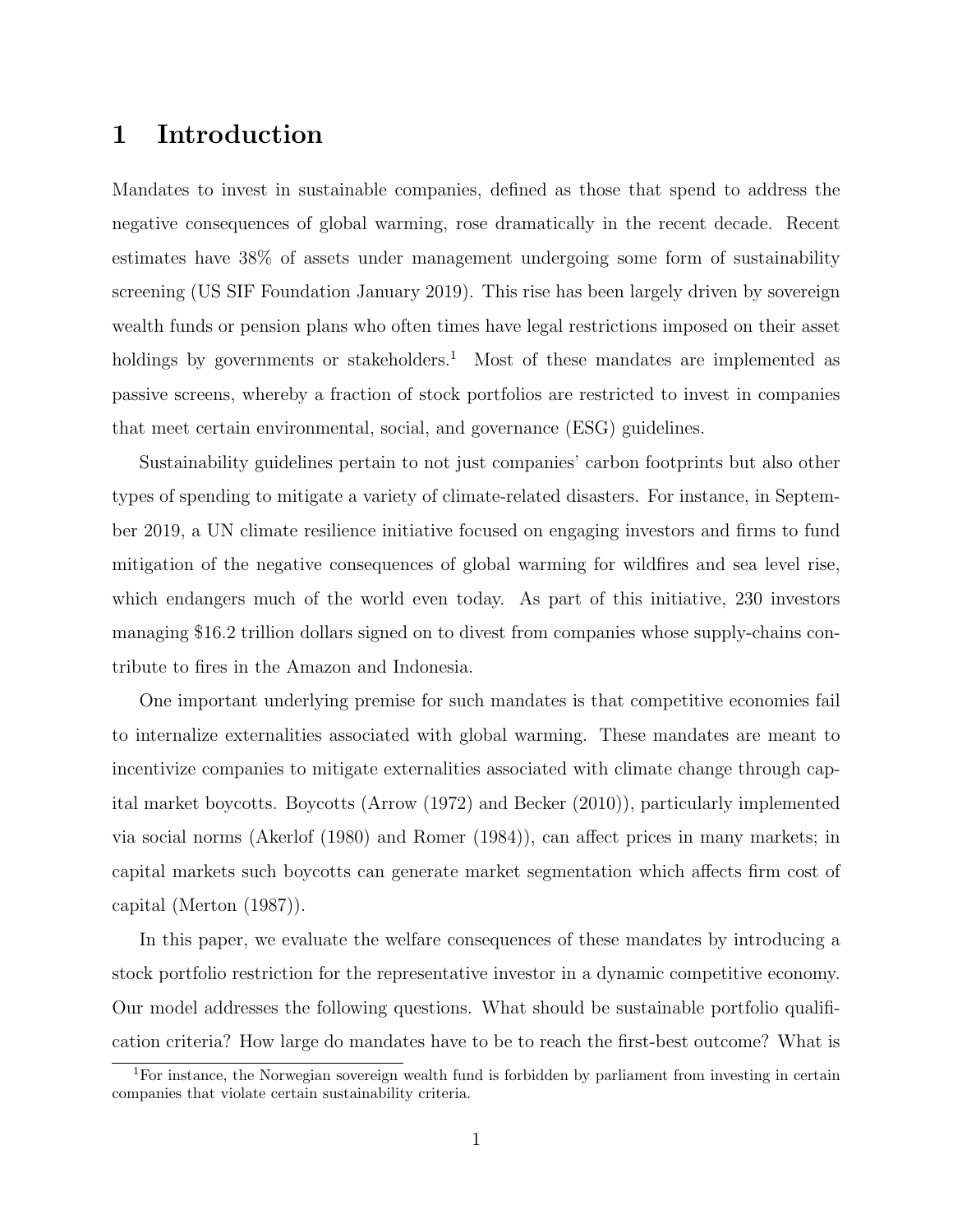the size of the cost-of-capital wedge between sustainable versus unsustainable firms? What is the impact of these mandates on capital accumulation and social welfare? What are the implications for equilibrium interest rates, risk premia, and aggregate stock market value?

We start with a continuous-time economy where output is determined by an  $AK$  production technology and convex capital adjustment costs give rise to a value for capital (Tobin's average q). The economy is buffeted by the Poisson arrival of weather disasters that lead to fat-tailed damages to capital stock.<sup>2</sup> Climate change increases the arrival rate and damages of these disasters (National Academy of Sciences (2016)).<sup>3</sup> More frequent disasters lead to significant welfare losses (e.g., Rietz (1988), Barro (2006), Weitzman (2009), and Pindyck and Wang (2013)) for households with non-expected utility as in Epstein and Zin (1989) and Weil (1990).

Mitigation reduces the fat-tailedness of damages of these disasters in the economy. Firm productivity is reduced as a result of this spending, be it reducing carbon footprints or other forms of mitigation. But the benefits of this mitigation only affects market price of risk which firms take as given. Hence, there is under-mitigation, i.e. a market failure, in the competitive economy and a tax on capital is needed to fund mitigation spending (Hong, Wang and Yang (2020)). The risk preference of the representative investor generates a substantial willingness-to-pay for mitigation and hence a sizeable tax on capital similar to how it generates a high social cost of carbon in integrated assessment models of emissions curtailment (Nordhaus (2017), Golosov, Hassler, Krusell and Tsyviski (2014)).<sup>4</sup>

To be included in the investor's sustainable portfolio, otherwise ex-ante identical unsustainable firms have to spend a minimum amount on mitigation which they otherwise would not due to externalities. The cost of capital and firm value for sustainable and unsustainable firms are endogenously determined so as to leave value maximizing firms indifferent between being sustainable or not, i.e., the Tobin's  $q$  or stock price is the same for all firms

<sup>2</sup>The percentage losses of capital stock due to jump arrivals follow a Pareto distribution and are i.i.d. across arrivals (Gabaix, 2009).

<sup>&</sup>lt;sup>3</sup>For instance, climate models point to increased frequency and damage from hurricanes that make landfall (Grinsted, Ditlevsen, and Christensen (2019), Kossin et.al. (2020)). Similarly, the wildfires in the Western US states are also linked to climate change (Abatzoglou and Williams (2016)).

<sup>4</sup>See, e.g., Cai and Lontzek (2019), Daniel, Litterman and Wagner (2019) for recent contributions.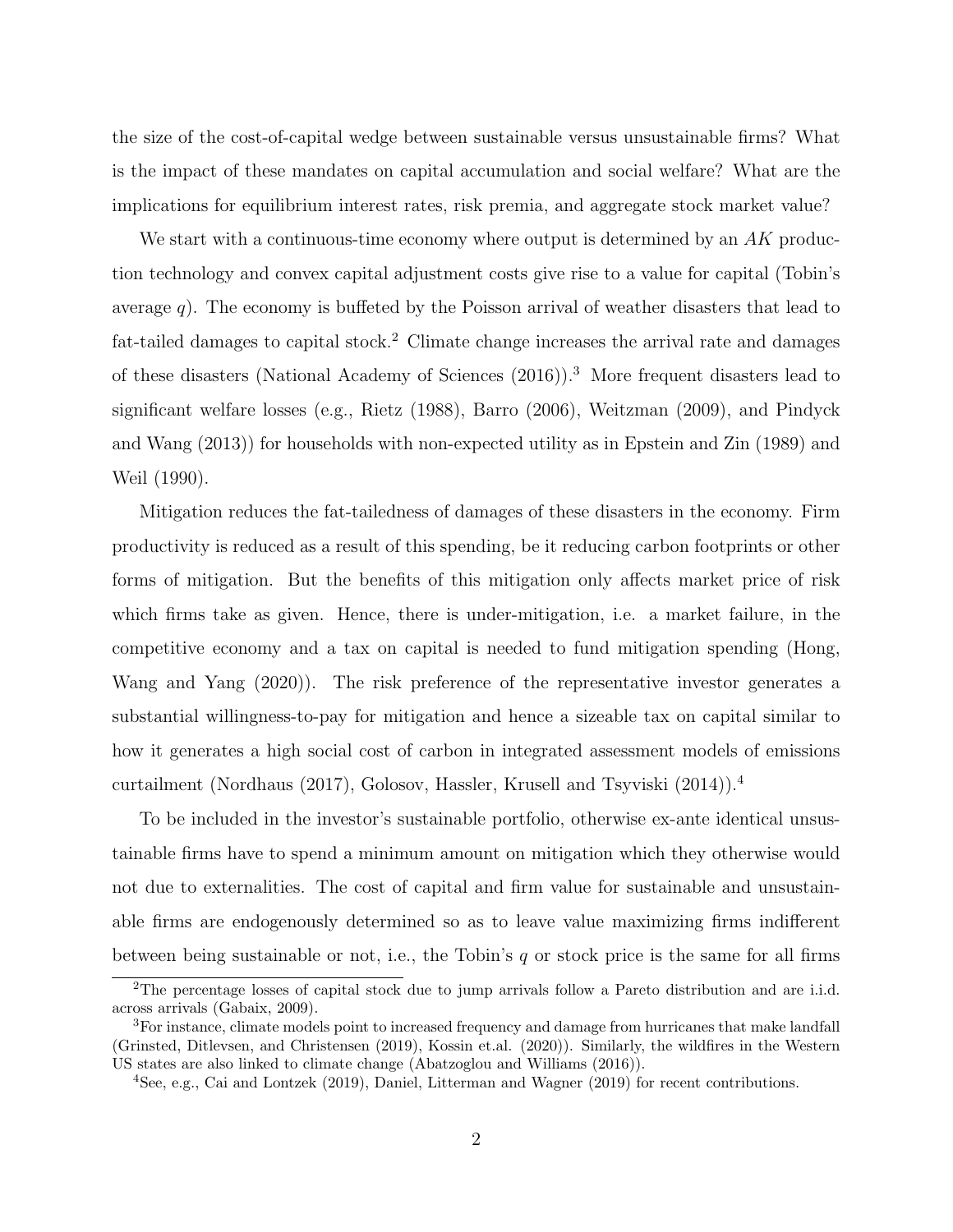in equilibrium.

Despite the model capturing rich dynamics and ex-post heterogeneity, the equilibrium solution is intuitive and can be described in closed form. Since firms have the same Tobin's q, the investment and growth paths of both sustainable and unsustainable firms are identical (i.e., path by path) over time. A firm's average  $q$  is given by a Gordon Growth formula: sustainable firms have lower cashflows to pay out (i.e. a lower numerator) due to mitigation spending but have a smaller denominator due to a lower cost of capital (i.e. expected return required by the representative investor) compared to unsustainable firms. The cashflow effect and the discount-rate effect exactly offset each other leaving all firms indifferent between being a sustainable and unsustainable firm.

We show that the equilibrium cost-of-capital wedge between sustainable and unsustainable firms is equal to a sustainable firm's mitigation spending divided by its market valuation. In other words, a fraction of wealth is boycotting unsustainable firms leaving them with a higher cost of capital compared to sustainable ones. The lower cost of capital for sustainable firms subsidizes their mitigation spending, which they would have otherwise invested or distributed to shareholders. The benefits of this mitigation accrues to the entire economy. Importantly, the Gordon Growth formula also depends on risk-free rates, risk premium, and growth rates, all of which are determined in equilibrium.

We then use our model to assess how sustainable investing might move the competitiveeconomy outcomes closer to the first-best given global warming projections. Global warming projections are typically given as damage to economic growth assuming business as usual, i.e. no mitigation, for a given path of higher temperatures. We take projections from a leading study by Burke, Hsiang, and Miguel (2015) and map their damage projections to our disaster model. Our definition of a weather related climate disaster is similar to rare disasters based on historical data on the fat-tails of losses to capital stock due to wars and depressions as in Barro and Jin (2011). We then use climate change projections of damage to economic growth to back out a disaster arrival rate. Absent any mitigation, businessas-usual projections imply that a climate disaster, similar in size to historical consumption disasters, is expected once in every seven years.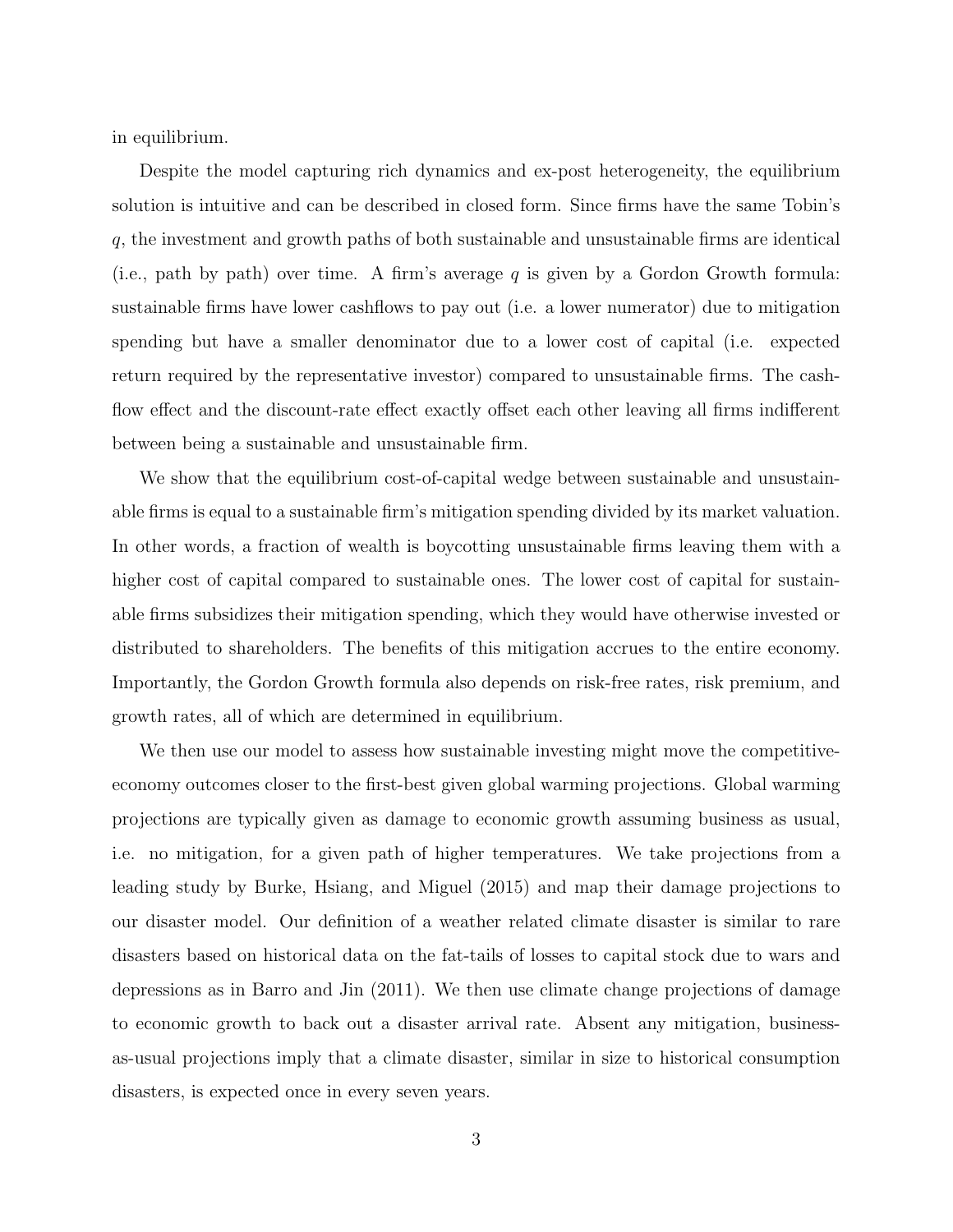We target the other parameters of our model to historical moments following the macrofinance literature (see, e.g., Bansal and Yaron (2004)). The mitigation technology is then set so that it is not optimal to spend on mitigation in the pre-climate change regime. That is, we consider how much optimal mitigation a planner would choose in an economy in which climate projections damage economic growth holding fixed other parameters. We obtain an estimate of aggregate mitigation spending of around 2% of the aggregate capital stock and or 8% of GDP each year.

Larger mandates lead to more unsustainable firms becoming sustainable. As mandates become larger, aggregate mitigation spending increases and aggregate investment decreases, therefore moving the competitive economy closer to the first-best solution. When mandates are small, few firms qualify in equilibrium and each have to spend more of their capital on mitigation and receive a large cost of capital subsidy. The smallest mandate that achieves first-best is 13.6% of firms spending 56% of output on mitigation for a 6.1% cost-of-capital wedge. In practice, it is unlikely that firms will devote so much of their resources to mitigation for a variety of governance reasons.

But when mandates are large, more firms qualify in equilibrium and each have to spend less of their capital on mitigation and receive a smaller cost-of-capital subsidy. An 82% mandate where firms spend around 9.6% for mitigation for a cost-of-capital wedge of 1% lower also achieves the first-best outcome. These figures seem more plausible. Hence, to achieve first-best, there has to be large mandates so that each firm is spending a more realistic fraction of their resources on mitigation.

In practice, sustainable firms are currently spending on the order of 1-2% of output. Even given the growth in these mandates the last decade, i.e. around 38% of assets under management undergo some type of screening, sustainable finance mandates have to be around an order of magnitude larger to tackle society's significant global warming challenges. This leaves significant welfare gains on the table since competitive markets absent mandates under-spend on risk mitigation and over-invest in capital accumulation.

Based on the global warming projections, welfare is nearly 20% higher while Tobin's  $q$ is only modestly lower compared to the competitive equilibrium. With sustainable finance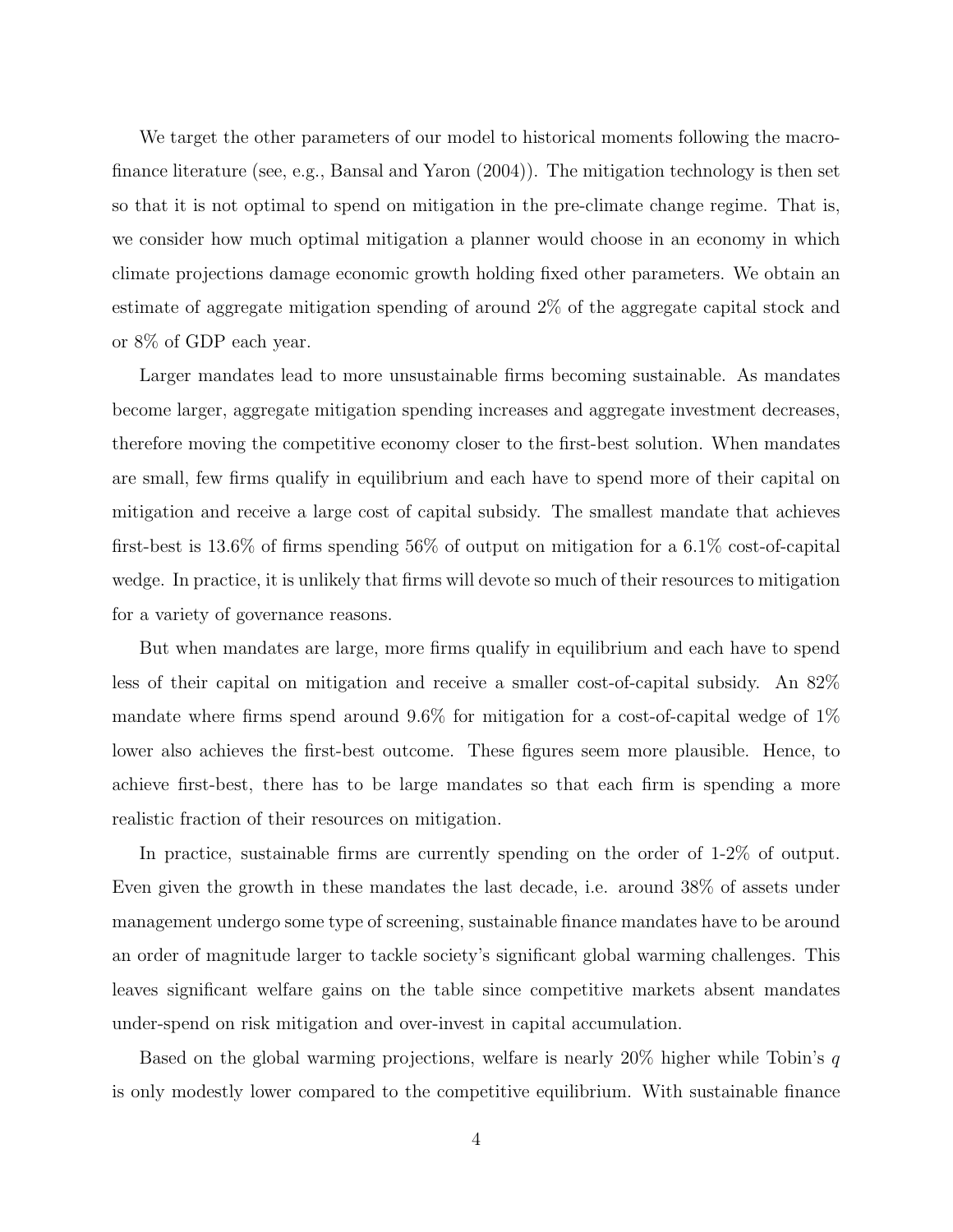mandates, all firms grow at slower rates and have lower stock prices. But risk premia are also lower because mitigation reduces aggregate risks, thereby offsetting the direct effects of these mandates on firm investment and stock prices. Interest rates are also higher in our calibration with sustainable finance mandates as the force of aggregate risk reduction, which tends to increase interest rates, is stronger than the opposing force, which lowers productivity and investment, has on interest rates.

Our paper is most related to Heinkel, Kraus, and Zechner (2001), who are the first to consider a similar set of issues using a static constant absolute risk aversion (CARA) framework in which interest rates are exogenous and brown firms can become green by paying a fixed cost. To conduct welfare calculations, one needs an equilibrium model and capital accumulation which our dynamic formulation provides. But by and large, the literature on the effects of sustainability has otherwise focused on cross-sectional asset pricing implications.<sup>5</sup> Hong and Kacperczyk (2009) estimate that the cost of capital for sin stocks such as hotels with casinos and tobacco stocks is higher by  $1.5\%$  per annum than non-sin stocks in similar industry groupings. This 1.5% cost-of-capital wedge is in line with our model's prediction of the equilibrium cost-of-capital wedge for a large mandate. Pastor, Stambaugh, and Taylor (2020) also derive a cost-of-capital wedge in a static CARA asset pricing setting assuming investors have non-pecuniary tastes for stock attributes.

Our paper proceeds as follows. In Section 2, we describe our model. In Section 3, we provide the first-best outcome or planner's solution. We then solve our sustainable finance mandate model in Section 4. We calibrate our model in Section 5 to business-as-usual global warming forecasts and calculate the main variables of interests. We conclude in Section 6.

### 2 Model

While mitigating climate disaster risk benefits the society, doing so is privately costly for the firm. We model sustainable finance mandates as portfolio restrictions on the representative agent's portfolio and examine the extent to which it encourages firms to provide risk

<sup>5</sup>A recent exception is Broccardo, Hart, and Zingales (2020) who evaluate the relative efficiency of capital market boycotts versus engagement in achieving first-best outcomes.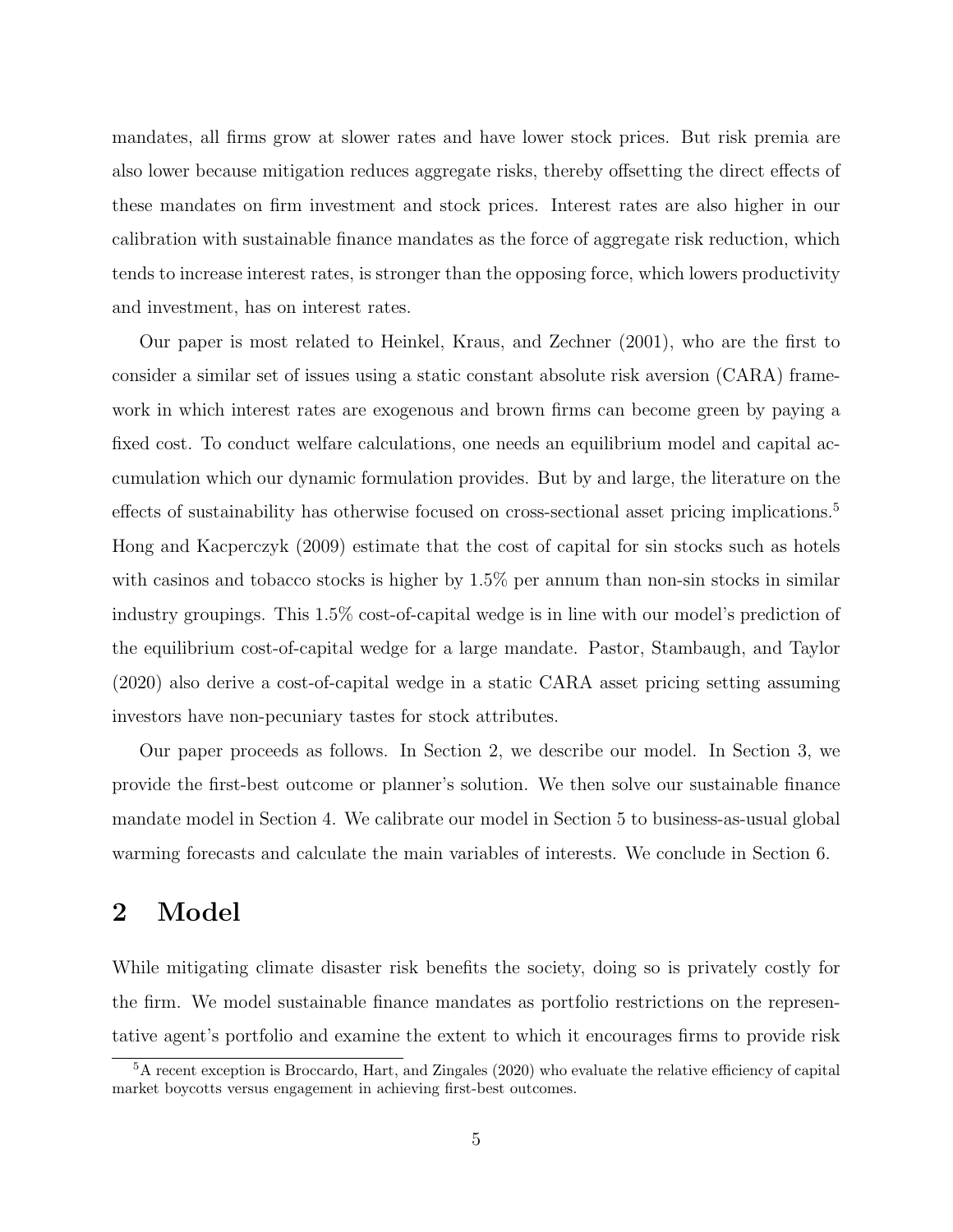mitigation and quantify its implications for social welfare. We use a representative-agent framework for expositional simplicity, where this agent can be interpreted as representing both public (e.g., sovereign wealth funds) and private investors.

The mandate requires the agent to invest at least an  $\alpha$  fraction of the entire aggregate wealth in type-S firms, which have to spend at least a fraction  $m$  of its capital on mitigating disaster risk. That is, on the demand side for financial assets, the representative agent holds and invests the entire wealth of the economy between sustainable  $(S)$  firms, unsustainable  $(U)$  firms, and the risk-free bonds. The risk-averse representative agent is required to meet the sustainable investment mandate at all times when allocating assets. On the supply side, a portfolio of  $S$  firms and a portfolio of  $U$  firms will arise endogenously in equilibrium, which we refer to as S-portfolio and U-portfolio, respectively.

#### 2.1 Firm Production, Capital Accumulation, and Disaster Shocks

The firm's output at  $t$ ,  $Y_t$ , is proportional to its capital stock,  $K_t$ , which is the only factor of production:

$$
Y_t = AK_t, \t\t(1)
$$

where  $A > 0$  is a constant that defines productivity for all firms. This is a version of widelyused  $AK$  models in macroeconomics and finance.<sup>6</sup> All firms start with the same level of initial capital stock  $K_0$  and have the same production and capital accumulation technology. Additionally, they are subject to the same shocks (path by path).

That is, there is no idiosyncratic shock in our model. This simplifying assumption makes our model tractable and allows us to focus on the impact of the investment mandate on equilibrium asset pricing and resource allocation. Despite being identical in all aspects, some firms choose to be sustainable while others remain unsustainable in equilibrium.

<sup>&</sup>lt;sup>6</sup>There are pros and cons of using an  $AK$  model for our climate-change analysis. For analyzing weather disasters such as hurricanes which have been shown to have permanent effects on capital and output, an AK model setup is natural. But an  $AK$  setup might miss important features of growth rate dynamics in other settings (Jones (1995)).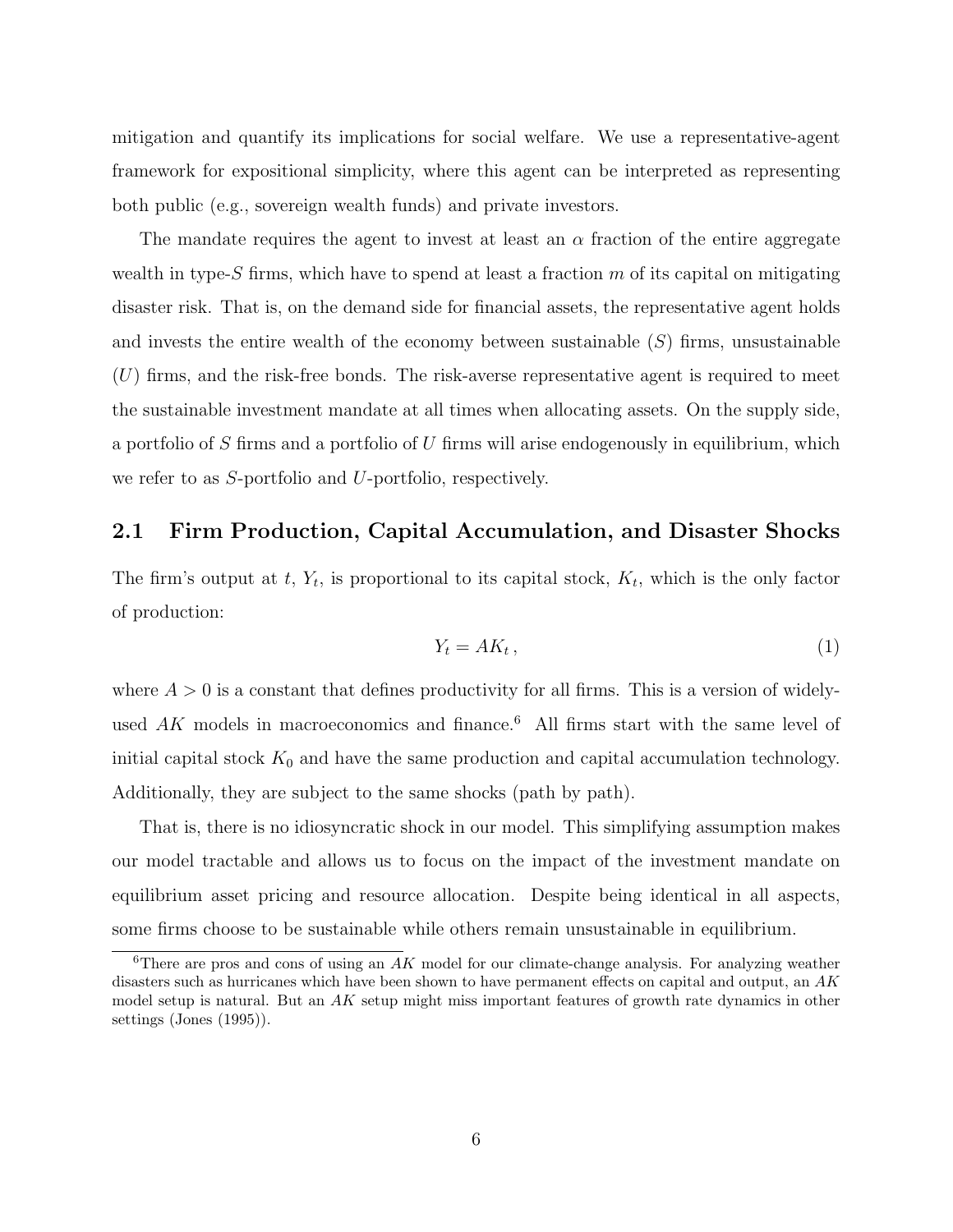**Investment and Capital Accumulation.** Let  $I_t$  and  $X_t$  denote the firm's investment and mitigation spending, respectively. As in Pindyck and Wang (2013), the firm's capital stock,  $K_t$ , evolves as:

$$
dK_t = \Phi(I_{t-}, K_{t-})dt + \sigma K_{t-}d\mathcal{B}_t - (1 - Z)K_{t-}d\mathcal{J}_t.
$$
\n
$$
(2)
$$

As in Lucas and Prescott (1971) and Jerrmann (1998), we assume that  $\Phi(I, K)$ , the first term in  $(2)$ , is homogeneous of degree one in I and K and, thus, can be written as

$$
\Phi(I, K) = \phi(i)K \tag{3}
$$

where  $i = I/K$  is the firm's investment-capital ratio and  $\phi(\cdot)$  is increasing and concave. This specification captures the idea that changing capital stock rapidly is more costly than changing it slowly. As a result, installed capital earns rents in equilibrium so that Tobin's q, the ratio between the value and the replacement cost of capital, exceeds one.

The second term captures continuous shocks to capital, where  $B_t$  is a standard Brownian motion and the parameter  $\sigma$  is the diffusion volatility (for the capital stock growth). This  $\mathcal{B}_t$ is the source of shocks for the standard AK models in macroeconomics. The firm's capital stock is also subject to an aggregate jump shock. We capture this jump effect via the third term, where  $\mathcal{J}_t$  is a (pure) jump process with a constant arrival rate, which we denote by  $\lambda > 0$ . To emphasize the timing of potential jumps, we use t– to denote the pre-jump time so that a discrete jump may or may not arrive at  $t$ . Examples of jumps include hurricanes or wildfires that destroy physical and housing capital stock.

When a jump arrives  $(d\mathcal{J}_t = 1)$ , it permanently destroys a stochastic fraction  $(1 - Z)$  of the firm's capital stock  $K_{t-}$ , as Z is the recovery fraction where  $Z \in (0,1)$ . (For example, if a shock destroyed 15 percent of capital stock, we would have  $Z = .85$ .) There is no limit to the number of these jump shocks.<sup>7</sup> If a jump does not arrive at t, i.e.,  $dJ_t = 0$ , the third term disappears.

<sup>&</sup>lt;sup>7</sup>Stochastic fluctuations in the capital stock have been widely used in the growth literature with an  $AK$ technology, but unlike the existing literature, we examine the economic effects of shocks to capital that involve discrete (disaster) jumps.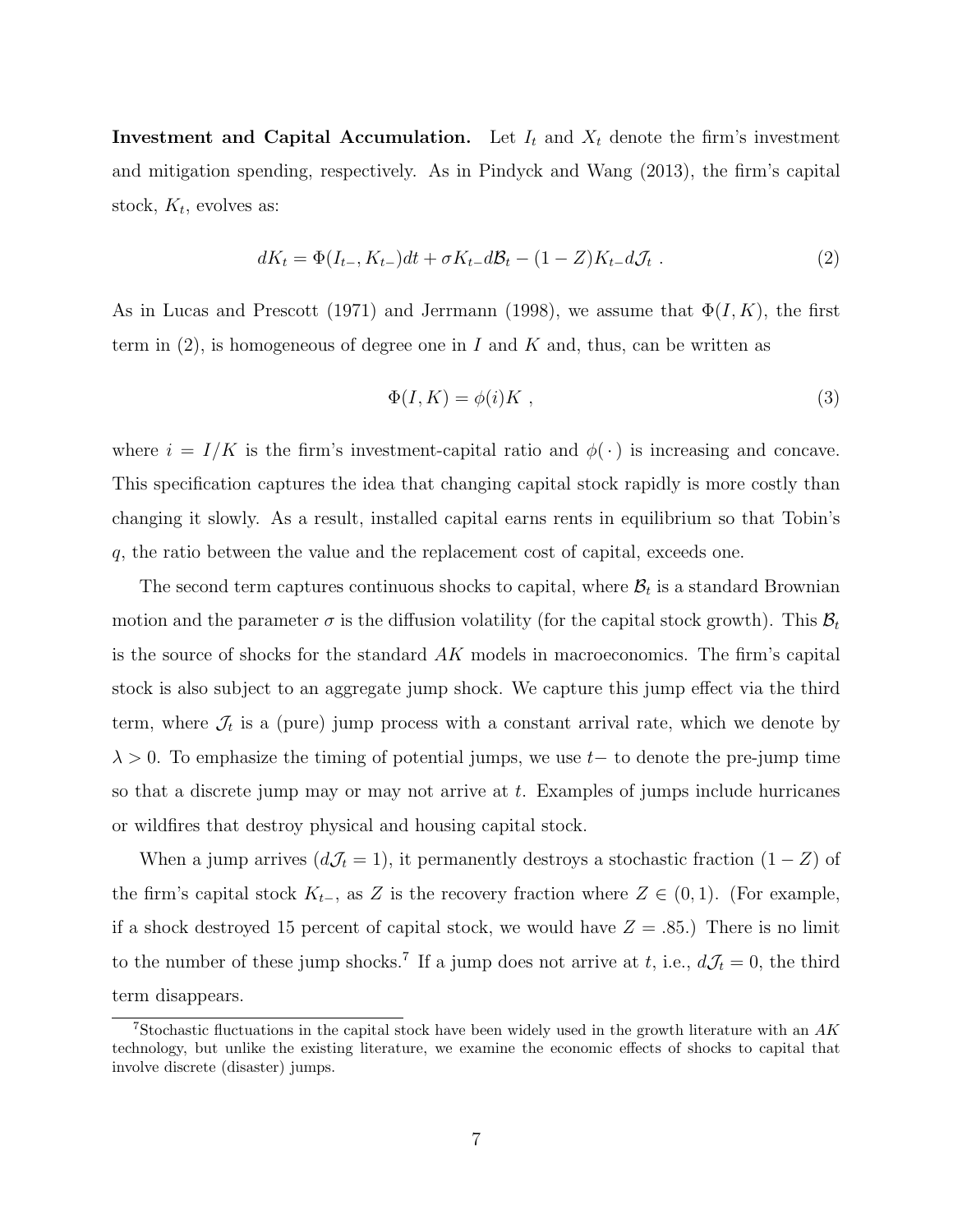#### 2.2 Mitigation and Externality

We use  $\Xi_{t-}(Z)$  and  $\xi_{t-}(Z)$  to denote the cumulative distribution function (cdf) and probability density function (pdf) at time  $t-$  for the recovery fraction, Z, conditional on a jump arrival at t, respectively. We postulate that the cdf  $\Xi_{t-}(Z)$  and pdf  $\xi_{t-}(Z)$  depend on the pre-jump *aggregate* mitigation spending  $X_{t-}$  and the *aggregate* capital stock  $K_{t-}$  in the economy. Let  $\mathbf{x}_{t-} = \mathbf{X}_{t-}/\mathbf{K}_{t-}$ . We use boldfaced notations for aggregate variables.

To preserve our model's homogeneity property, we assume that the cdf  $\Xi_{t-}(Z)$  and pdf  $\xi_{t-}(Z)$  depend on mitigation spending purely via the pre-jump scaled aggregate mitigation spending  $(\mathbf{x}_{t-})$ . That is, if we simultaneously double the aggregate mitigation spending  $\mathbf{X}_{t-}$  and aggregate capital stock  $\mathbf{K}_{t-}$ , the cumulative distribution  $\Xi_{t-}(Z)$  is unchanged. It is sometimes useful to make the dependence of  $\Xi_{t-}(Z)$  and  $\xi_{t-}(Z)$  on scaled aggregate mitigation spending  $\mathbf{x}_{t-}$  explicit:  $\Xi_{t-}(Z) = \Xi(Z; \mathbf{x}_{t-})$  and  $\xi_{t-}(Z) = \xi(Z; \mathbf{x}_{t-})$ .

As disaster shocks are aggregate and disaster damages are only curtailed by *aggregate* mitigation spending  $X$ , absent mandates or other incentive programs, firms have no incentives to mitigate on their own as the economy is competitive and their own mitigation spendings have no impact on the *aggregate* mitigation spending (Hong, Wang and Yang (2020)).

#### 2.3 Sustainable Investment Mandates

Let  $\mathbf{1}_t^S$  be an indicator function describing the status of a firm at t. To qualify as a sustainable (S) firm at t, the firm has to spend at least  $M_t$  at t on disaster risk mitigation, which contributes to the reduction of aggregate risk. That is,  $\mathbf{1}_t^S = 1$  if and only if the firm's mitigation spending  $X_t$  satisfies:

$$
X_t \ge M_t \,. \tag{4}
$$

Otherwise,  $\mathbf{1}_t^S = 0$  and the firm is unsustainable  $(U)$ .

To preserve our model's homogeneity property, we assume that the mandated mitigation spending is proportional to firm size  $K_t$ :

$$
M_t = m_t K_t, \t\t(5)
$$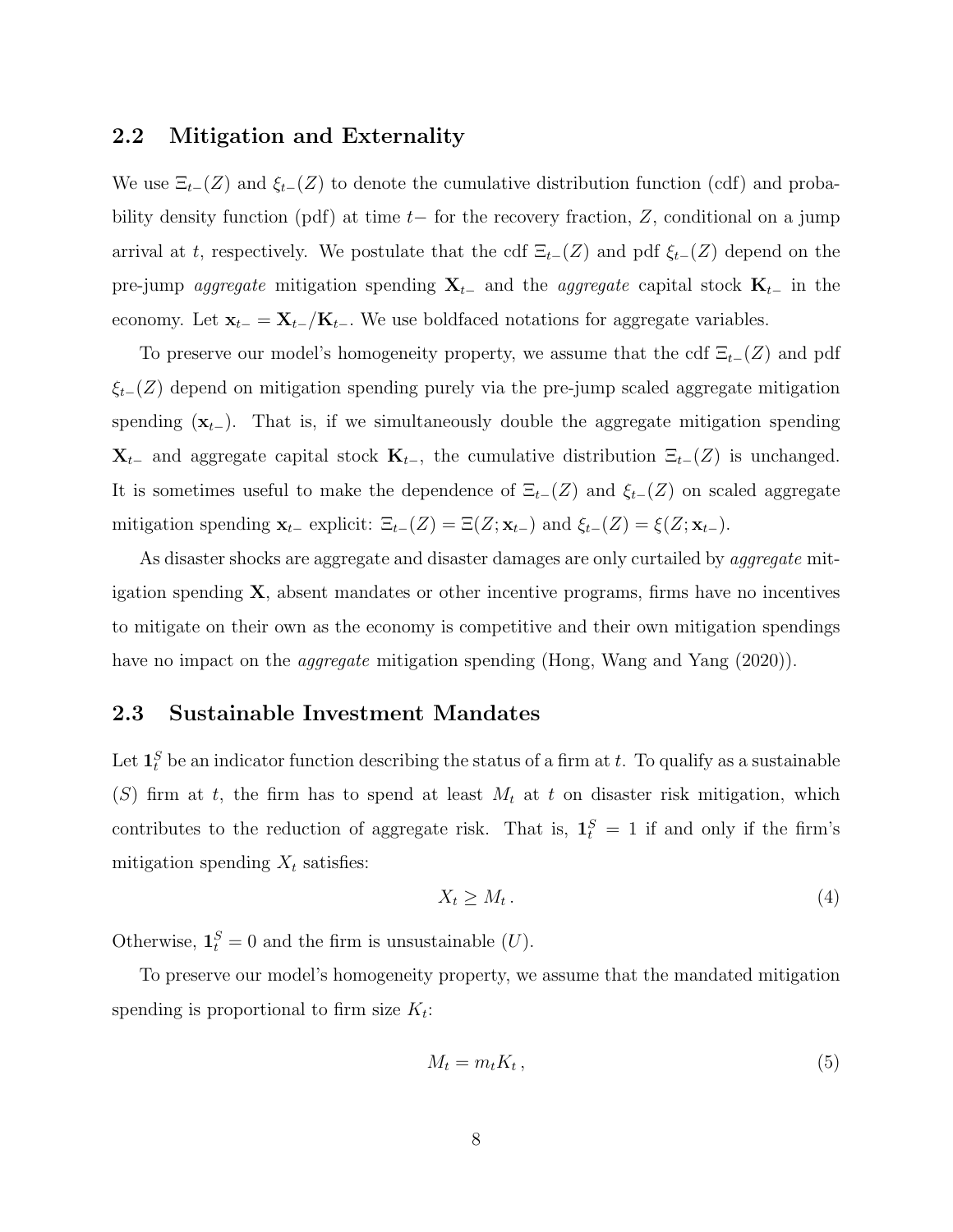where  $m_t$  is the minimal level of mitigation per unit of the firm's capital stock to qualify a firm to be sustainable. That is, it is cheaper for a firm (with smaller  $K_t$ ) to qualify as a sustainable firm. Later, we endogenize the  $S$ -firm qualification threshold,  $m_t$ , to maximize the representative agent's utility.

The investment mandate  $\alpha$  creates the inelastic demand for S firms. In equilibrium, the remaining  $1 - \alpha$  fraction is invested in the U-portfolio so that the agent has no investment in the risk-free bonds in equilibrium.

### 2.4 Optimal Firm Mitigation

Each firm can choose to be either a sustainable  $(S)$  or a unsustainable firm  $(U)$ . We assume that a firm's mitigation is observable and contractible. While spending on aggregate risk mitigation yields no monetary payoff for the firm, doing so allows it to be included in the S-portfolio.

A value-maximizing firm chooses whether to be sustainable or unsustainable depending on which strategy yields a higher value. Let  $Q_t^n$  denote the the market value of a type-n firm at t, where  $n = \{S, U\}$ . By exploiting our model's homogeneity property, we conjecture and verify that the equilibrium value of a type-n firm at time  $t$  must satisfy:

$$
Q_t^n = q^n K_t^n, \t\t(6)
$$

where  $q^n$  is Tobin's average q for a type n-firm.

In equilibrium, as mitigation spending has no direct benefit for the firm, if the firm chooses to be U, i.e.,  $\mathbf{1}_t^S = 0$ , it will set  $X_t = 0$ . Moreover, even if a firm chooses to be a S firm, it has no incentive to spend more than  $M_t$ , i.e., (4) always binds for a type-S firm.

As we later verify, the equilibrium expected rate of return for a type- $n$  firm, which we denote by  $r^n$ , is constant. A type-n firm maximizes its present value:

$$
\max_{I^n, X^n} \mathbb{E}\left(\int_0^\infty e^{-r^n t} C F^n_t dt\right) \tag{7}
$$

subject to the standard transversality condition specified in the Appendix. In equation (7),  $CF_t^n$  is the firm's cash flow at t, which is given by

$$
CF_t^S = AK_t^S - I_t^S - X_t^S \quad \text{and} \quad CF_t^U = AK_t^U - I_t^U,
$$
\n
$$
(8)
$$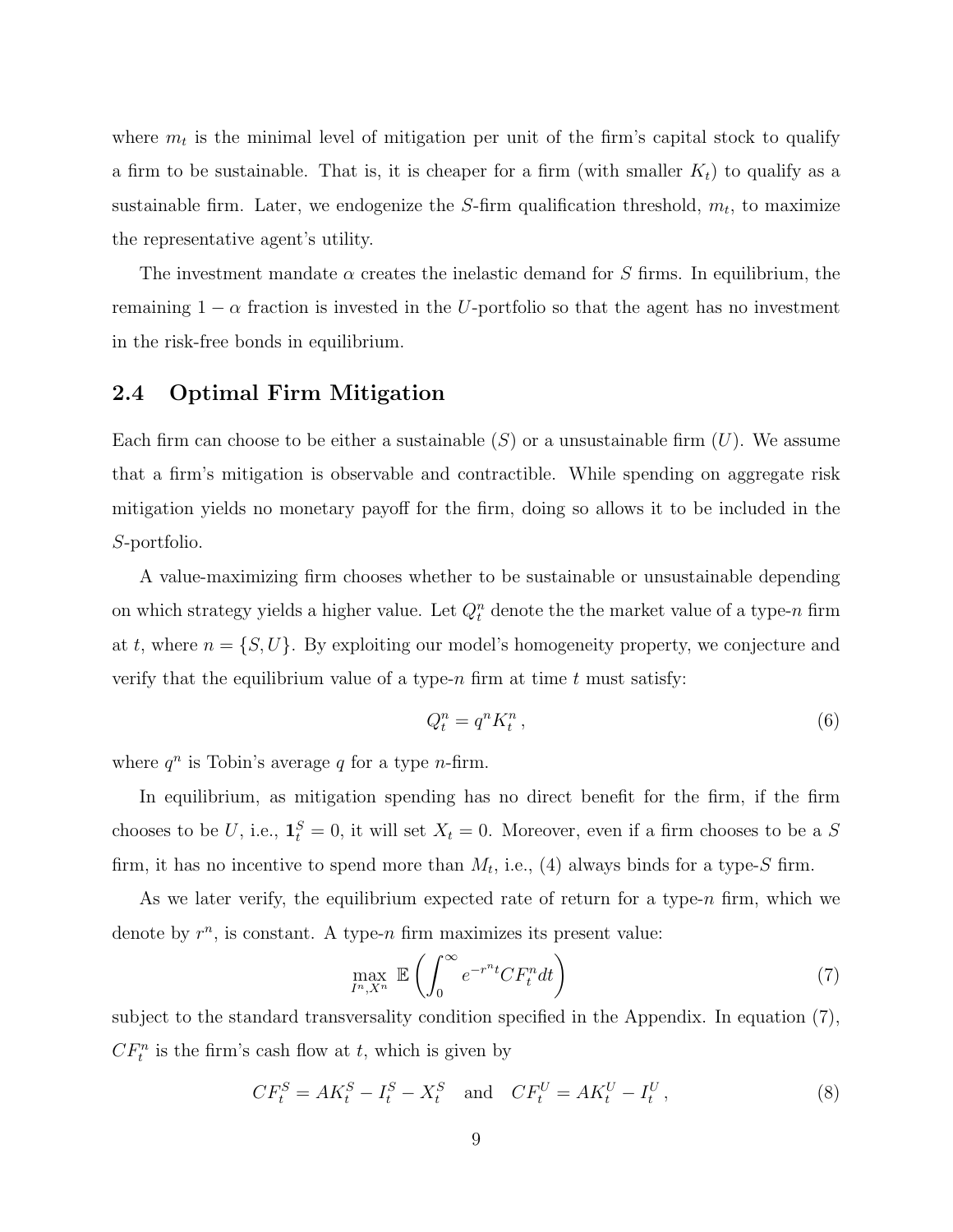as an unsustainable firm spends nothing on mitigation.

Since  $I_t$  and  $X_i$  are both proportional to  $K_t$ , spending on  $X_t$  effectively reduces the productivity of firms. Hence,  $X_t$  can be broadly interpreted as various mitigatory activities that reduce firm productivity including limiting carbon emissions or spending on other forms of mitigation.

#### 2.5 Dynamic Consumption and Asset Allocation

The representative agent makes all the consumption and asset allocation decisions. We thus use individual and aggregate variables for the agent interchangeably. For example, the aggregate wealth,  $W_t$ , is equal to the representative agent's wealth,  $W_t$ . Similarly, the aggregate consumption,  $C_t$ , is equal to the representative agent's consumption,  $C_t$ .

The representative agent has the following investment opportunities: (a) the S portfolio which includes all the sustainable firms; (b) the  $U$  portfolio which includes all other firms that are unsustainable; (c) the risk-free asset that pays interest at a constant risk-free interest rate r determined in equilibrium; and (d) actuarially fair insurance claims for disasters with every possible recovery fraction Z (and also for diffusion shocks.)

**Type-S and type-U portfolios.** The S and U portfolios include all the S and U firms, respectively. Let  $\mathbf{Q}_t^S$  and  $\mathbf{Q}_t^U$  denote the aggregate market value of the S portfolio firm and the U portfolio at t, respectively. Similarly, Let  $\mathbf{D}_t^S$  and  $\mathbf{D}_t^U$  denote the aggregate dividend of the  $S$  portfolio firm and the  $U$  portfolio at  $t$ , respectively.

We conjecture and then verify that the cum-dividend return for the type- $n$  portfolio is given by

$$
\frac{d\mathbf{Q}_t^n + \mathbf{D}_{t-}^n dt}{\mathbf{Q}_{t-}^n} = r^n dt + \sigma d\mathcal{B}_t - (1 - Z) \left( d\mathcal{J}_t - \lambda dt \right),\tag{9}
$$

where  $r^n$  is the endogenous constant expected cum-dividend return for a type-n firm in equilibrium. In equation (9), the diffusion volatility is equal to  $\sigma$  as in equation (2). The third term on the right side of equation (9) is a jump term capturing the effect of disasters on return dynamics. Both the diffusion volatility and jump terms are martingales (and this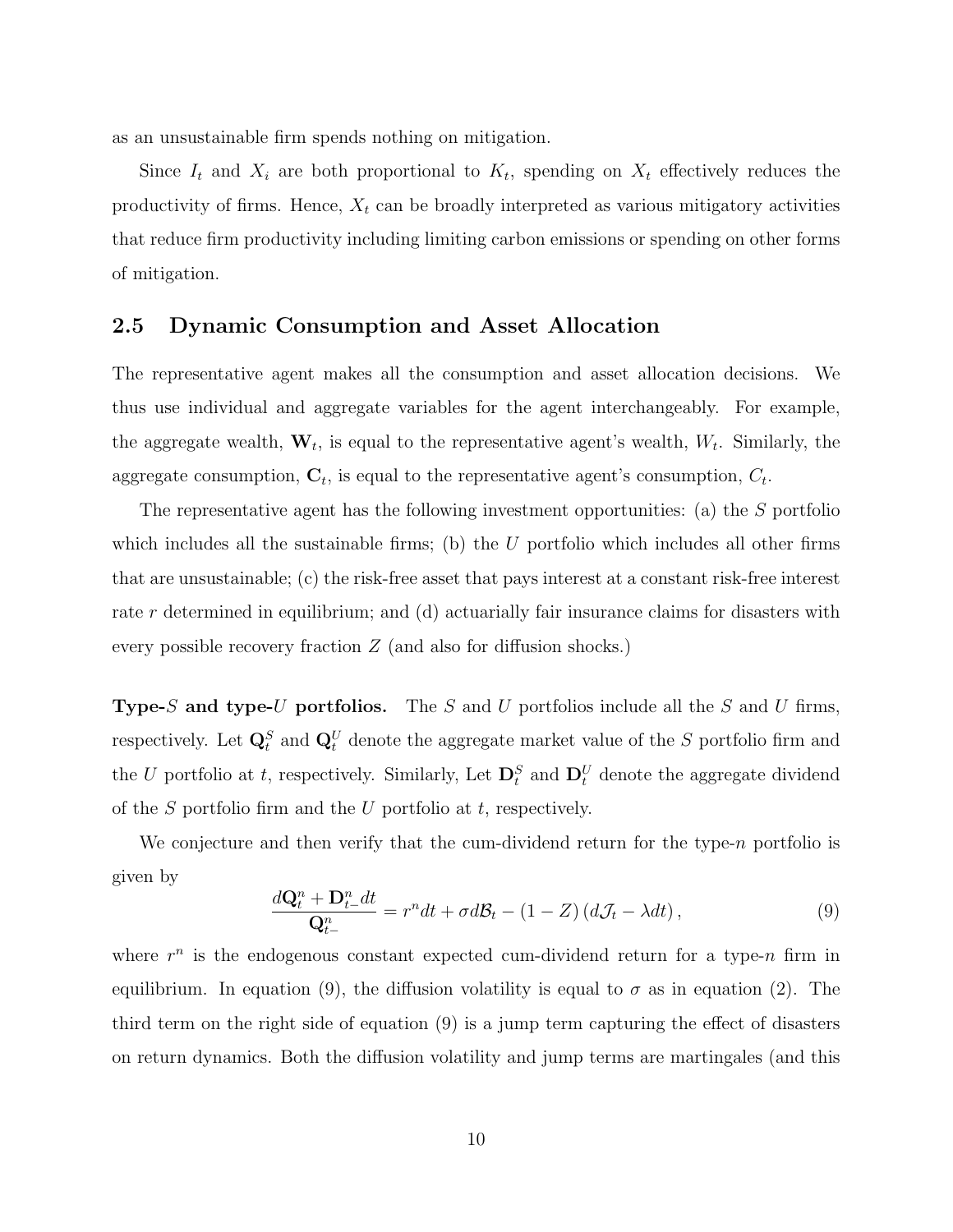is why  $r^n$  is the expected return.) Note that the only difference between the  $S$ - and  $U$ portfolio is the expected return. The diffusion and jump terms are the same as those in the capital evolution dynamics given in equation (2). We verify these equilibrium results in the Appendix.

Disaster risk insurance (DIS). We define DIS as follows: a DIS for the survival fraction in the interval  $(Z, Z + dZ)$  is a swap contract in which the buyer makes insurance payments  $p(Z)dZ$ , where  $p(Z)$  is the equilibrium insurance premium payment, to the seller and in exchange receives a lump-sum payoff if and only if a shock with survival fraction in  $(Z, Z+dZ)$ occurs. That is, the buyer stops paying the seller if and only if the defined disaster event occurs and then collects one unit of the consumption good as a payoff from the seller. The DIS contract is priced at actuarially fairly terms so that investors earn zero profits.

Preferences. We use the Duffie and Epstein (1992) continuous-time version of the recursive preferences developed by Epstein and Zin (1989) and Weil (1990), so that the representative agent has homothetic recursive preferences given by:

$$
V_t = \mathbb{E}_t \left[ \int_t^\infty f(C_s, V_s) ds \right], \qquad (10)
$$

where  $f(C, V)$  is known as the normalized aggregator given by

$$
f(C,V) = \frac{\rho}{1 - \psi^{-1}} \frac{C^{1 - \psi^{-1}} - ((1 - \gamma)V)^{\omega}}{((1 - \gamma)V)^{\omega - 1}}.
$$
\n(11)

Here  $\rho$  is the rate of time preference,  $\psi$  the elasticity of intertemporal substitution (EIS),  $\gamma$ the coefficient of relative risk aversion, and we let  $\omega = (1 - \psi^{-1})/(1 - \gamma)$ . Unlike expected utility, recursive preferences as defined by (10) and (11) disentangle risk aversion from the EIS. An important feature of these preferences is that the marginal benefit of consumption is  $f_C = \rho C^{-\psi-1}/[(1-\gamma)V]^{\omega-1}$ , which depends not only on current consumption but also  $(through V)$  on the expected trajectory of future consumption.

If  $\gamma = \psi^{-1}$  so that  $\omega = 1$ , we have the standard constant-relative-risk-aversion (CRRA) expected utility, represented by the additively separable aggregator:

$$
f(C,V) = \frac{\rho C^{1-\gamma}}{1-\gamma} - \rho V.
$$
\n(12)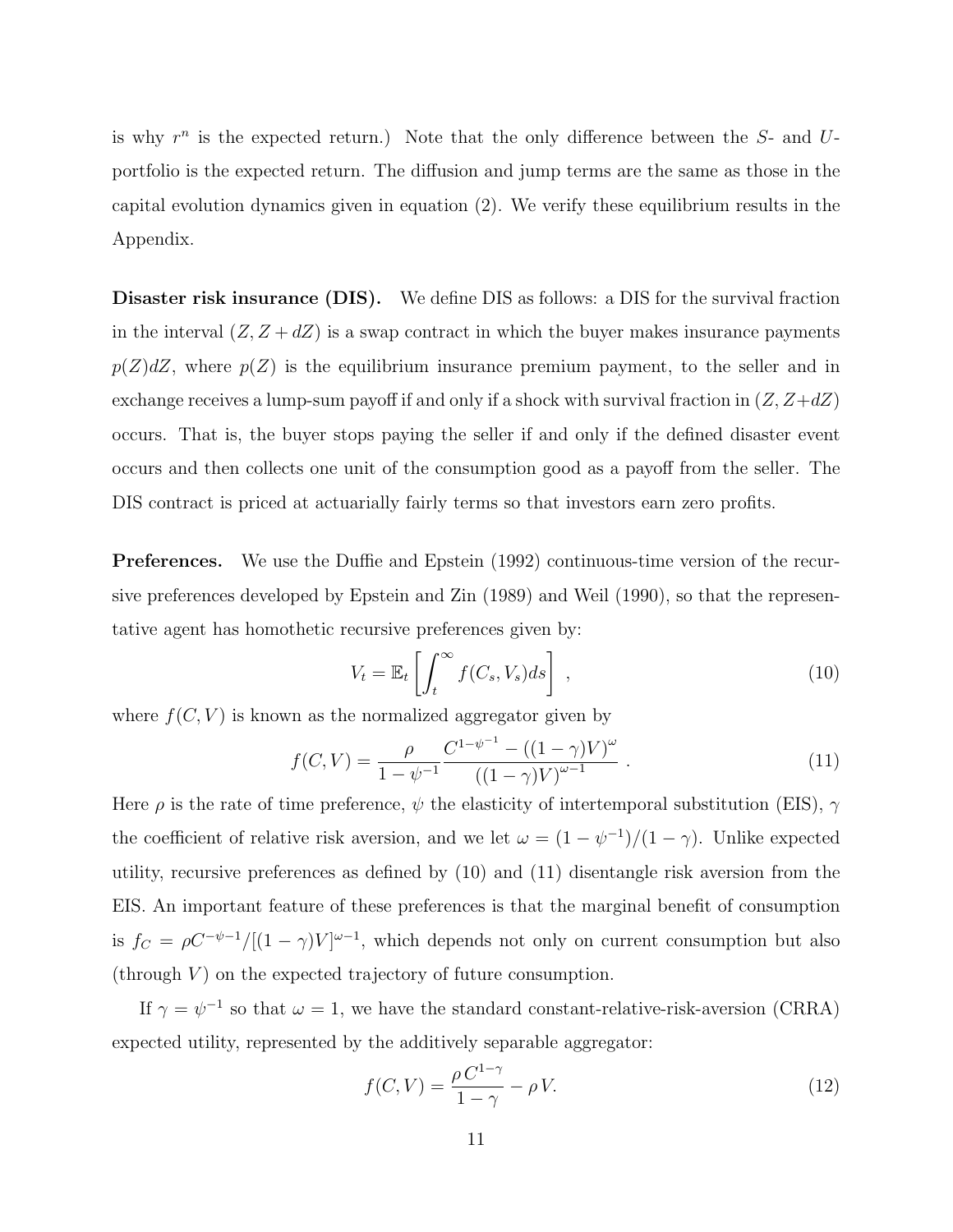This more flexible utility specification is widely used in asset pricing and macroeconomics for at least two important reasons: 1) conceptually, risk aversion is very distinct from the EIS, which this preference is able to capture; 2) quantitative and empirical fit with various asset pricing facts are infeasible with standard CRRA utility but attainable with this recursive utility, as shown by Bansal and Yaron (2004) and the large follow-up long-run risk literature. We show that in our model, the EIS parameter plays an important role as well.

Wealth dynamics. Let  $W_t$  denote the representative agent's wealth. Let  $H_t^S$  and  $H_t^U$ denote the dollar amount invested in the S and U portfolio, respectively. Let  $H_t$  denote the agent's wealth allocated to the market portfolio at t. That is,  $H_t = H_t^S + H_t^U$ . The dollar amount,  $(W_t - H_t)$  is the dollar amount invested in the risk-free asset. For disasters with recovery fraction in  $(Z, Z + dZ)$ ,  $\delta_t(Z)W_t dt$  gives the total demand for the DIS over time period  $(t, t + dt)$ .

The agent accumulates wealth as:

$$
dW_t = r(W_{t-} - H_{t-}) dt + (r^S H_{t-}^S + r^U H_{t-}^U) dt + \sigma H_{t-} dW_t - (1 - Z) H_{t-} (dJ_t - \lambda dt) - C_{t-} dt - \left( \int_0^1 \delta_{t-} (Z) p(Z) dZ \right) W_{t-} dt + \delta_{t-} (Z) W_{t-} dJ_t.
$$
 (13)

The first term in (13) is the interest income from savings in the risk-free asset, the second term is the expected return from investing in the  $S$  and  $U$  portfolios. Note that the expected returns are different:  $r^S$  and  $r^U$  for the S and U portfolios, respectively. The third and fourth terms are the diffusion and jump martingale terms for the stock market portfolio. Note that the stochastic (shock) components of the returns (diffusion and jumps) for the two portfolios are identical path by path. The fifth term is the standard consumption outflow term. The sixth term is the total DIS premium paid by the consumer before the arrival of disasters. Note that this term captures the financial hedging cost. The last term describes the DIS payments by the DIS seller to the household when a disaster occurs.

The total market capitalization of the economy,  $Q_t$ , is given by

$$
\mathbf{Q}_t = q^S \mathbf{K}_t^S + q^U \mathbf{K}_t^U. \tag{14}
$$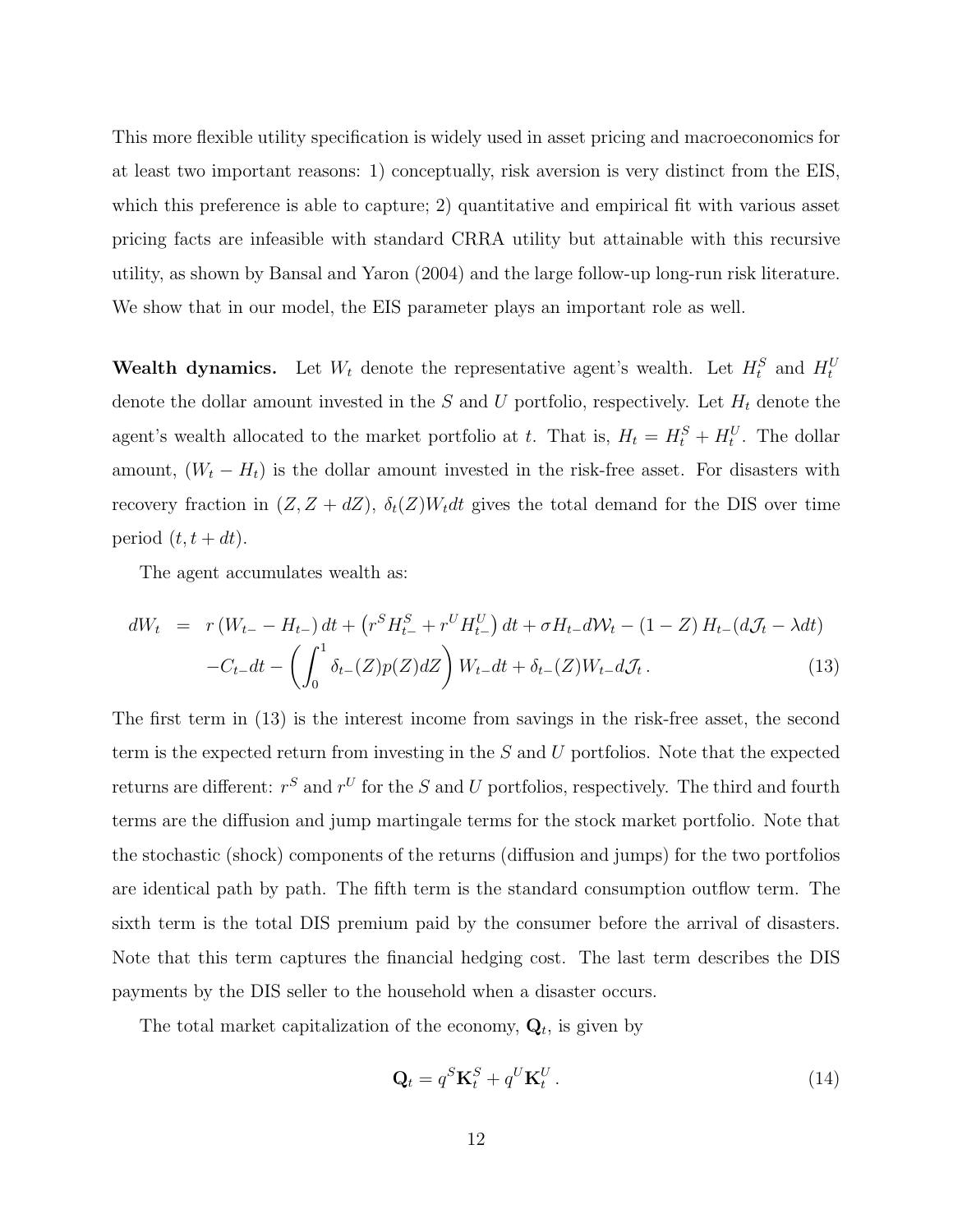Let  $\pi_t^S$  and  $\pi_t^U$  denote the fraction of total wealth  $W_t$  allocated to the S and U portfolio at time t, respectively. That is,  $H_t^S = \pi_t^S H_t$ ,  $H_t^U = \pi_t^U H_t$ , and the remaining fraction  $1 - (\pi_t^S + \pi_t^U)$  of  $W_t$  is allocated to the risk-free asset.

In equilibrium, the investment mandate requires that the total capital investment in the S portfolio has to be at least an  $\alpha$  fraction of the total stock market capitalization  $\mathbf{Q}_t$ :

$$
H_t^S \ge \alpha \mathbf{Q}_t. \tag{15}
$$

In equilibrium, the total stock market capitalization  $Q_t$  depends on the mandate. We later derive a closed-form expression for the relation between  $\mathbf{Q}_t$  and  $\alpha$ .

Rewriting equation (13), we express the household's wealth dynamics as:

$$
dW_t = \left[ rW_{t-} - C_{t-} + \left( \pi_{t-}^S \cdot (r^S - r) + \pi_{t-}^U (r^U - r) \right) W_{t-} \right] dt - \left( \int_0^1 \delta_{t-} (Z) p(Z) dZ \right) W_{t-} dt + \left( \pi_{t-}^S + \pi_{t-}^U \right) W_{t-} \left[ \sigma d\mathcal{B}_t - (1 - Z) \left( d\mathcal{J}_t - \lambda dt \right) \right] + \delta_{t-} (Z) W_{t-} d\mathcal{J}_t.
$$
 (16)

Let  $Y_t$ ,  $C_t$ ,  $I_t$ , and  $X_t$  denote the aggregate output, consumption, investment, and mitigation spending, respectively. Adding across all type- $S$  and  $U$  firms, we obtain the aggregate resource constraint:

$$
\mathbf{Y}_t = \mathbf{C}_t + \mathbf{I}_t + \mathbf{X}_t. \tag{17}
$$

#### 2.6 Competitive Equilibrium

We define the competitive equilibrium subject to the investment mandate as follows: (1) the representative agent dynamically chooses consumption and asset allocation among the S portfolio, the U portfolio, and the risk-free asset subject to the investment mandate given in (15); (2) each firm chooses its status (S or U), and investment policy I to maximizes its market value; (3) all firms that choose sustainable investment policies are included in the  $S$ portfolio and all remaining firms are included in the U portfolio; and (4) all markets clear.

The market-clearing conditions include (i) the net supply of the risk-free asset is zero; (ii) the representative agent's demand for the S portfolio is equal to the total supply by firms choosing to be sustainable; (iii) the representative agent's demand for the  $U$  portfolio is equal to the total supply by firms choosing to be brown; (iv) the net demand for the DIS of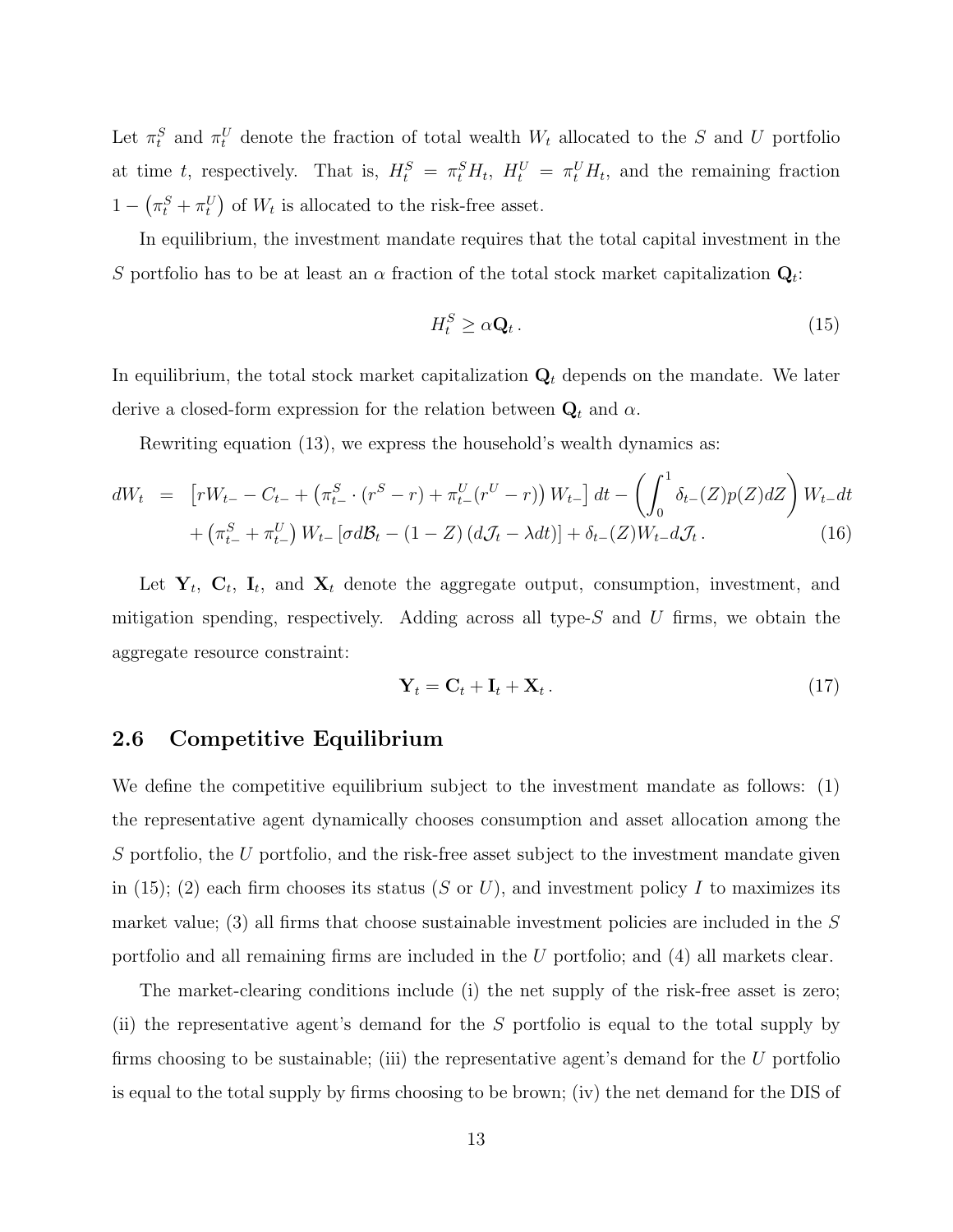each possible recovery fraction  $Z$  is zero; and (v) the goods market clears, i.e., the resource constraint given in (20) holds.

Because the risk-free asset and all DIS contracts are in zero net supply, the agent's entire wealth  $W_t$  is invested in the S and U portfolios.

#### 2.7 Optimal Investment Mandate

Finally, we endogenize the mandate, characterized by the scaled mitigation threshold  $M_t =$  $m_t K_t$ , for a firm to qualify as a sustainable firm. Specifically, at time 0, the planner announces  ${M_t; t \geq 0}$  and commits to the announcement with the goal of maximizing the representative agent's utility given in equation (10) taking into account that the representative agent and firms take the mandate as given and optimize in competitive equilibrium.<sup>8</sup> Since no firm spends more than  $M_t$  to qualify as an S firm, the equilibrium aggregate mitigation spending satisfies:

$$
\mathbf{X_t} = \alpha M_t. \tag{18}
$$

## 3 First-Best: Planner's Solution

Before solving the model for the ESG economy, we first state the first-best solution where the planner chooses aggregate  $C$ , I, and  $X$  to maximize the representative agent's utility defined earlier.

As our model features the homogeneity property, it is convenient to work with scaled variables at both aggregate and individual levels. We use lower-case variables to denote the corresponding upper-case variables divided by contemporaneous capital stock. For example, at the firm level,  $i_t = I_t/K_t$ ,  $\phi_t = \Phi_t/K_t$ , and  $x_t = X_t/K_t$ . Similarly, at the aggregate level,  $\mathbf{x}_t = \mathbf{X}_t / \mathbf{K}_t$ . For consumers,  $c_t = \mathbf{c_t} = \mathbf{C}_t / \mathbf{K}_t$ .

Let  $V(K)$  denote the representative agent's value function. As in Hong, Wang, and Yang (2020), the following Hamilton-Jacobi-Bellman (HJB) equation characterizes the planner's

<sup>&</sup>lt;sup>8</sup>Broadly speaking, our mandate choice is related to the optimal fiscal and monetary policy literature in macroeconomics. See Ljungqvist and Sargent (2018) for a textbook treatment.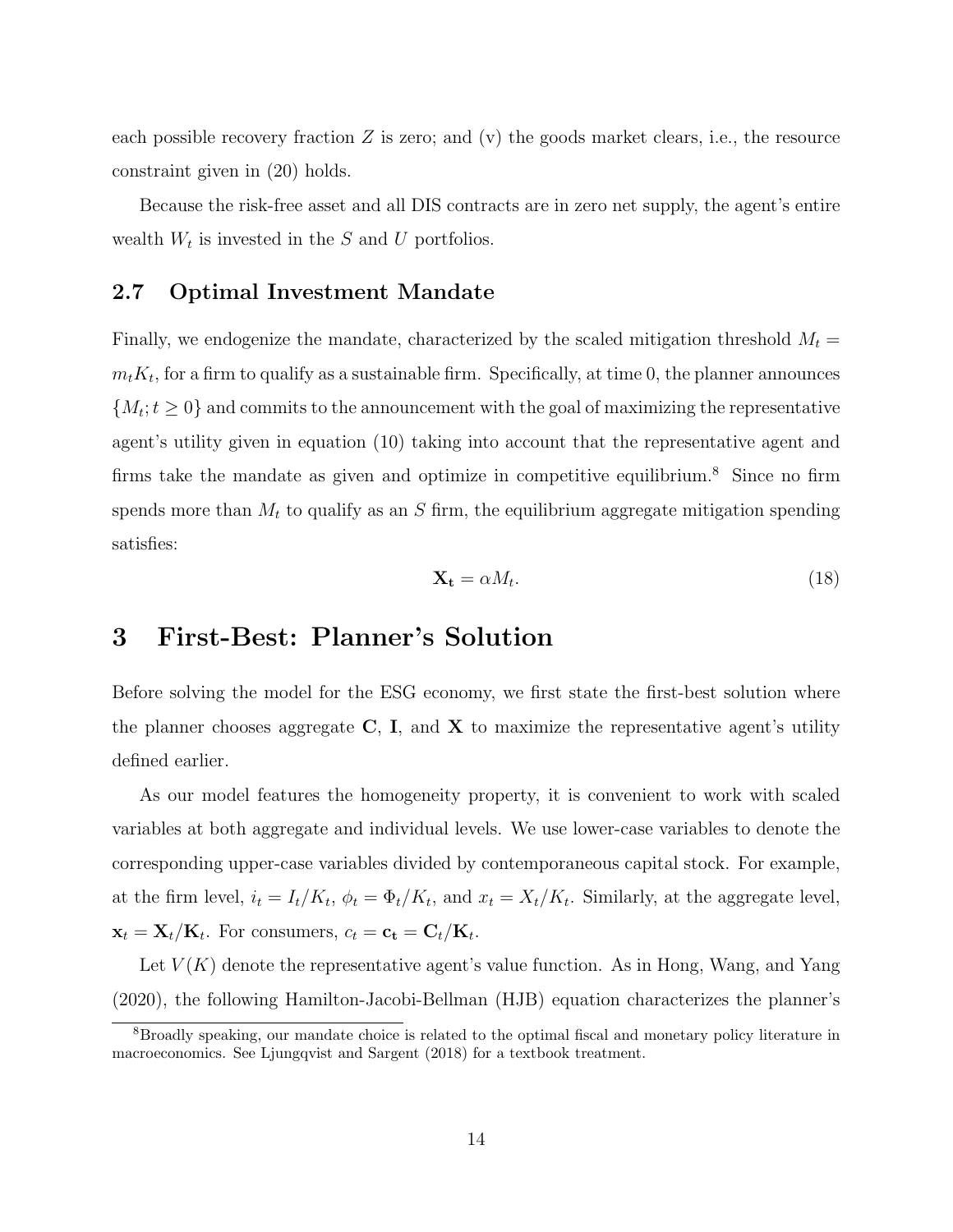optimization problem:

$$
0 = \max_{C, I, x} f(C, V) + \Phi(I, K)V'(K) + \frac{\sigma^2 K^2}{2} V''(K) + \lambda \int_0^1 \left[ V(ZK) - V(K) \right] \xi(Z; x) dZ \,, \tag{19}
$$

subject to the following resource constraint at all t:

$$
AK_t = C_t + I_t + x_t K_t. \tag{20}
$$

The first-order condition  $(FOC)$  for investment  $I$  is

$$
f_C(C, V) = \Phi_I(I, K)V'(K) . \qquad (21)
$$

And the FOC with respect to mitigation spending is

$$
f_C(C,V) = \frac{1}{K}\lambda \int_0^1 \left[ \frac{\partial \xi(Z;x)}{\partial x} V(ZK) \right] dZ , \qquad (22)
$$

if the solution is strictly positive,  $x > 0$ . Otherwise,  $x = 0$  as mitigation cannot be negative. The representative agent's value function takes the following homothetic form:

$$
V(K) = \frac{1}{1 - \gamma} (bK)^{1 - \gamma},
$$
\n(23)

where b is a constant measuring the agent's certainty-equivalent wealth and is endogenously determined.

Substituting (23) into the investment FOC (21) and the FOC (22) for mitigation spending, we obtain:

$$
b = (A - i - x)^{1/(1 - \psi)} \left[ \frac{\rho}{\phi'(i)} \right]^{-\psi/(1 - \psi)}, \qquad (24)
$$

$$
\rho(A - i - x)^{-\psi^{-1}} b^{\psi^{-1} - 1} = \frac{\lambda}{1 - \gamma} \int_0^1 \left[ \frac{\partial \xi(Z; x)}{\partial x} Z^{1 - \gamma} \right] dZ \,. \tag{25}
$$

And then by substituting (24) into (25), we obtain

$$
1 = \frac{\lambda}{(1 - \gamma)\phi'(i)} \int_0^1 \left[ \frac{\partial \xi(Z; x)}{\partial x} Z^{1 - \gamma} \right] dZ \tag{26}
$$

Finally, substituting (23) and (24) into (19) and simplifying the expression, we obtain

$$
0 = \frac{\rho}{1 - \psi^{-1}} \left[ \frac{(A - i - x)\phi'(i)}{\rho} - 1 \right] + \phi(i) - \frac{\gamma \sigma^2}{2} + \frac{\lambda}{1 - \gamma} \left[ \int_0^1 \left[ \xi(Z; x) Z^{1 - \gamma} \right] dZ - 1 \right]. (27)
$$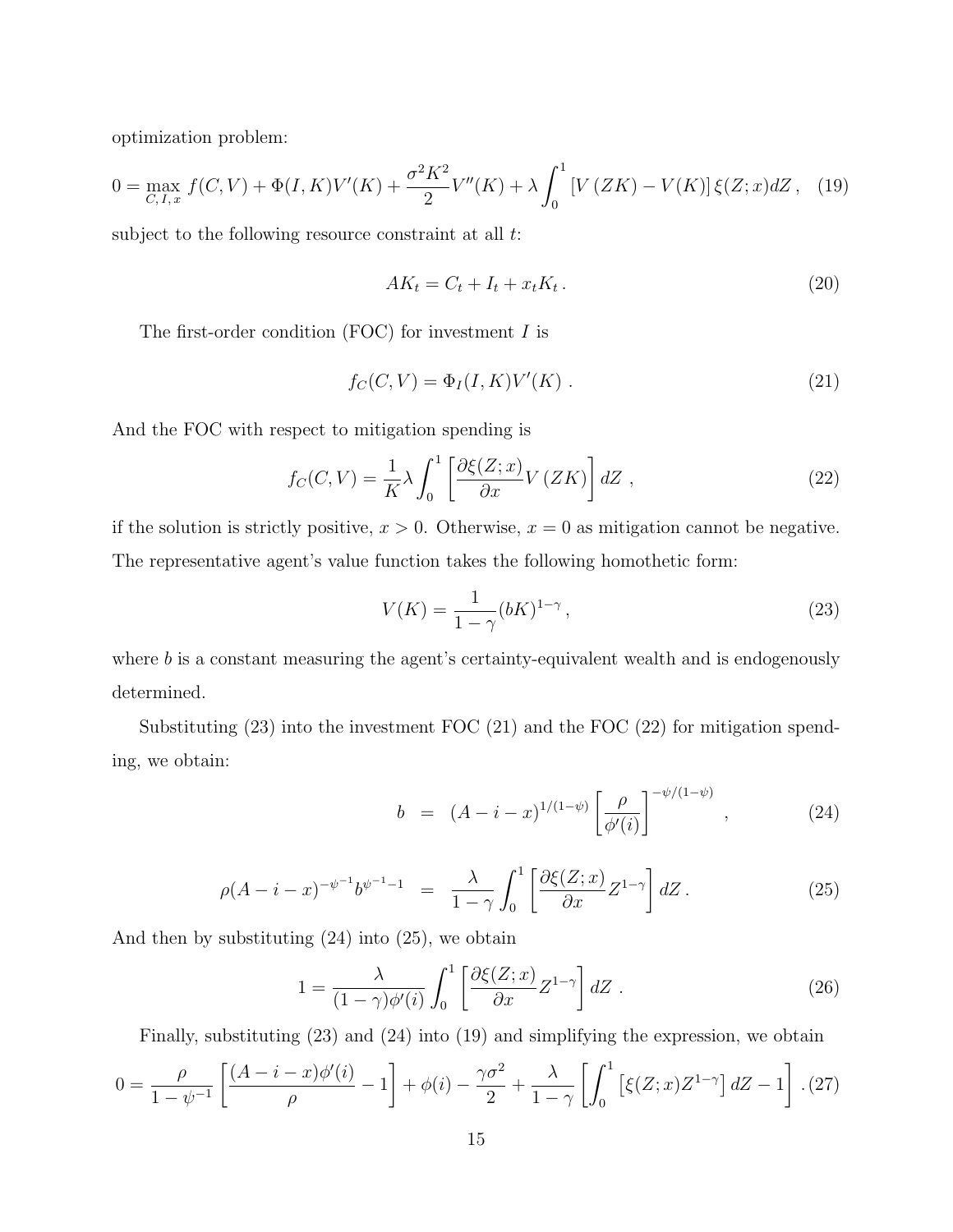### 4 Solution

In this section, we solve the equilibrium solution with ESG mandate.

### 4.1 Firm Optimization

For a firm to be sustainable, it spends the minimal required  $m$  fraction of its capital stock:

$$
x_t^S = \frac{X_t^S}{K_t^S} = m.
$$
\n
$$
(28)
$$

Any additional spending on mitigation is suboptimal as it yields no further benefit to the firm. All other firms spend nothing on mitigation and hence are brown, i.e.,  $x_t^U = 0$ .

Next, we solve optimal investment policies for both types of firms. The firm's objective (7) implies that  $\int_0^s e^{-r^n t} CF_t^n dt + e^{-r^n s} Q_s^n$  is a martingale under the physical measure. We obtain the following Hamilton-Jacobi-Bellman (HJB) equation by using Ito's Lemma:

$$
r^n Q^n = \max_{I^n} \, CF^n + \left( \Phi(I^n, K^n) Q_K^n + \frac{1}{2} (\sigma K^n)^2 Q_{KK}^n \right) + \lambda \mathbb{E} \left[ Q^n (ZK^n) - Q^n (K^n) \right] \,, \tag{29}
$$

where  $r^n$  is the cost of capital and  $CF^n$  is the cash flow for a type-n firm given by (8). Here,  $\mathbb{E}[\cdot]$  is the conditional expectation operator with respect to the distribution of recovery fraction Z. Recall that the last term only depends on the aggregate mitigation spending  $X_t$ and has the same effect on all firms.

By using our model's homogeneity property,  $Q_t^n = q^n K_t$ , we obtain the following

$$
r^n q^n = \max_{i^n} cf^n + g(i^n) q^n , \qquad (30)
$$

where  $g(i)$  is the expected firm growth rate (including the jump effect):

$$
g(i) = \phi(i) - \lambda(1 - \mathbb{E}(Z))
$$
\n(31)

and  $cf^n = CF^n/K^n$  is the scaled cash flow for a type-n firm. As  $x^S = m$  and  $x^U = 0$ , we have  $cf^S = A - i^S - m$  for a type-S firm and  $cf^U = A - i^U$  for a type-U firm.

The investment FOC for both types of firms implied by (30) is the following well known condition in the  $q$ -theory literature:

$$
q^n = \frac{1}{\phi'(i^n)}\,. \tag{32}
$$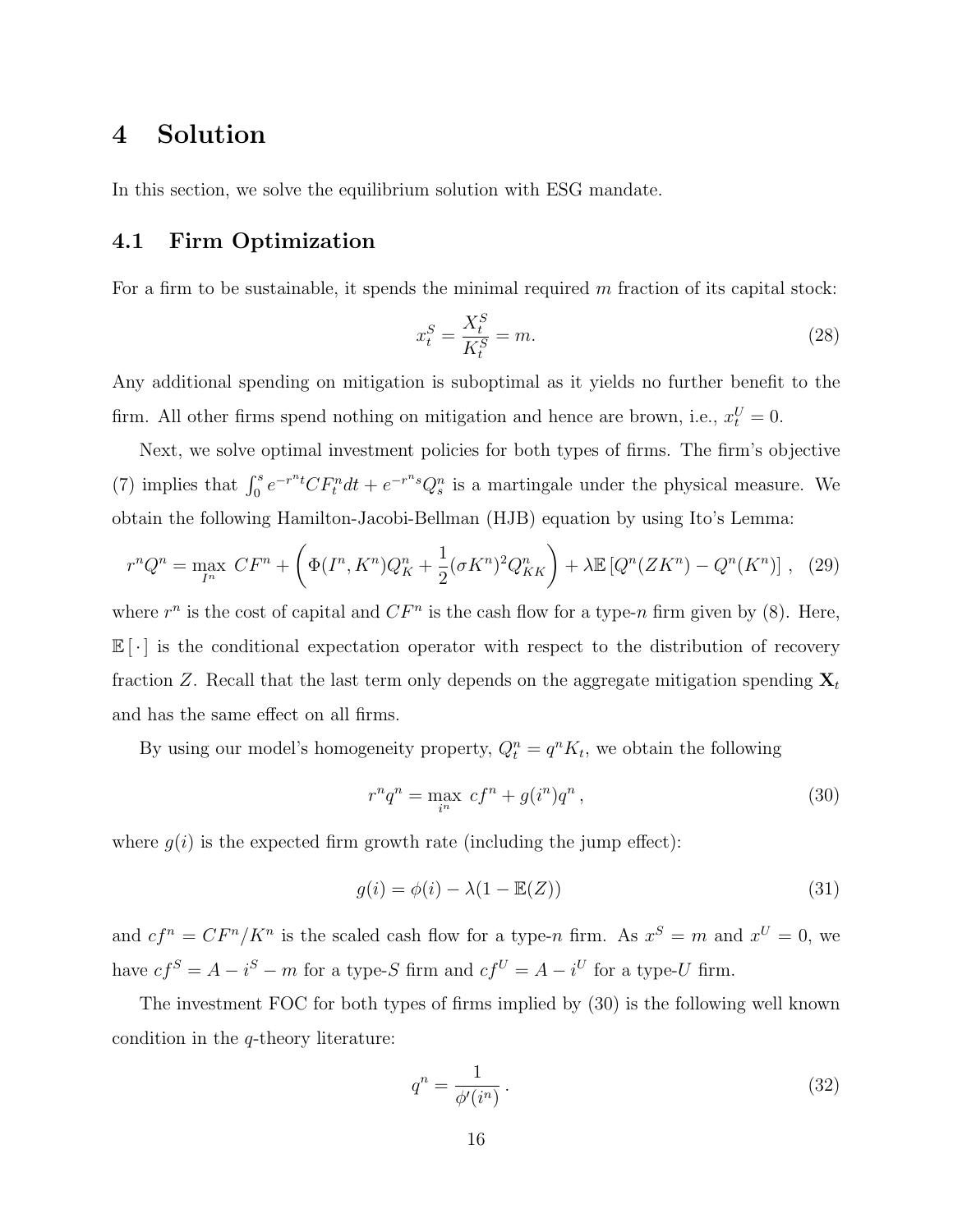A type-n firm's marginal benefit of investing is equal to its marginal  $q, q^n$ , multiplied by  $\phi'(i^n)$ . Equation (32) states that this marginal benefit,  $q^n\phi'(i^n)$ , is equal to one, the marginal cost of investing at optimality. The homogeneity property implies that a firm's marginal  $q$ is equal to its average q (Hayashi, 1982). We may also write  $q<sup>S</sup>$  and  $q<sup>U</sup>$  as follows:

$$
q^S = \max_i \frac{A - i - m}{r^S - g(i)}
$$
 and  $q^U = \max_i \frac{A - i}{r^U - g(i)}$ . (33)

As a firm can choose being either sustainable or not, it must be indifferent between the two options at all time. That is, in equilibrium, all firms have the same Tobin's  $q$ , which in equilibrium is also Tobin's  $q$  for the aggregate economy:

$$
q^S = q^U = \mathbf{q}.\tag{34}
$$

Equations (32) and (34) imply that all firms also have the same equilibrium investmentcapital ratio, which is also the aggregate i:

$$
i^S = i^U = \mathbf{i} \,. \tag{35}
$$

Finally, we note that while the cum-dividend returns are different for the two types of firms, the capital gains for them are the same path by path, i.e.,  $dQ_t^U/Q_{t-}^U = dQ_t^S/Q_{t-}^S$ . This result follows from the equilibrium properties that the two types have the same Tobin's average q, i.e.,  $Q_t^U/K_t^U = Q_t^S/K_t^S = \mathbf{q}$ , which implies  $i^S = i^U = \mathbf{i}$  via the investment optimality condition and also  $g^S = g^U = \mathbf{g}$ . Indeed, the expected capital gains is equal to the expected growth rate,  $\mathbb{E}_{t-1}(dQ_t^U/Q_{t-}^U) = \mathbb{E}_{t-1}(dQ_t^S/Q_{t-}^S) = \mathbf{g}dt$ , which follows from (2). Using the expression for the total return, given in (9), we see that the expected-return wedge for the two types of firms comes solely from the dividend yield difference:  $(c f^U / \mathbf{q}) - c f^S / \mathbf{q} = m / \mathbf{q}$ .

#### 4.2 Market Equilibrium

In equilibrium, for both the  $S$  and  $U$  portfolios, demand is equal to supply, which means

$$
H_t^S = \alpha \mathbf{Q}_t, \quad H_t^U = (1 - \alpha) \mathbf{Q}_t,\tag{36}
$$

and  $W_t = \mathbf{Q}_t = \mathbf{Q}_t^S + \mathbf{Q}_t^U$ . The disaster hedging position must be zero  $\delta(Z) = 0$  for all Z.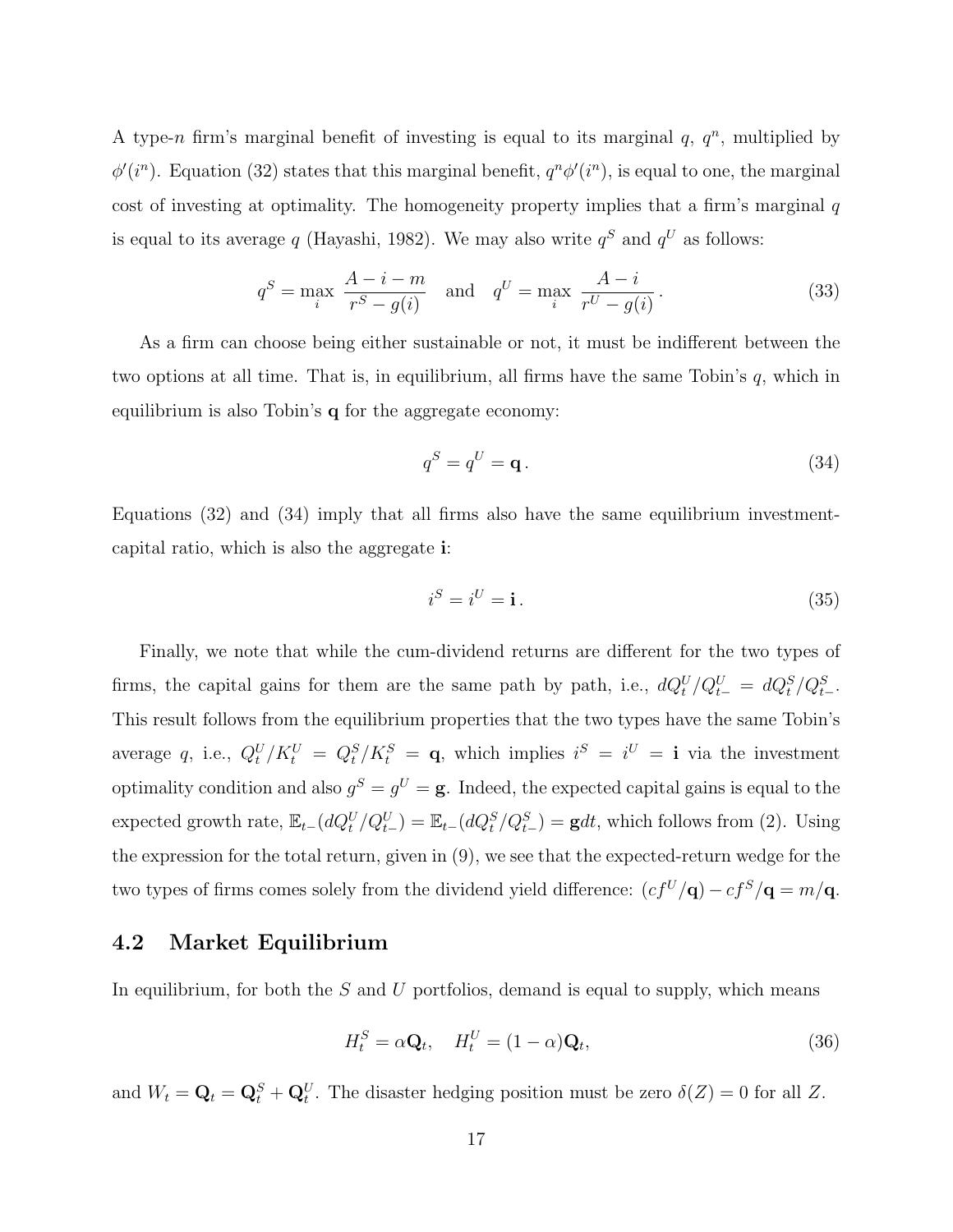Since the investment opportunity is time invariant and our model is growth stationary, the equilibrium risk-free rate r, the expected returns ( $r^S$  and  $r^U$ ) for the S and U portfolios, Tobin's average q for all firms (and also the aggregate capital stock) are all constant over time. It is helpful to use  $\theta^n$  to denote the wedge between the expected return for a type-n firm,  $r^n$ , and the aggregate stock-market return,  $r^M$ , and write for  $n = \{S, U\}$ ,

$$
r^n = r^M + \theta^n. \tag{37}
$$

As an  $\alpha$  fraction of the total stock market is the S portfolio and the remaining  $1-\alpha$  fraction is the U portfolio, we have

$$
r^M = \alpha \cdot r^S + (1 - \alpha) \cdot r^U. \tag{38}
$$

Substituting (37) into (38), we obtain:

$$
\theta^S = -\frac{1-\alpha}{\alpha} \theta^U. \tag{39}
$$

We will show that the S-portfolio generates a lower rate of return than the stock market, which in turn generates a lower rate of return than the U-portfolio:  $\theta^S < 0 < \theta^U$ .

Equilibrium cost of capital wedge. By using  $(33)$ ,  $(34)$ , and  $(35)$ , we obtain:

$$
\mathbf{q} = \frac{A - \mathbf{i} - m}{r^S - g(\mathbf{i})} = \frac{A - \mathbf{i}}{r^U - g(\mathbf{i})} = \frac{A - \mathbf{i} - \mathbf{x}}{r^M - g(\mathbf{i})},\tag{40}
$$

where the last equality follows from the second equality. As the investment-capital ratio is the same for the two types of firms  $(i^S = i^U)$  and  $x^S = m > x^U = 0$ , the difference between the cash flows for the two types of firms is exactly the mitigation spending:  $cf^U - cf^S = m$ where  $cf^U = A - i$ .

Using the last equality in (40), we simplify and obtain

$$
\theta^U = \frac{\mathbf{x}}{\mathbf{q}} = \frac{\alpha m}{q}.
$$
\n(41)

Equation  $(41)$  states that investors demand a higher rate of return to invest in U firms than in the aggregate stock market. The expected return wedge between the U-portfolio and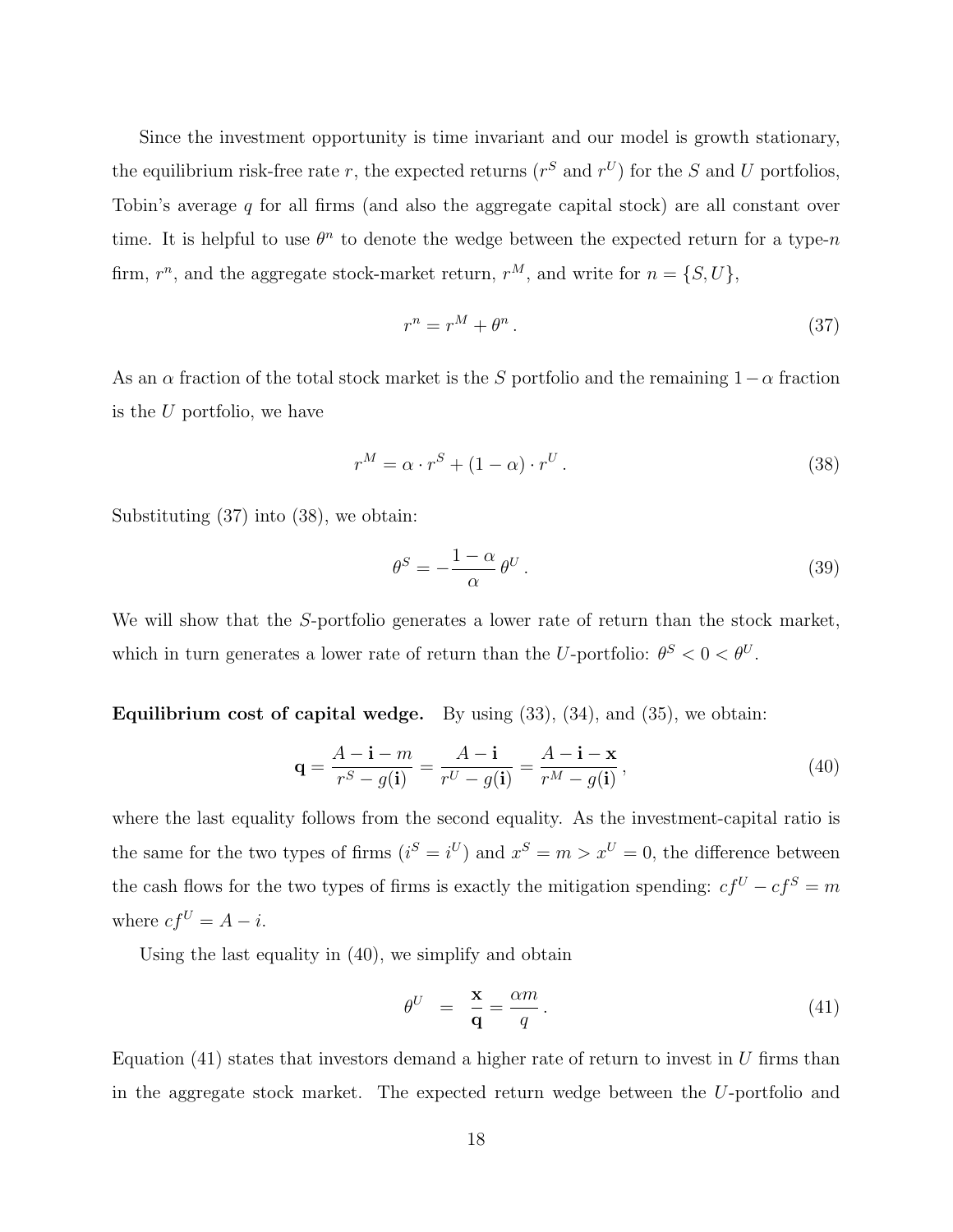the market portfolio is equal to  $\theta^U$ , which is equal to the aggregate mitigation spending X divided by aggregate stock market value Q. This ratio  $x/q$  can be viewed as a "tax" on the unsustainable firms by investors in equilibrium.

An unsustainable firm generates higher cash flows with probability one as it does not spend on mitigation. For the two types of firms to have the same Tobin's average  $q$ , it has to be that the expected rate of return for an unsustainable firm is higher than that for a sustainable firm:  $r^U > r^S$ . However, in terms of cash flows, a sustainable firm does worse than an unsustainable firm with probability one.

In the traditional risk-return sense, an unsustainable firm is not "riskier" than a sustainable firm in our model. However, the investors of the S-portfolio demand a lower rate of return due to the investment mandate. In this sense, it is the investment mandate that causes the cost of capital for sustainable and unsustainable firms to be different. Since in our laissez-faire competitive-market model private sectors provide no aggregate risk mitigation, the mandate increases welfare as it encourages private sectors to mitigate aggregate risk which in turn generates positive externality.

Mitigation at firm level and aggregate level. Because the average  $q$  and  $i$  for all firms are the same, we know that Tobin's average  $q$  for the aggregate capital stock, which we write as  $q$ , is also equal to a firm's average  $q$ :

$$
\mathbf{q} = \frac{\mathbf{c}}{r^M - \mathbf{g}(\mathbf{i})},\tag{42}
$$

where the scaled aggregate consumption  $\bf{c}$  is equal to scaled aggregate dividend:

$$
cf = A - i - x. \tag{43}
$$

Note that  $\mathbf{x} = \mathbf{X}/\mathbf{K}$ . Since each S firm spends m units on mitigation for each unit of its capital stock and all firms are of the same size, we have the following relation between the scaled mitigation m at the firm level and scaled mitigation at the aggregate level  $\mathbf{x}$ :

$$
m(\mathbf{x}) = \frac{\mathbf{x}}{\alpha} \ge \mathbf{x} \,. \tag{44}
$$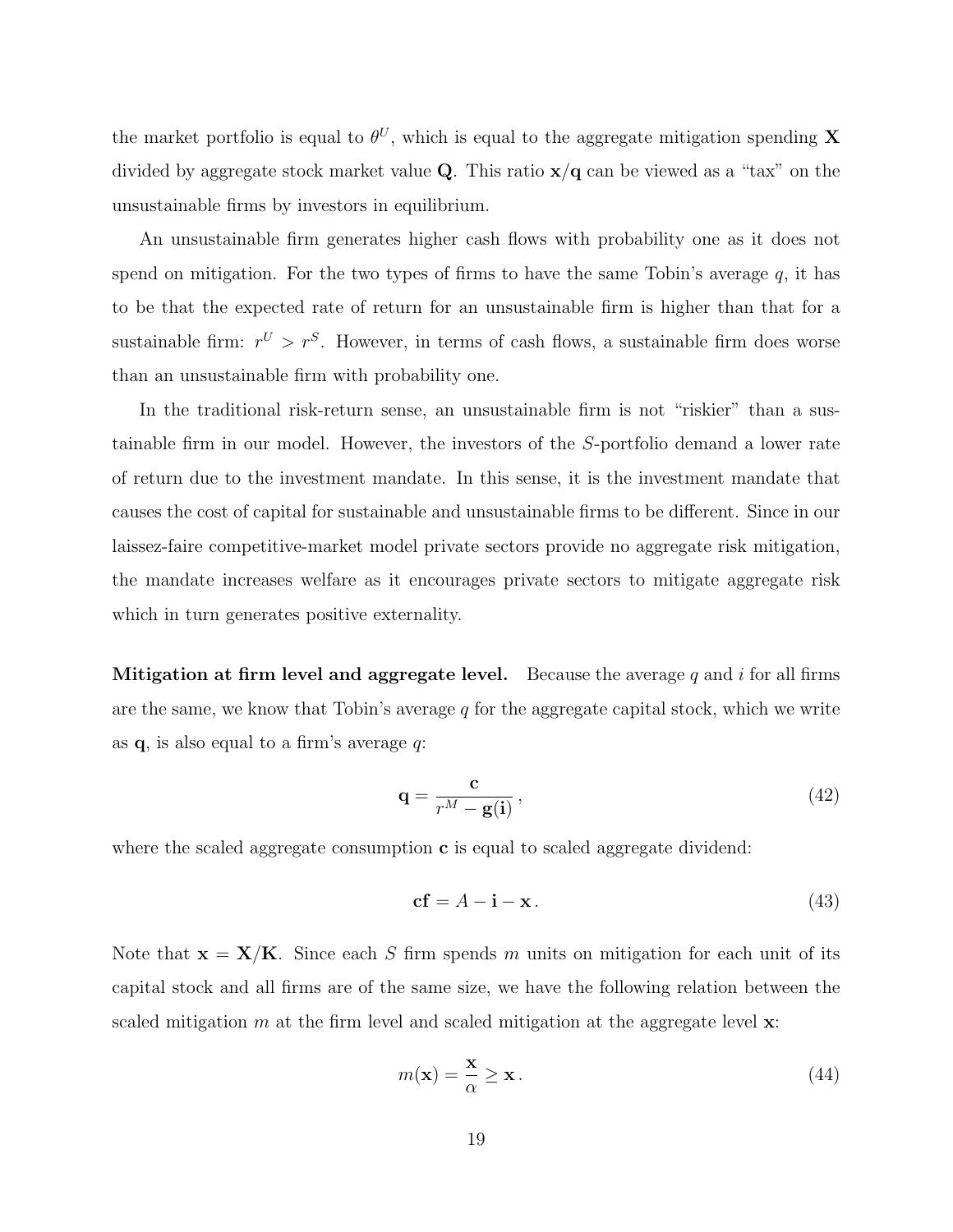The mitigation spending mandate for a firm,  $m$ , is larger than the aggregate scaled mitigation, x, as only an  $\alpha$  fraction of firms are sustainable.

We verify that in equilibrium the fraction of total wealth invested in the S portfolio is equal to  $\alpha$ , the fraction of the market capitalization that is mandated to be sustainable:  $\pi^S = \alpha$ . Also, the fraction of total wealth invested in the U portfolio satisfies  $\pi^U = (1 - \alpha)$ and the risk-free asset holdings is zero. That is,  $H_t^S = \alpha W_t = \mathbf{Q}_t^S = \alpha \mathbf{Q}_t$  and  $H_t^U =$  $(1 - \alpha)W_t = \mathbf{Q}_t^U = (1 - \alpha)\mathbf{Q}_t.$ 

Equilibrium consumption, risk-free rate and stock market risk-premium. We will show that the equilibrium scaled consumption  $\mathbf c$ , risk-free rate  $r$ , and aggregate stock-market risk premium  $rp$  are the same as in a representative-firm economy (with no mitigation) but with two modifications to the technology specification: (1) productivity set at  $A - x$  and (2) the cdf for the recovery fraction Z given by  $E(Z; x)$  where x is given in equation (44). Using the results in Pindyck and Wang (2013) and Hong, Wang, and Yang (2020), we calculate the aggregate stock-market risk premium,  $r^M(\mathbf{x}) - r(\mathbf{x})$ , by using

$$
r^{M}(\mathbf{x}) - r(\mathbf{x}) = \gamma \sigma^{2} + \lambda \mathbb{E}^{\mathbf{x}} \left[ (1 - Z)(Z^{-\gamma} - 1) \right]. \tag{45}
$$

The risk-free rate is

$$
r(\mathbf{x}) = \rho + \psi^{-1}\phi(\mathbf{i}) - \frac{\gamma(\psi^{-1} + 1)\sigma^2}{2} - \lambda \mathbb{E}^\mathbf{x} \left[ \left( Z^{-\gamma} - 1 \right) + \left( \psi^{-1} - \gamma \right) \left( \frac{1 - Z^{1-\gamma}}{1 - \gamma} \right) \right]. \tag{46}
$$

The first two terms in (46) capture the standard Ramsey channels via the discount rate  $(\rho)$  and the expected growth of capital  $(\phi(i))$ . The third term captures the precautionary savings effect and the last term is the jump-induced volatility and higher-order moments. Aggregate mitigation spending  $X_t = xK_t$  has a direct effect on the distribution of Z and also an indirect effect on r via its impact on i. To make the distribution of  $Z$  on  $x$  explicit, we use x as the superscript for the expectation operator for jump distributions, e.g., in equations (45) and (46) for the stock market risk premium,  $r^M - r$ , and the risk-free rate, r.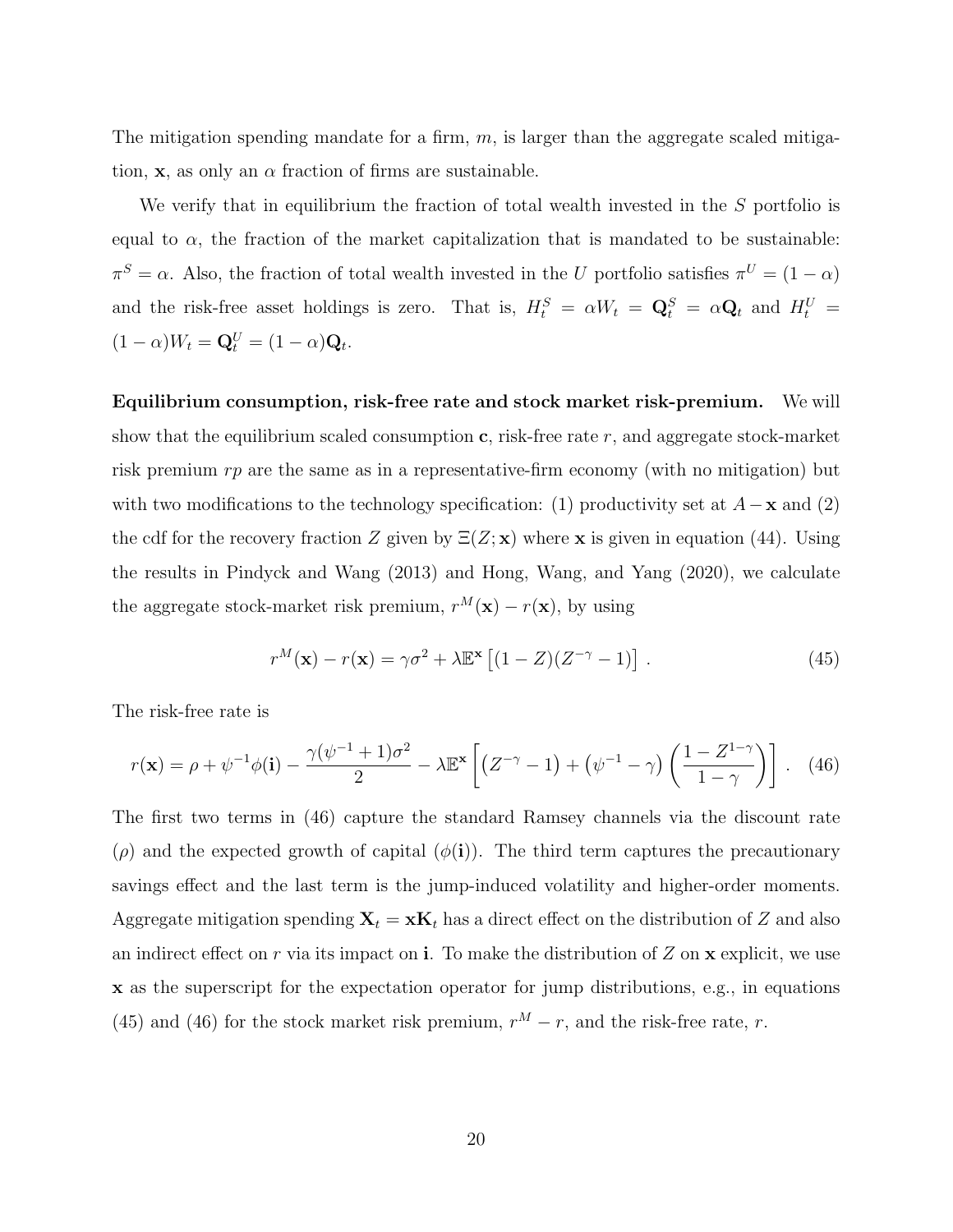#### 4.3 Two-Step Solution Procedure

Given the tractable aggregation properties of our model, we propose a procedure to solve our variables of interest as a function of the aggregate mitigation spending x. First, we solve equilibrium price and quantities at the aggregate level. Second, we characterize the differences between the S and U firms, which boils down to the cost-of-capital wedge and the corresponding cash flow differences between the two types of firms.

**Step 1.** For a given level of **x**, we first solve for the investment-capital ratio  $\mathbf{i} = \mathbf{I}/\mathbf{K}$  using:

$$
\frac{A - \mathbf{x} - \mathbf{i}}{r^M(\mathbf{x}) - \mathbf{g}} = \frac{1}{\phi'(\mathbf{i})},\tag{47}
$$

where  $\mathbf{g} = \phi(\mathbf{i}) - \lambda \mathbb{E}^{\mathbf{x}}(1 - Z)$ , given in (31), is a function of **i** and **x**, and  $r^M(\mathbf{x})$  and  $r(\mathbf{x})$  are functions of  $x$  and i. Equation (47) boils down to i being an implicit function of  $x$ .

We can then calculate the aggregate average  $q$  by usingusing

$$
\frac{1}{\phi'(\mathbf{i})} = \mathbf{q}.
$$

The (aggregate) average **q** and **i** are equal to the firm's average q and i:  $\mathbf{q} = q$  and  $\mathbf{i} = i$ , respectively. We thus use aggregate and firm level notations for  $q$  and investment interchangeably. The aggregate scaled consumption c is then :

$$
\mathbf{c} = [r + rp - g(\mathbf{i})] \mathbf{q} = A - \mathbf{x} - \mathbf{i}.
$$
 (48)

It is easy to see from these solutions that the aggregate properties of the economy is essentially like that of the representative agent economy but where the productivity A is lowered to  $A - \mathbf{x}$ .

**Step 2.** From Equation (41), we then calculate  $\theta^U = \mathbf{x}/\mathbf{q}$  and

$$
\theta^S = -\frac{1-\alpha \mathbf{x}}{\alpha \mathbf{q}} = -(1-\alpha)\frac{m}{q}.
$$
\n(49)

Equation  $(41)$  states that investors demand a higher rate of return to invest in U firms than in the aggregate stock market. The expected return wedge between the U-portfolio and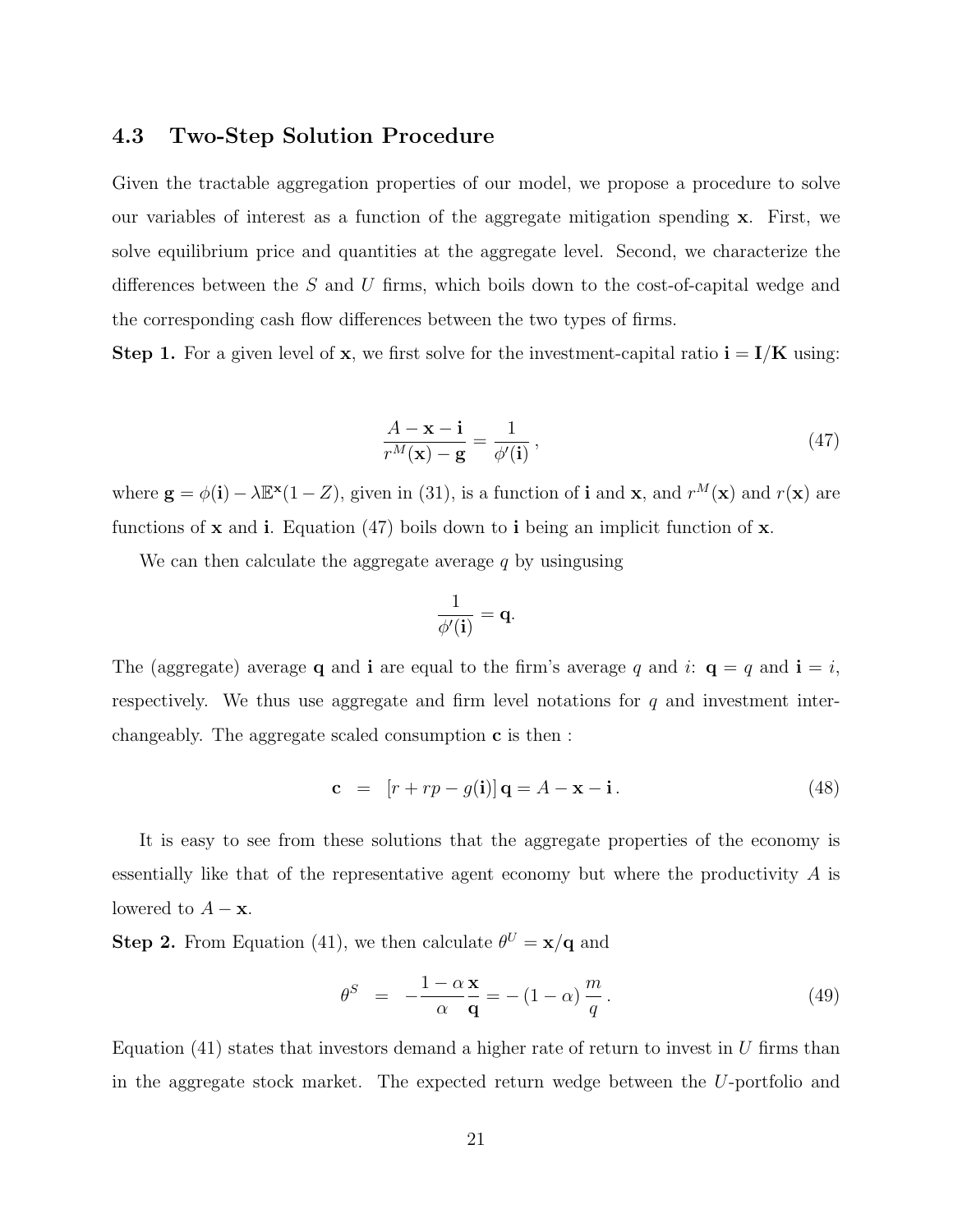the market portfolio is equal to  $\theta^U$ , which is equal to the aggregate mitigation spending X divided by aggregate stock market value **Q**. This ratio  $x/q$  can be viewed as a "tax" on the unsustainable firms by investors in equilibrium.

Notice also that the expected return wedge of unsustainable firms relative to the market expected return  $(\theta^U)$  is independent of  $\alpha$ . It only depends on **x** and **q**. In contrast, the expected return of the sustainable portfolio relative to the market portfolio  $(\theta^S)$  depends on  $\alpha$ . The more the  $\alpha$  the lower is the difference in these expected returns since each sustainable firm does not have to spend as much on mitigation.

The sustainable firms that spend on aggregate mitigation have lower costs of capital than the stock market portfolio. The cost-of-capital difference between  $U$  and  $S$  firms is given by

$$
r^{U} - r^{S} = \theta^{U} - \theta^{S} = \frac{1}{\alpha} \frac{\mathbf{x}}{\mathbf{q}} = \frac{m}{\mathbf{q}}.
$$
 (50)

By being sustainable, a firm lowers its cost of capital from  $r^U$  to  $r^S$  by  $r^U - r^S$ . To enjoy this benefit, the firm spends  $m$  on mitigation. To make it indifferent between being sustainable or not, the cost-of-capital wedge satisfies  $r^{U} - r^{S} = m/\mathbf{q}$ , where  $m/\mathbf{q}$  is a (wealth) tax on firm value: the firm's mitigation spending,  $mK$ , divided by the firm's value,  $qK$ .

### 4.4 Optimal Mandate

So far, we have taken a given level of scaled aggregate mitigation spending, x, as given. Next, we endogenize  $x$  and the optimal mandate threshold for a firm, m. We also solve for the optimal level of x and the optimal  $m = x/\alpha$  in two steps. We characterize the first-best outcome and then see if the economy has sufficient sustainable capital  $\alpha$  to support the first-best.

First-best. The minimal amount of capital needed to attain the first-best,  $\alpha^{FB}$ , is

$$
\underline{\alpha}^{FB} = \frac{\mathbf{x}^{FB}}{A - \mathbf{i}^{FB}}.\tag{51}
$$

The intuition for this condition is as follows. Provided that at least an  $\underline{\alpha}^{FB}$  fraction of wealth supports sustainable investments, i.e.,  $\alpha > \underline{\alpha}^{FB}$ , the first-best outcome is attained by setting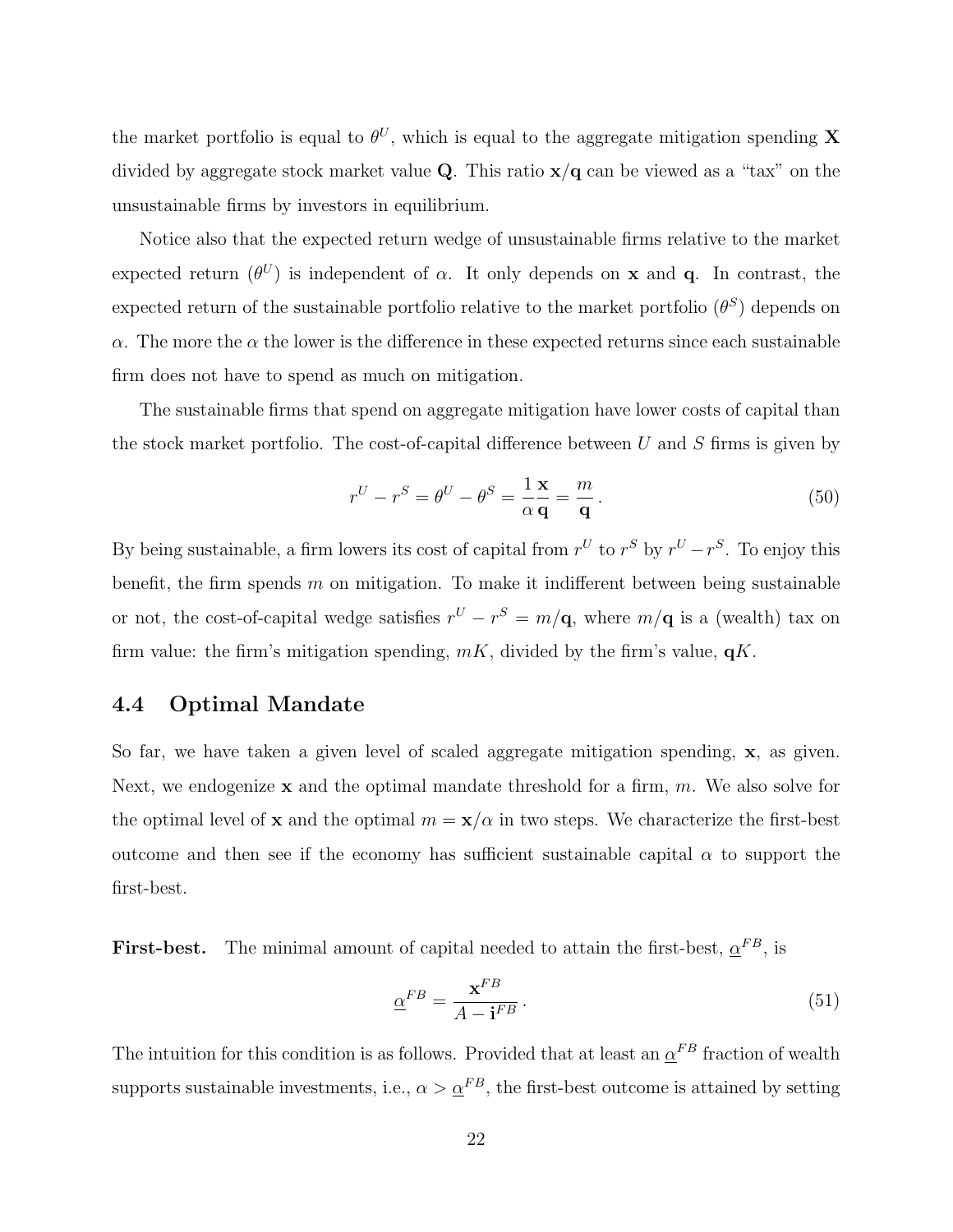the mitigation spending mandate for an individual firm by setting  $m^{FB} = \mathbf{x}^{FB}/\alpha$ . When  $\alpha$  is very close to  $\alpha^{FB}$ , the sustainable firms spend their entire post-investment capital on mitigation and pays minimal dividends out. As  $\alpha$  increases, more firms become sustainable as the cost of mitigation spending for each firm is reduced. This equilibrium adjustment also has implications for the cost-of-capital wedge and other equilibrium price and quantity variables.

Now consider the case where  $\alpha < \underline{\alpha}^{FB}$ , where  $\underline{\alpha}^{FB}$  is given in (51). In this case, the first-best cannot be attained. The qualification threshold for being a sustainable firm is now set at  $m = \mathbf{x}/\alpha$ . The solution requires an  $\alpha$  fraction of the firm in the economy to spend their entire free cash flows  $(A - i)$  on mitigation. That is, the (scaled) aggregate mitigation spending is  $\mathbf{x} = \alpha (A - \mathbf{i}).$ 

We choose  $x$  to maximize the representative consumer's utility, equivalently the welfare measure b given in (24) for the planner's value function (23), subject to  $\mathbf{x} = \alpha(A - \mathbf{i})$  and

$$
\frac{(1-\alpha)(A-\mathbf{i})}{r^M-\mathbf{g}} = \frac{1}{\phi'(\mathbf{i})} = \mathbf{q}.
$$
\n(52)

### 5 Quantitative Analysis

In this section, we operationalize our model. First, we calibrate our model and choose parameter values based on business-as-usual projections of the damage of global warming to economic growth. Second, we then describe the findings following the logic of the two-step solution procedure.

#### 5.1 Calibration

Preferences parameters. We choose consensus values for the coefficient of relative risk aversion,  $\gamma = 3$  and the time rate of preferences,  $\rho = 5\%$  per annum. Estimates of the EIS  $\psi$  in the literature vary considerably, ranging from a low value near zero to values as high as two.<sup>9</sup> We choose  $\psi = 1.2$  which is larger than one, as emphasized by Bansal and Yaron (2004) and the long-run risk literature for asset-pricing purposes.

<sup>9</sup>Attanasio and Vissing-Jørgensen (2003) estimate the elasticity to be above unity for stockholders, while Hall (1988), using aggregate consumption data, obtains an estimate near zero.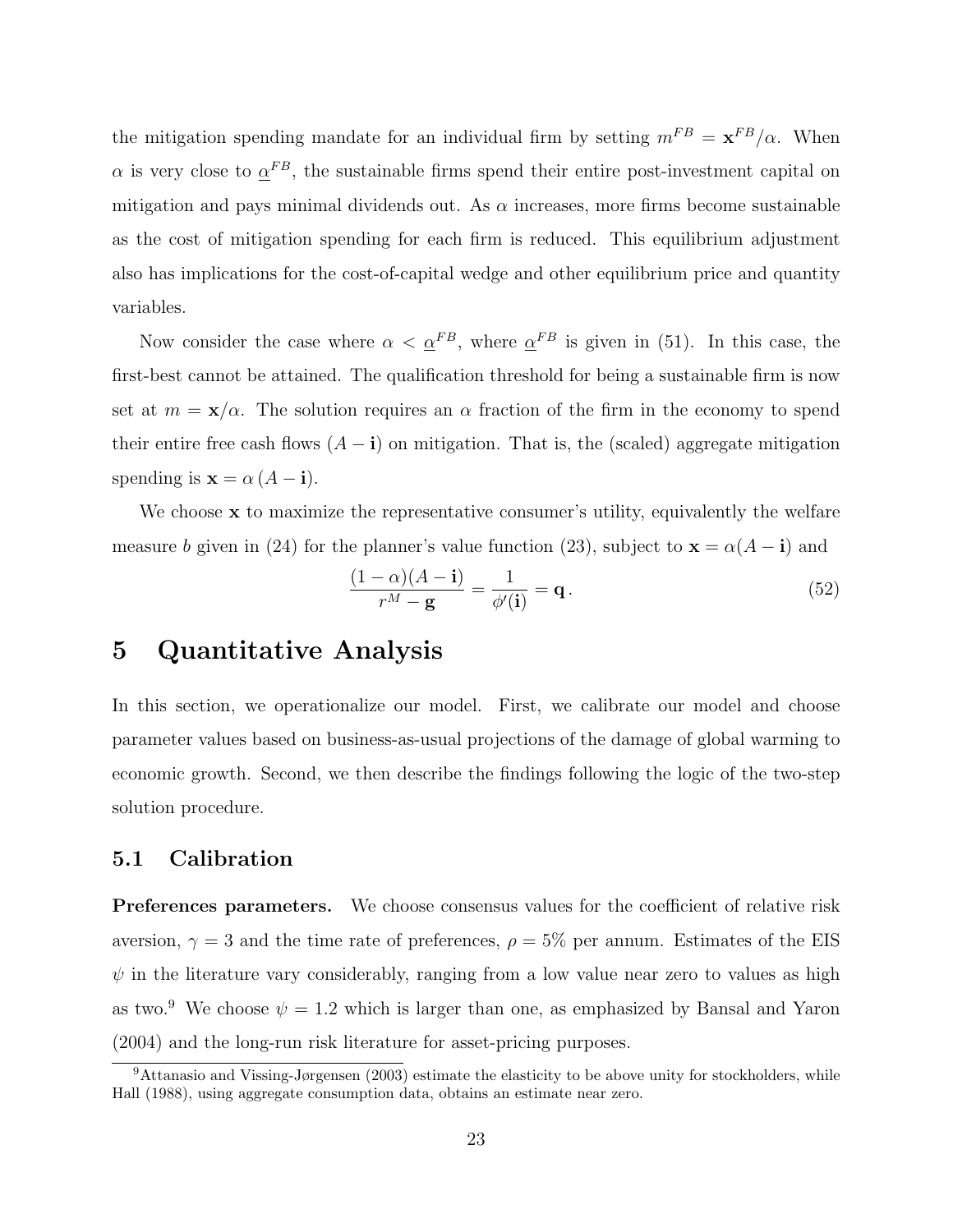Production parameters. As in Pindyck and Wang (2013), we specify the investmentefficiency function as

$$
\phi(i) = i - \frac{\eta i^2}{2} - \delta \,,\tag{53}
$$

where  $\delta$  is the depreciation rate and  $\eta$  measures the degree of adjustment costs. We set the productivity parameter:  $A = 25\%$  per annum and the adjustment-cost parameter  $\eta = 5.5$ as in Eberly, Rebelo, and Vincent (2012), the annual depreciation rate  $\delta = 6\%$  as in Stokey and Rebelo (1995), and the annual diffusion volatility  $\sigma = 10\%$  similar to those in Pindyck and Wang (2013).

**Disaster arrival rate**  $\lambda$  and damage function. We calibrate the disaster arrival rate and damage function using business-as-usual projections from Burke, Hsiang and Miguel (2015). Their projections are based on a set of panel regressions documenting the adverse effects of exogenous annual changes in temperature (i.e. weather shocks) for economic growth (Dell, Jones and Olken  $(2014)$ .<sup>10</sup> The main idea is that extreme annual temperature fluctuations are plausibly exogenous shocks that causally trace out the impact of higher temperatures on output. In samples starting from 1950, this panel regression approach finds that higher temperatures in the range of two degrees Celsius lowers GDP growth rates and to a lesser degree capital investments.

They then quantify the potential impact of warming on national and global incomes by combining these estimated response functions (which can also be modeled as non-linear as opposed to linear functions) with "business as usual" scenarios (Representative Concentration Pathway (RCP) 8.5) of future warming and different assumptions regarding future baseline economic and population growth. This approach assumes future economies respond to temperature changes similarly to today's economies.

They project that absent mitigation median global GDP per capita will be 0.756 in 2100 of what it is in 2010, i.e. a 24% lower GDP per capita in 2100 compared to 2010 due to global

<sup>&</sup>lt;sup>10</sup>This panel regression approach initially focused on how weather affects crop yields (Schenkler and Roberts (2009)) by using location and time fixed effects. But it is now applied to many other contexts including economic growth and productivity.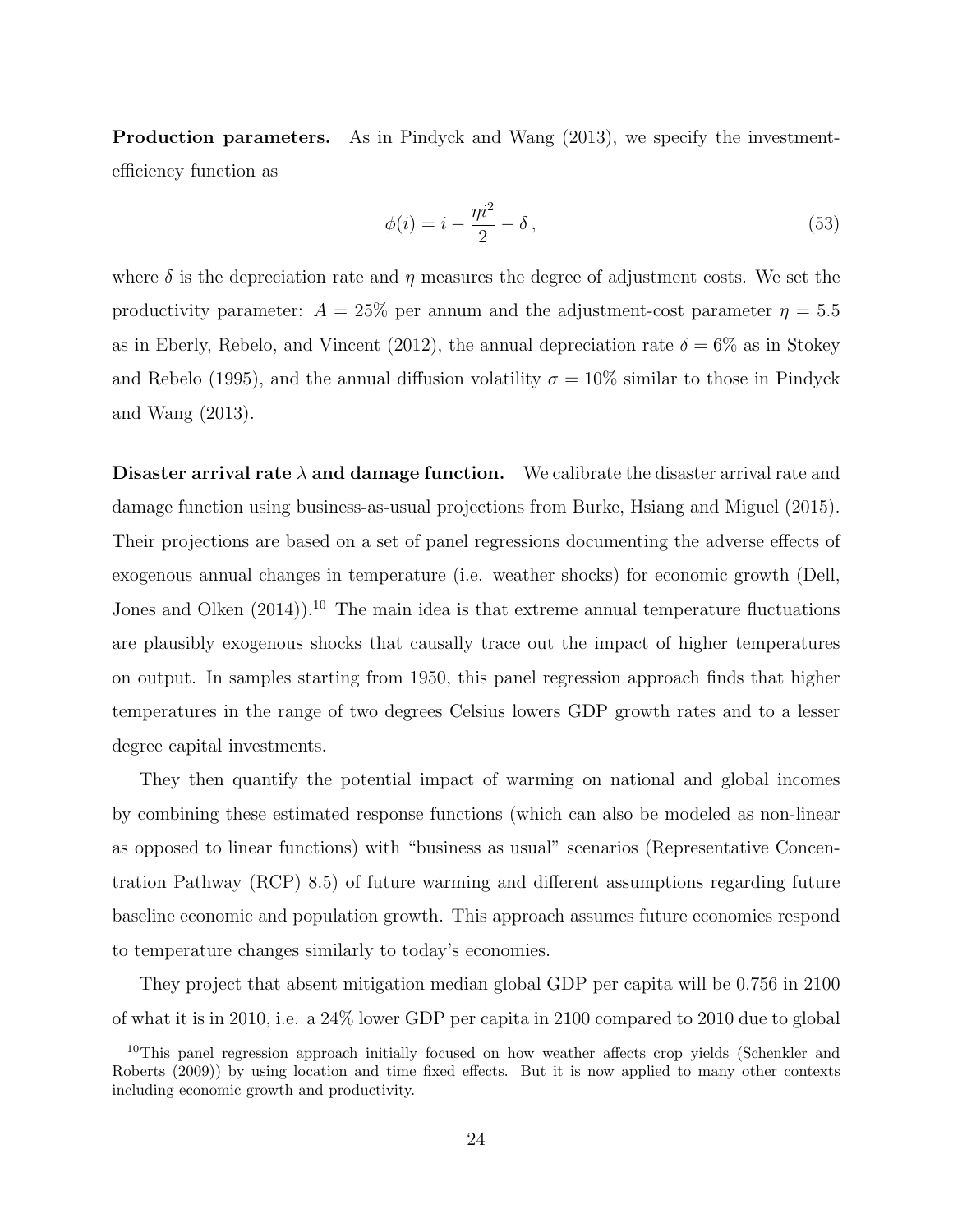warming absent mitigation. A 24% lower GDP per capita in 2100 compared to 2010 maps into an annual GDP per capita growth rate of -0.30% absent mitigation (i.e.,  $(1 - .3/100)^{90}$ is roughly 0.756 where 90 corresponds to the years of compounding between 2010 and 2100).

| Parameters                               | Symbol    | Value |
|------------------------------------------|-----------|-------|
| elasticity of intertemporal substitution | $\psi$    | 1.2   |
| time rate of preference                  | $\rho$    | 0.05  |
| coefficient of relative risk aversion    | $\gamma$  | 3     |
|                                          |           |       |
| productivity                             | A         | 25\%  |
| quadratic adjustment cost parameter      | η         | 5.5   |
| capital diffusion volatility             | $\sigma$  | 10%   |
| depreciation rate                        | δ         | $6\%$ |
|                                          |           |       |
| power-law exponent with no mitigation    | $\beta_0$ | 6.3   |
| jump arrival rate                        | $\lambda$ | 0.144 |
|                                          |           |       |
| mitigation technology parameter          | B1        | 262.8 |

#### Table 1: PARAMETER VALUES

All parameter values, whenever applicable, are continuously compounded and annualized.

Since extreme annual temperatures are related weather disasters (Auffhammer, Hsiang, Schlenker, and Sobel (2013)), we map these business-as-usual projections into our disaster framework. First, as in Barro (2006) and Pindyck and Wang (2013), we assume that the cdf of the recovery fraction,  $Z$ , is given by a power-law function defined over  $(0, 1)$ :

$$
\Xi(Z; \mathbf{x}) = Z^{\beta(\mathbf{x})} \,, \tag{54}
$$

where  $\beta(\mathbf{x})$  depends on scaled aggregate mitigation x. To ensure that our model is well defined (and economically relevant moments are finite), we require  $\beta(\mathbf{x}) > \gamma - 1$ . As in Hong, Wang, and Yang (2020), we use the following linear specification for  $\beta(\mathbf{x})$ :

$$
\beta(\mathbf{x}) = \beta_0 + \beta_1 \mathbf{x},\tag{55}
$$

with  $\beta_0 \ge \max\{\gamma - 1, 0\}$  and  $\beta_1 > 0$ . The coefficient  $\beta_0$  is the exponent for recovery Z in the absence of mitigation. The coefficient  $\beta_1$  is a key parameter that measures the efficiency of the mitigation technology.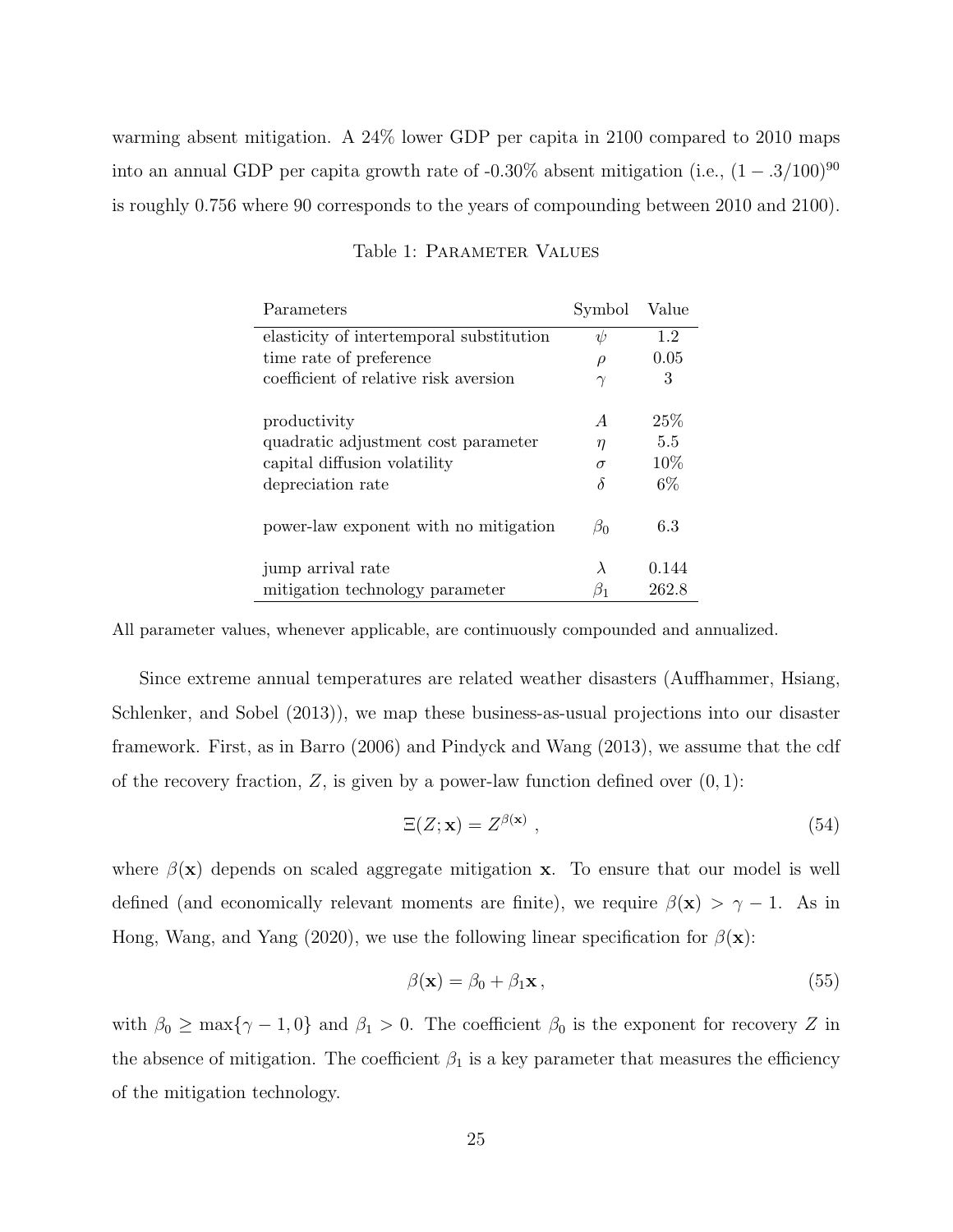Second, we set the power-law parameter in the absence of mitigation  $\beta_0 = 6.3$ , which is the point estimate obtained by Barro and Jin (2011) for the power law (54) when it comes to rare consumption disasters. That is, our definition of a weather related climate disaster is what Barro and Jin (2011) classified as rare disasters based on historical data on World Wars and Great Depression.

Conditional on a jump arrival, the expected fractional capital loss,  $\ell(\mathbf{x})$ , is given by

$$
\ell(\mathbf{x}) = \mathbb{E}^{\mathbf{x}}(1 - Z) = \frac{1}{\beta(\mathbf{x}) + 1} = \frac{1}{\beta_0 + \beta_1 \mathbf{x} + 1}.
$$
\n(56)

The larger the value of  $\beta(\mathbf{x})$ , the smaller the expected fractional loss  $\mathbb{E}^{*}(1 - Z)$ . Absent mitigation ( $\mathbf{x} = \mathbf{0}$ ), the implied expected fractional capital loss is  $\ell(0) = 1/(\beta_0 + 1) = 1/7.3$  $14\%$  as  $\beta_0 = 6.3$ .

Third, recall that for a given x, expected aggregate growth rate, g, is

$$
\mathbf{g} = \phi(\mathbf{i}) - \lambda \mathbb{E}^{\mathbf{x}} (1 - Z) = \phi(\mathbf{i}) - \frac{\lambda}{\beta(\mathbf{x}) + 1} = \phi(\mathbf{i}) - \lambda \ell(\mathbf{x}). \tag{57}
$$

Absent mitigation, i.e.  $\mathbf{x} = 0$ , applying our two step solution procedure we obtain  $\mathbf{i} = 11\%$ per annum. The implied jump arrival rate is  $\lambda = 14.4\%$  per annum in order to match the −0.30% growth rate per annum figure imputed from Burke, Hsiang and Miguel (2015). We report these parameters associated with the business-as-usual competitive equilibrium in Table 1.

Mitigation technology  $\beta_1$ . Finally, we calibrate the parameter  $\beta_1$  for the mitigation technology by targeting the conditional damage  $\ell(\mathbf{x})$  given in (56) as follows. Suppose that a firm were to spend all its revenue AK on risk mitigation, i.e., by setting  $\mathbf{x} \to A$ , the conditional damage  $\ell(A)$  is equal to a tenth of  $\ell(0)$ , the conditional damage in the absence of mitigation, i.e.,  $\ell(A)/\ell(0) = 1/10$ . This calculation yields  $\beta_1 = 262.8$ . We consider this target to be conservative since technology could improve significantly and welfare gains would be much greater as a result. That is our calibration is based on a lower bound in regards to potential technological improvements in the future.

In Table 2, we report outcomes of the other variables of interest for two cases: competitive equilibrium and first-best outcome. Panel A reports the competitive equilibrium predictions.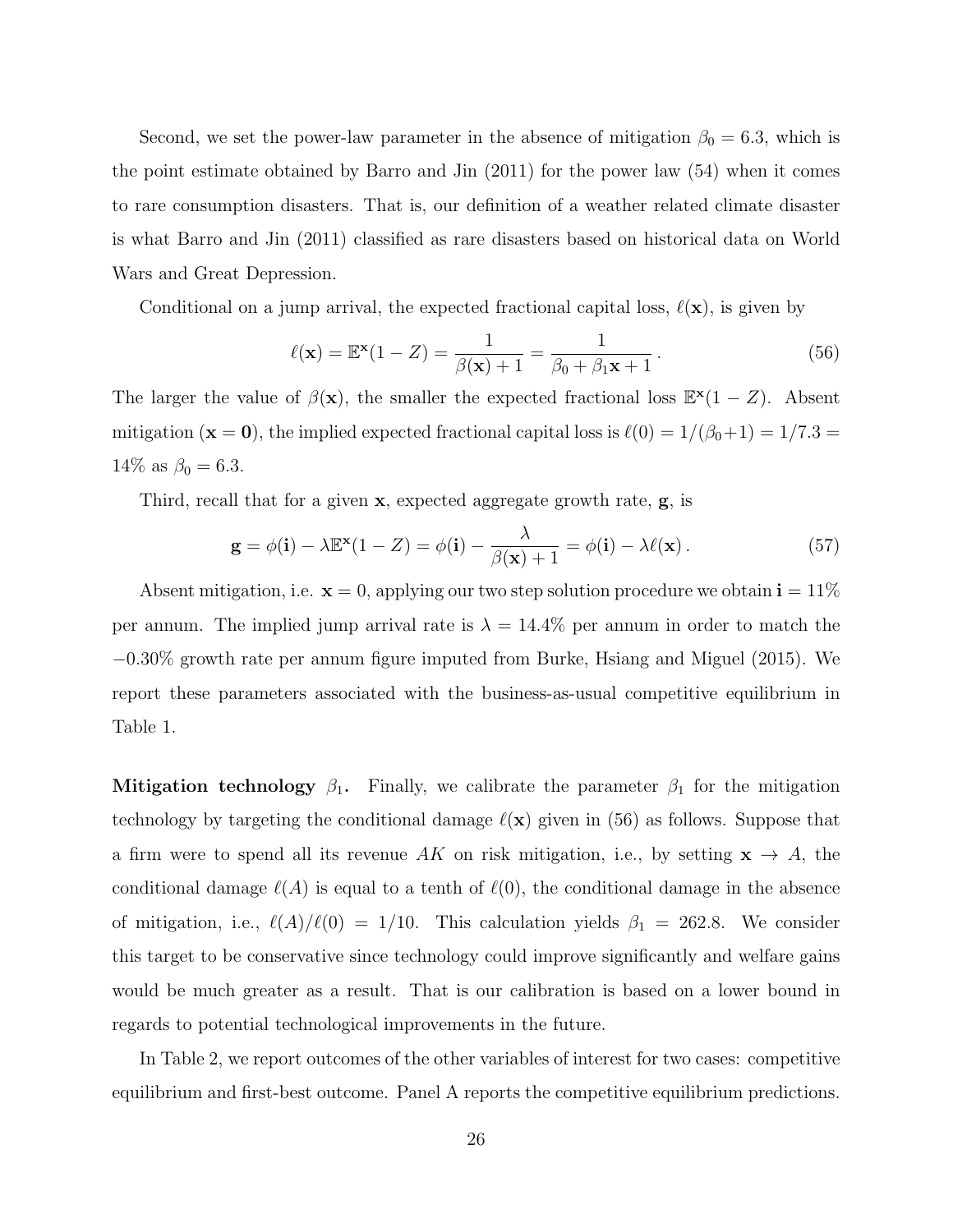| A. Competitive Market Outcomes  |                            |          |
|---------------------------------|----------------------------|----------|
| mitigation level                | $\mathbf x$                | 0        |
| aggregate investment            | $\mathbf{i}$               | 11\%     |
| aggregate consumption/dividends | $\mathbf{c}$               | 14\%     |
| expected GDP growth rate        | g                          | $-0.3%$  |
| (real) risk-free rate           | $\boldsymbol{r}$           | $-2.2\%$ |
| stock market risk premium       | $r^M-r$                    | 7.4%     |
| stock market return volatility  |                            | 13.1%    |
| Tobin's $q$                     | q                          | 2.53     |
|                                 |                            |          |
| <b>B.</b> First-Best Outcomes   |                            |          |
| first-best mitigation level     | $\mathbf{x}^{FB}$          | 1.97%    |
| aggregate investment            | $\mathbf{i}$ <sup>FB</sup> | $10.5\%$ |
|                                 |                            |          |
| aggregate consumption/dividends | $\mathbf{c}^{FB}$          | 12.5%    |
| expected GDP growth rate        | $\mathbf{g}^{FB}$          | $0.3\%$  |
| (real) risk-free rate           | $\boldsymbol{r}$           | 1.7%     |
| stock market risk premium       | $r^M-r$                    | $3.9\%$  |
| stock market return volatility  |                            | 11.04%   |

Table 2: COMPARING COMPETITIVE MARKET TO FIRST-BEST

All parameter values, whenever applicable, are continuously compounded and annualized.

There is no aggregate risk mitigation,  $x = 0$ . The market risk premium is high (7.4% per annum) and the real risk-free rate is negative (-2.2% per annum). In addition, the implied Tobin's q is 2.53 and the annual stock market volatility is 13.1%.

Panel B of Table 2 reports the first-best results. With  $\beta_1 = 262.8$ , the first-best level of mitigation is  $\mathbf{x}^{FB} = 1.97\%$ , i.e. 2% per annum. Mitigation spending makes the economy more sustainable turning the aggregate (expected) growth rate positive (0.3% per annum) from -0.3% per annum. Compared with the competitive equilibrium results in Panel A, in the first-best planner's economy, the real risk-free rate is significantly higher (1.7%) per annum, the equity risk premium is much lower (3.9% per annum). While aggregate risk mitigation costs roughly 2% of the capital stock each year, causing both consumption and investment to be lower than in the competitive market economy, optimally mitigating aggregate risk nonetheless enhances welfare and generates sustainable growth.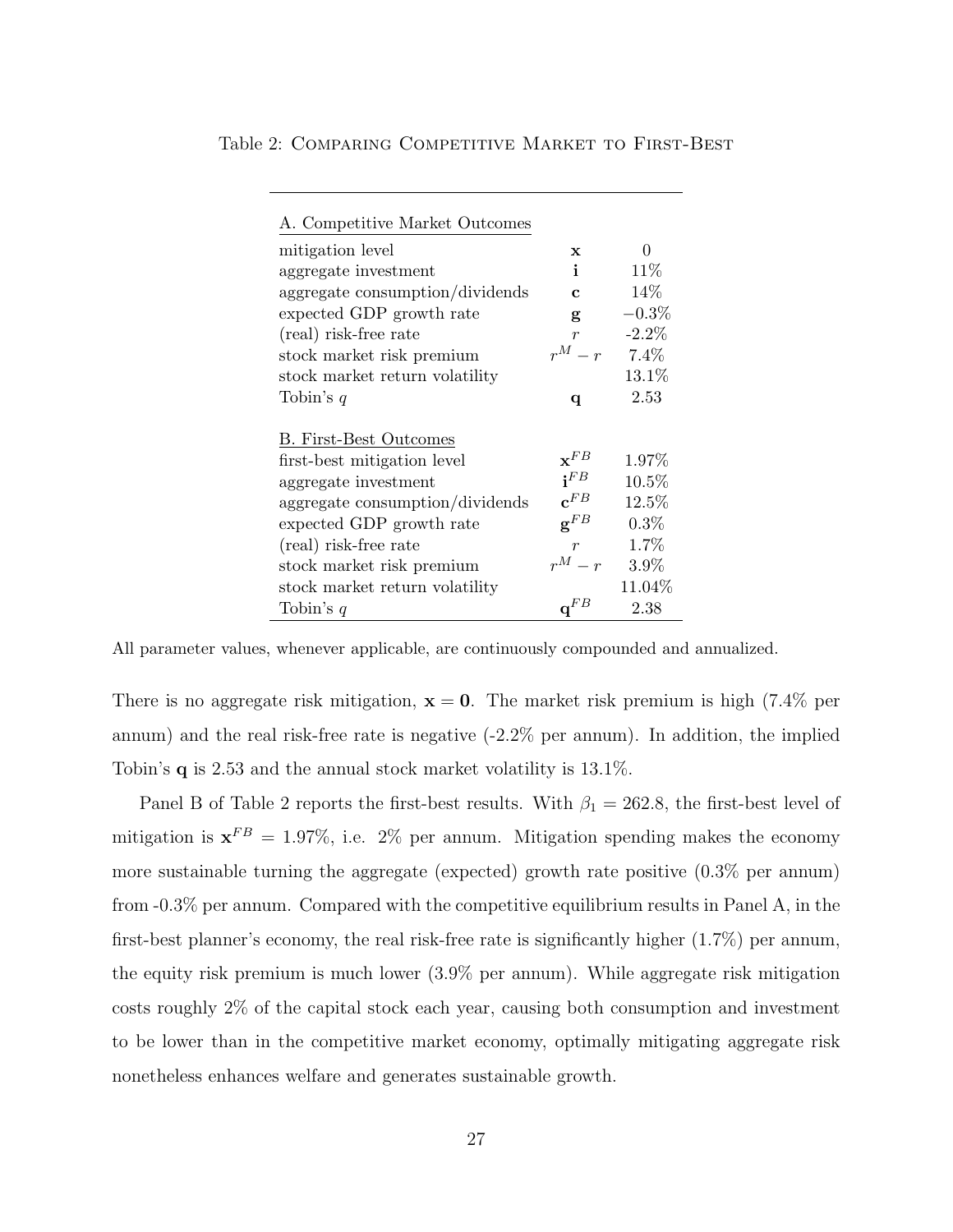

Figure 1: This figure plots the effects of aggregate mitigation  $x$  on aggregate investment i, aggregate Tobin's q, consumption c and the representative agent's welfare measure b. The parameters values are reported in Table 1.

#### 5.2 Findings

Relation between x and outcome variables of interest. Figure 1 show that as aggregate mitigation spending  $x$  increases, both the aggregate investment  $\mathbf{i}$  and consumption c decrease (see Panels A and C.) This is because fewer resources are left (after mitigation) to allocate between investment and consumption. As aggregate investment i decreases with x and the investment FOC implies that Tobin's q is monotonic in i, the market value of capital, q, also decreases with aggregate x (Panel B).

Finally, the social welfare measure first increases with  $x$  as the marginal benefit of mitigation is large for the society. As aggregate risk mitigation approaches 2% of the aggregate capital stock  $(x = 2\%)$ , welfare is maximized. Increasing mitigation spending further beyond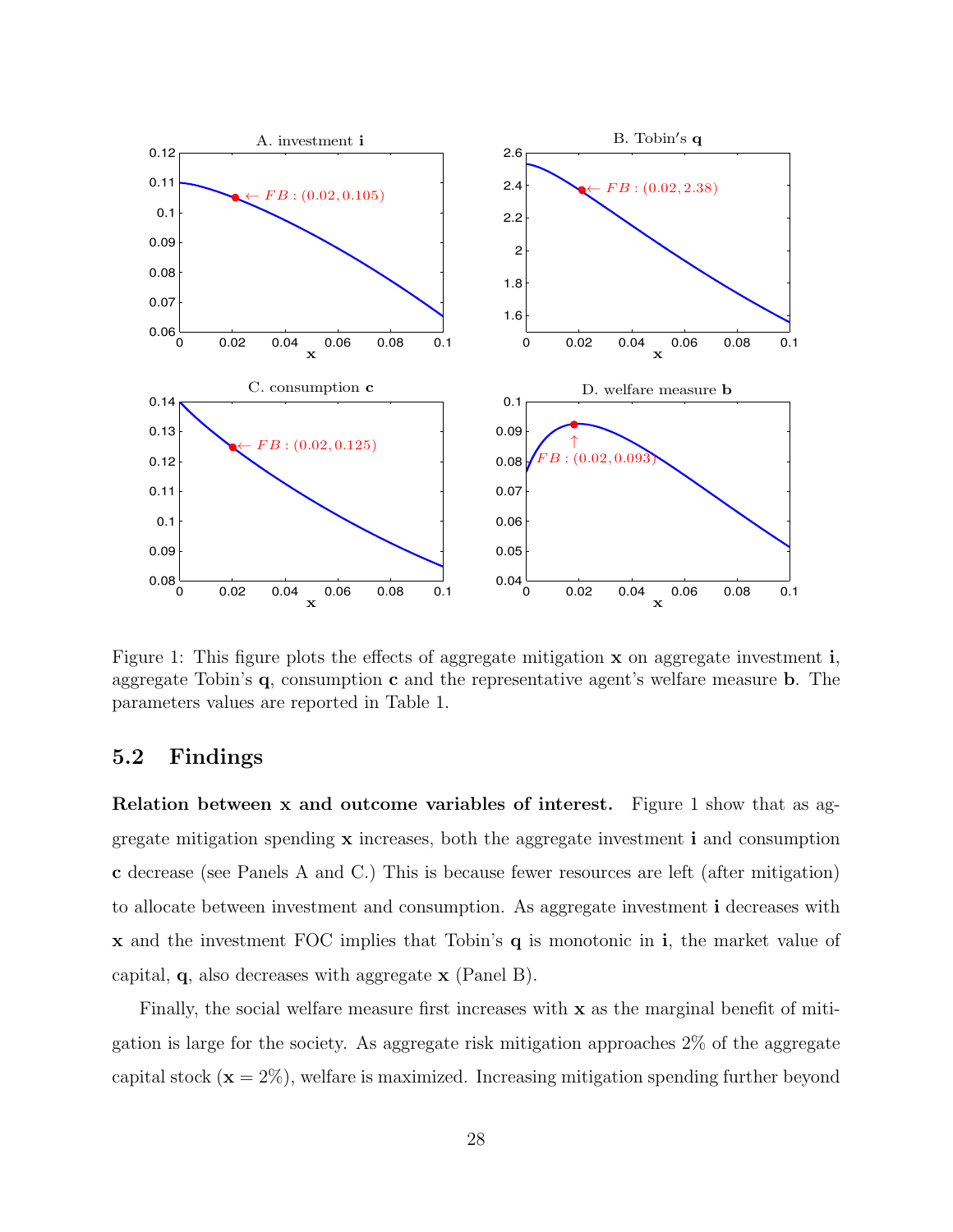this threshold lowers social welfare. Panel D describes the hump-shaped relation between social welfare (measured in certainty equivalent wealth b). Notice that at the first-best outcome, social welfare is nearly 20% higher than in the competitive equilibrium, i.e. when  $\mathbf{x} = 0.$ 



Figure 2: This figure plots the effects of (scaled) aggregate mitigation x on the expected growth rate **g**, the market risk premium  $r^M - r$ , the interest rate, and the wedge between the sustainable firm's cost of capital and the market return,  $\theta^U = r^U - r^M$ . The parameters values are reported in Table 1.

Panel A of Figure 2 shows that the expected growth rate **g** first increases and then decreases with (scaled) aggregate mitigation spending x. There are two opposing forces. On the one hand, increasing x makes the economy less risky and hence lowers conditional damages, which increases g. On the other hand, increasing x takes resources away from investment i. The net result is that the positive risk reduction effect dominates when x is low and the negative effect on investment dominates when x is sufficiently large. This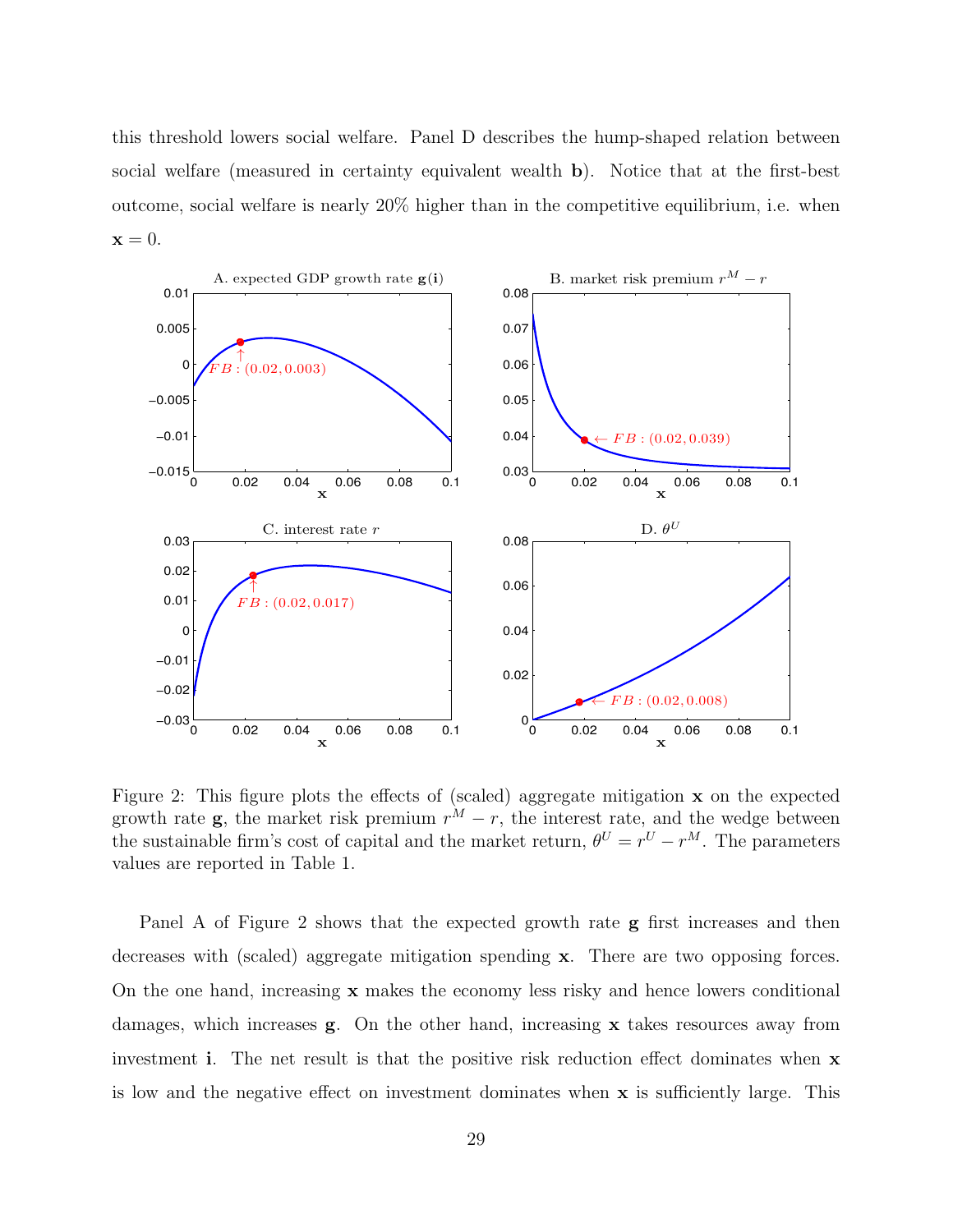explains the hump-shaped curve in Panel A.

Panel B of Figure 2 shows that the aggregate market risk premium, rp, decreases with (scaled) aggregate mitigation spending. This is because the equilibrium jump risk premium is proportional to  $\mathbb{E}^{x}[(1-Z)(Z^{-\gamma}-1)]$ , which decreases with **x** as Z becomes less fat tailed.

Panel C shows that the equilibrium risk-free rate r first increases and then decreases with x. The intuition for this result is as follows. On one hand, increasing x makes the distribution for Z less fat-tailed, which lowers the representative agent's precautionary savings demand and hence increases r as we see from (46). On the other hand, increasing **x** crowds out resources for investment i, which lowers the expected growth rate g, as we discussed above (Panel A) causing the interest rate to decrease. The negative crowding-out force is stronger when  $x$  is sufficiently large while the positive risk-reduction force is stronger when  $x$  is not too large. In equilibrium, we see that the equilibrium interest rate first increases and then decreases with x.

The cost of being an unsustainable firm. As we have shown, an unsustainable firm has a higher cost of capital than a sustainable one. Panel D of Figure 2 shows that the wedge between the cost of capital for an unsustainable firm and the market portfolio,  $\theta^{U} = r^{U} - r^{M}$ , increases with the scaled mitigation  $x$ . Because q decreases with  $x$  (see Figure 1) and  $\theta^U = \mathbf{x}/\mathbf{q}$ ,  $\theta^U$  unambiguously increases with x. The intuition for this result is as follows. As x increases, the unsustainable firm's cost of capital relative to the market increases as more mitigation has to be done by sustainable firms. Note that this wedge  $\theta^U$  does not depend on the mandate  $\alpha$ .

Next, we analyze how aggregate mitigation  $x$ , optimal mandate  $m$  for a firm to be sustainable, Tobin's q, and the cost-of-capital wedge,  $r^U - r^S$  between sustainable and unsustainable firms, vary as we increase the fraction of capital to support sustainable investing,  $\alpha$ .

The effect of  $\alpha$  on equilibrium mitigation x, mandate m, Tobin's q, and the cost**of-capital wedge,**  $r^{U}-r^{S}$ . Panel A of Figure 3 shows aggregate mitigation **x** increases with  $\alpha$  and reaches the first-best level  $\mathbf{x}^{FB}$  for  $\alpha \geq \underline{\alpha}^{FB}$ . This is intuitive, as with a higher  $\alpha$ , the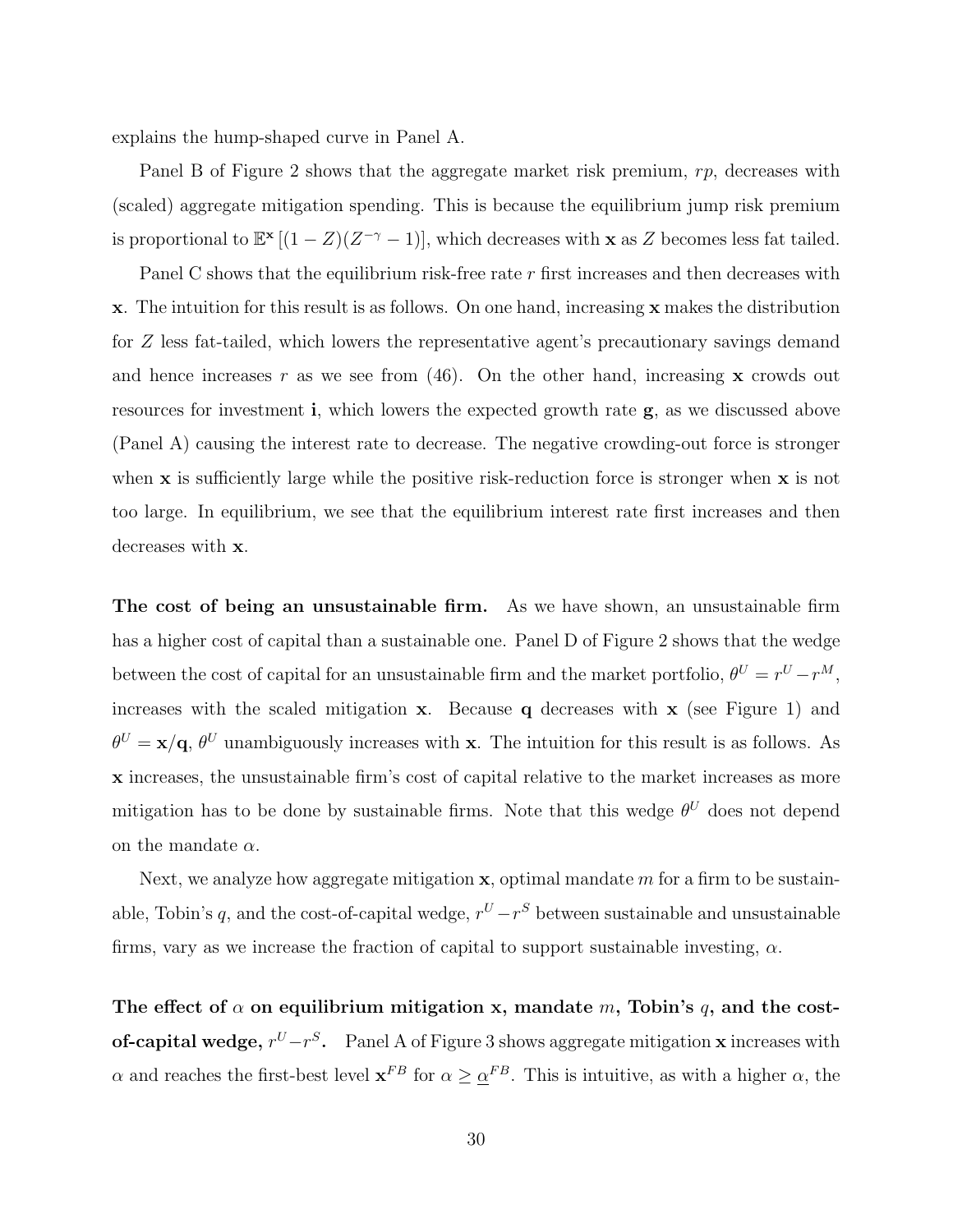

Figure 3: This figure plots the effects of  $\alpha$  on optimal (scaled) aggregate mitigation x and the cost-of-capital wedge  $r^U - r^S$ . The parameters values are reported in Table 1.

economy can support more mitigation spending. In this figure,  $\alpha^{FB} = 13.6\%$ . To attain the first-best planner's outcome, we need at least 13.6% of the firm in the economy that spends  $\mathbf{x}^{FB}/\underline{\alpha}^{FB} = 1.97\%/13.6\% = 14.5\%$  of their capital stock on mitigation and the remaining output  $A - \mathbf{x}^{FB} = 25\% - 14.5\% = 10.5\%$  on investment, so that the economy supports the first-best level of investment:  $i^{FB} = 10.5\%$  for both sustainable and unsustainable firms. As we increase  $\alpha$  beyond 13.6%, the economy can achieve the first-best resource allocation with a smaller mitigation spending mandate for sustainable firms. As a result, mitigation becomes less costly for sustainable firms and the required rate of return for them decreases.

Panel B of Figure 3 shows that the optimal mandate m is increasing with  $\alpha$  in the region where  $\alpha < 13.6\%$  and decreasing with  $\alpha$  in the region where  $\alpha > 13.6\%$ . When  $\alpha < \underline{\alpha}^{FB}$ , the sustainable firm spends their entire free cash flows  $\mathbf{x} = \alpha (A - \mathbf{i})$  on mitigation, which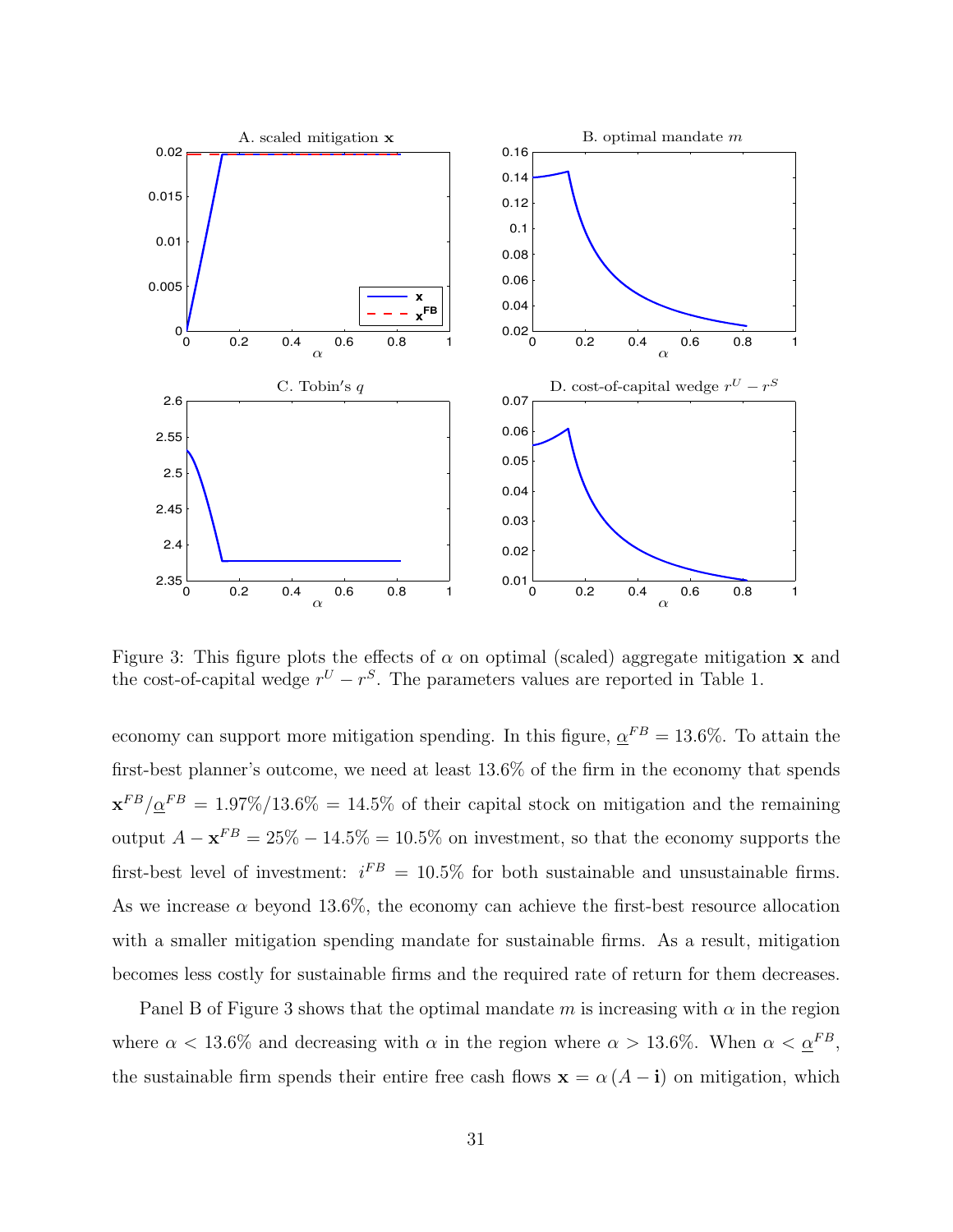implies  $m = x/\alpha = A - i$ . Since i is decreasing in x (see Panel A of Figure 1) and x is increasing in  $\alpha$  (see Panel A of of Figure 3), the optimal mandate m is thus increasing in α. When  $\alpha > \alpha^{FB}$ , the first-best outcome is attainable and each sustainable firm does their proportional share of mitigation:  $m = \mathbf{x}^{FB}/\alpha$ . It is immediate to see that m is decreasing in  $\alpha$ . We have explained the single-peaked pattern of m as a function of  $\alpha$ . Our calculation suggests that the amount of mandate required is high (around 14-16%) of capital, which is more than  $60\%$  of the sustainable firm's revenue  $AK$ .

Panel C of figure 3 shows that Tobin's q decreases with  $\alpha$  until we reach  $\alpha^{FB}$ . The intuition is as follows. In the region  $\alpha < \underline{\alpha}^{FB}$ , as we increase  $\alpha$ , mitigation spending **x** increases, which crowds out investment and in turn lowers Tobin's  $q$  as  $q$  is increasing in  $i$ (see Panels A and B of figure 1). In the region where  $\alpha > \underline{\alpha}^{FB}$ , the economy attains the first-best and hence  $\mathbf{q} \equiv \mathbf{q}^{FB}$ .

Finally, Panel D shows that the cost-of-capital wedge between sustainable and unsustainable firms,  $r^U - r^S$ , increases with  $\alpha$  until reaching  $\underline{\alpha}^{FB}$ , but then decreases with  $\alpha$ . Recall that equation (50) shows the cost-of-capital wedge,  $r^{U} - r^{S}$ , is equal to  $m/\mathbf{q}$ . As m increases and **q** decreases with  $\alpha$  in the region where  $\alpha < \underline{\alpha}^{FB}$  (Panels B and C), the cost-of-capital wedge,  $r^U - r^S$ , in equilibrium increases with  $\alpha$ . The intuition is that as  $\alpha$  increases, the economy supports more mitigation, the mandate is getting larger for each firm and moreover the firm's value falls as well. These two forces work towards the same direction increasing  $r^U - r^S$ . The wedge  $r^U - r^S$  reaches the maximum of 6.1% per annum when  $\alpha$  reaches  $\underline{\alpha}^{FB} = 13.6\%$ . The decreasing part reflects the simple fact that as there is more capital available to support the first-best level of mitigation, each firm spends less on mitigation and hence its required compensation in terms of cheaper cost of capital falls.

### 6 Conclusion

Sustainable finance mandates have grown significantly in the last decade in lieu of government failures to address climate disaster externalities. Firms that spend enough resources on mitigation of these externalities qualify for sustainable finance mandates. These mandates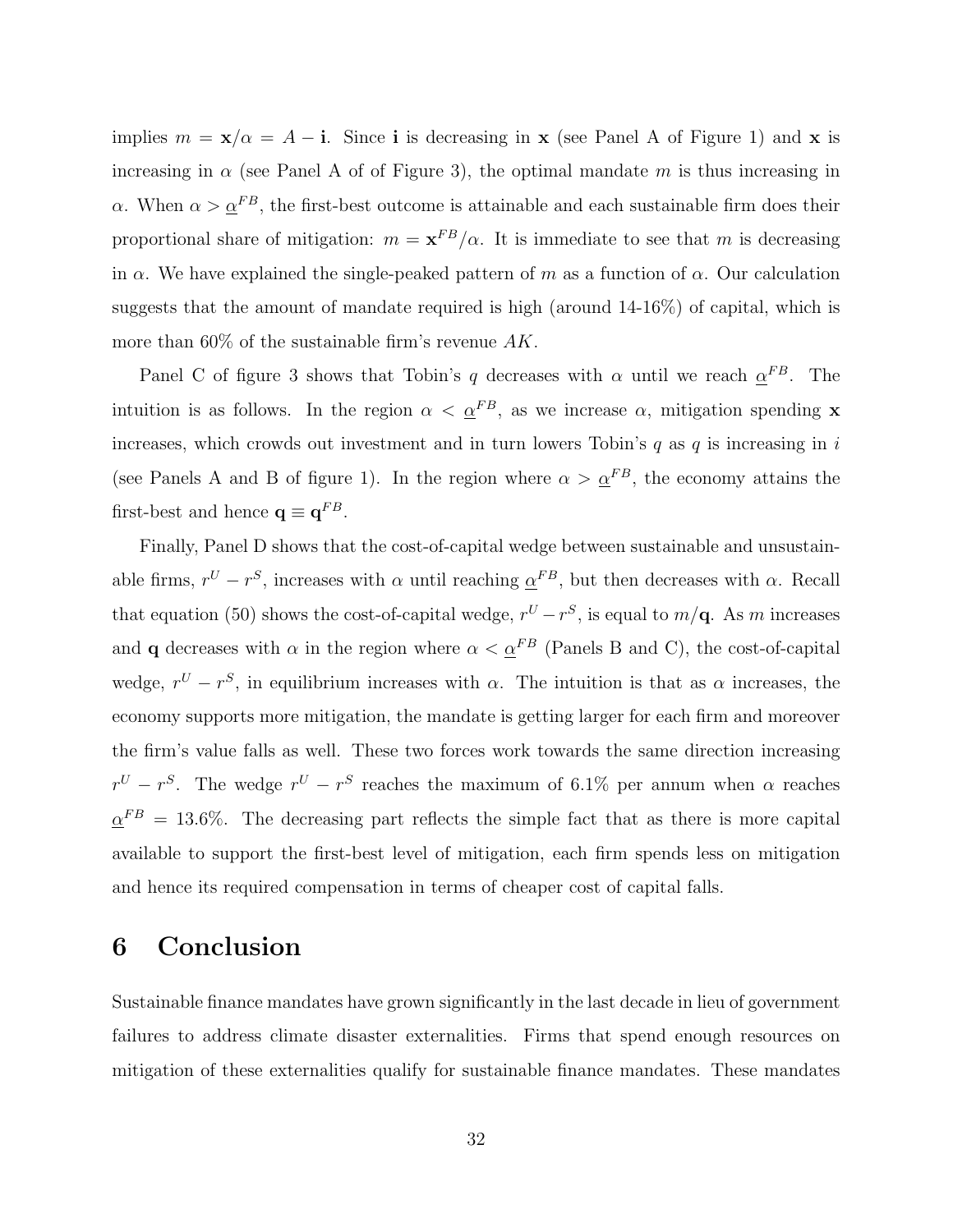incentivize otherwise ex-ante identical unsustainable firms to become sustainable for a lower cost of capital. We present and solve a dynamic stochastic general equilibrium model to address their welfare consequences. The model is highly tractable, particularly a simple formula that characterizes the cost-of-capital wedge as the tax rate on firm value to subsidize mitigation.

We then propose a calibration of our model based on global warming projections. A mandate of 82% of firms spending 9.6% of their output on mitigation for a 1% cost-of-capital wedge generates a first-best outcome. Mandates in practice are an order of magnitude too small, leaving significant welfare gains on the table. Welfare is nearly 20% higher while Tobin's  $q$  is only modestly lower in large sustainable finance mandate equilibrium compared to the competitive equilibrium because mitigation reduces aggregate risk.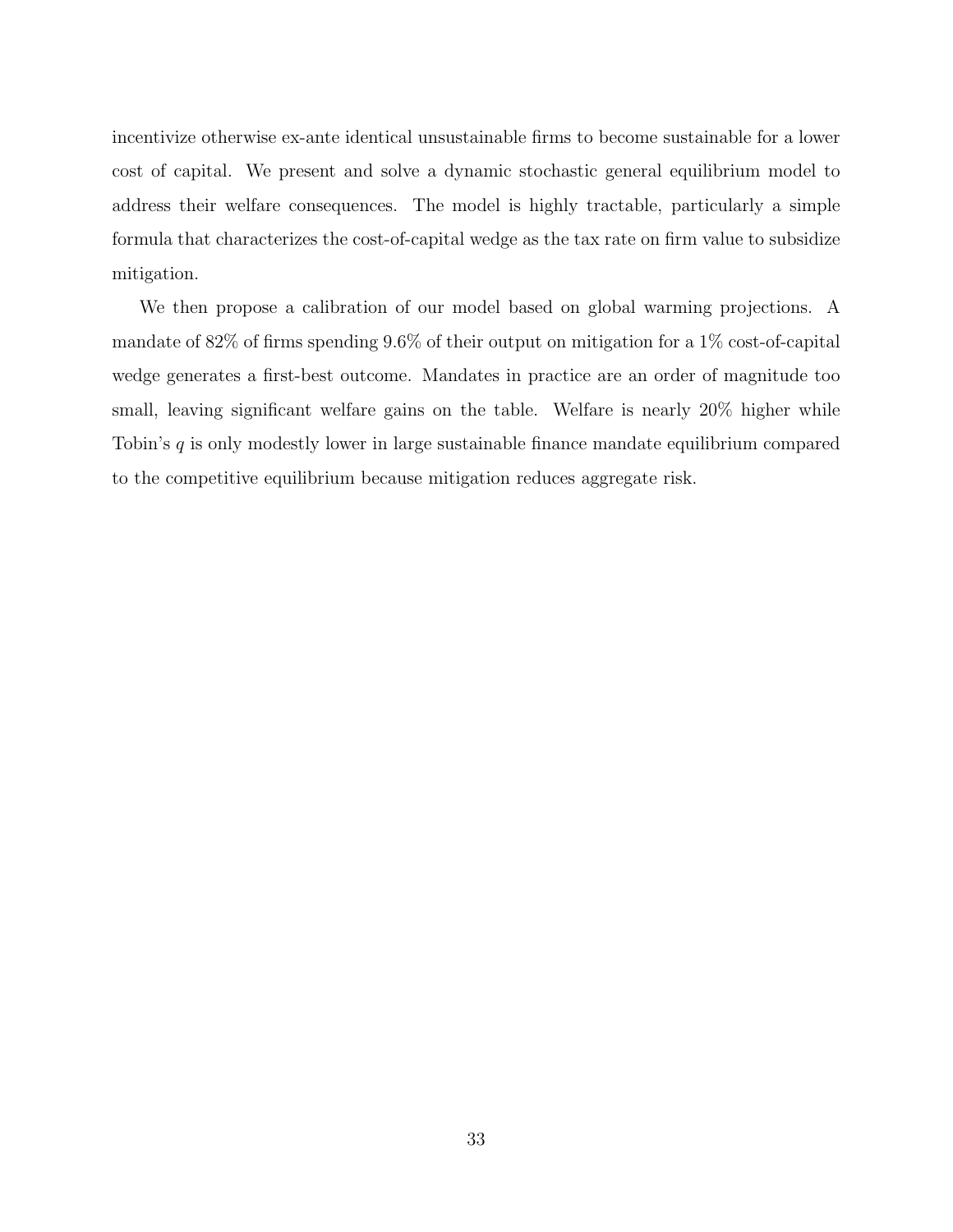#### References

- Abatzoglou, J.T. and Williams, A.P., 2016. Impact of anthropogenic climate change on wildfire across western US forests. Proceedings of the National Academy of Sciences, 113(42), pp.11770-11775.
- Akerlof, G.A., 1980. A theory of social custom, of which unemployment may be one consequence. The quarterly journal of economics, 94(4), pp.749-775.
- Arrow, K.J., 1972. Models of job discrimination. Racial discrimination in economic life, 83.
- Attanasio, O.P., and Vissing-Jørgensen (2003), A. and . Stock-market participation, intertemporal substitution, and risk-aversion. American Economic Review, 93(2), pp.383-391.
- Auffhammer, M., Hsiang, S.M., Schlenker, W. and Sobel, A., 2013. Using weather data and climate model output in economic analyses of climate change. Review of Environmental Economics and Policy, 7(2), pp.181-198.
- Bansal, R. and Yaron, A., 2004. Risks for the long run: A potential resolution of asset pricing puzzles. Journal of Finance, 59(4), pp.1481-1509.
- Barro, R.J., 2006. Rare Disasters and Asset Markets in the Twentieth Century. Quarterly Journal of Economics, 121: 823-866.
- Barro, R.J., and Jin, T., 2011. On the size distribution of macroeconomic disasters. Econometrica, 79(5): 1567-1589.
- Becker, G.S., 2010. The economics of discrimination. University of Chicago press.
- Burke, M., Hsiang, S.M. and Miguel, E., 2015. Global non-linear effect of temperature on economic production. Nature, 527(7577), pp.235-239.
- Cai, Y. and Lontzek, T.S., 2019. The social cost of carbon with economic and climate risks. Journal of Political Economy, 127(6), pp.2684-2734.
- Daniel, K.D., Litterman, R.B. and Wagner, G., 2019. Declining CO2 price paths. *Proceedings of* the National Academy of Sciences, 116(42), pp.20886-20891.
- Dell, M., Jones, B.F. and Olken, B.A., 2014. What do we learn from the weather? The new climate-economy literature. Journal of Economic Literature, 52(3), pp.740-98.
- Duffie, D. and Epstein, L.G., 1992. Stochastic differential utility. *Econometrica*, pp.353-394.
- Eberly, J., Rebelo, S. and Vincent, N., 2012. What explains the lagged-investment effect?. Journal of Monetary Economics, 59(4), pp.370-380.
- Epstein, L.G. and Zin, S.E., 1989. Substitution, risk aversion, and the temporal behavior of consumption. Econometrica, 57(4), pp.937-969.
- Gabaix, X., 2009. Power laws in economics and finance. Annual Review Economics, 1(1), pp.255-294.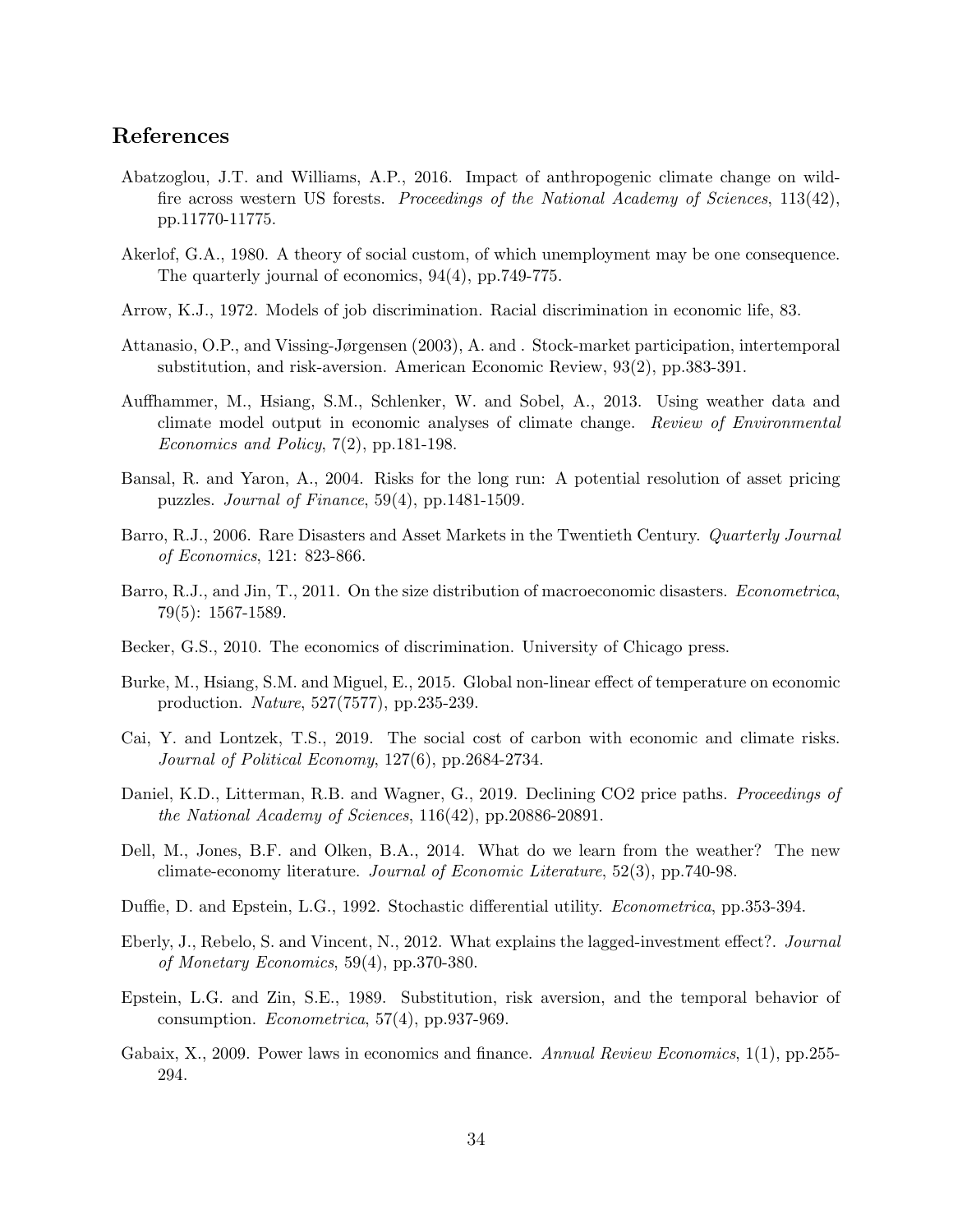- Golosov, M., Hassler, J., Krusell, P. and Tsyvinski, A., 2014. Optimal taxes on fossil fuel in general equilibrium. Econometrica, 82(1), pp.41-88.
- Grinsted, A., Ditlevsen, P. and Christensen, J.H., 2019. Normalized US hurricane damage estimates using area of total destruction, 1900-2018. Proceedings of the National Academy of Sciences, 116(48), pp.23942-23946.
- Hall, R.E., 1988. Intertemporal substitution in consumption. Journal of Political Economy, 96(2), pp.339-357.
- Heinkel, R., Kraus, A. and Zechner, J., 2001. The effect of green investment on corporate behavior. Journal of financial and quantitative analysis, pp.431-449.
- Hong, H. and Kacperczyk, M., 2009. The price of sin: The effects of social norms on markets. Journal of financial economics, 93(1), pp.15-36.
- Hong, H. Wang N., and Yang, J., 2020. Mitigating disaster risks in the age of climate change. NBER Working Paper.
- Jermann, U. J., 1998. Asset pricing in production economies. *Journal of Monetary Economics*, 41(2): 257-275.
- Jones, C.I., 1995. Time series tests of endogenous growth models. Quarterly Journal of Economics, 110(2), pp.495-525.
- Lucas, R. E., and Prescott, E. C., 1971. Investment under uncertainty. Econometrica, 39: 659-681.
- Merton, R.C., 1987. A simple model of capital market equilibrium with incomplete information. Journal of Finance, 42, 483-510.
- National Academy of Sciences (2016), Attribution of extreme weather events in the context of climate change. Washington, D.C.: The National Academies Press.
- Nordhaus, W.D., 2017. Revisiting the social cost of carbon. Proceedings of the National Academy of Sciences, 114(7), pp.1518-1523.
- Pastor, L., Stambaugh, R.F. and Taylor, L.A., 2019. Sustainable Investing in Equilibrium (No. w26549). National Bureau of Economic Research.
- Pindyck, R. S., and Wang, N., 2013. The economic and policy consequences of catastrophes. American Economic Journal: Economic Policy, 5(4): 306-339.
- Rietz, T. A., 1988. The equity risk premium: a solution. *Journal of Monetary Economics*, 22(1): 117-131.
- Romer, D., 1984. The theory of social custom: A modification and some extensions. The Quarterly Journal of Economics, 99(4), pp.717-727.
- Schlenker, W. and Roberts, M.J., 2009. Nonlinear temperature effects indicate severe damages to US crop yields under climate change. Proceedings of the National Academy of Sciences, 106(37), pp.15594-15598.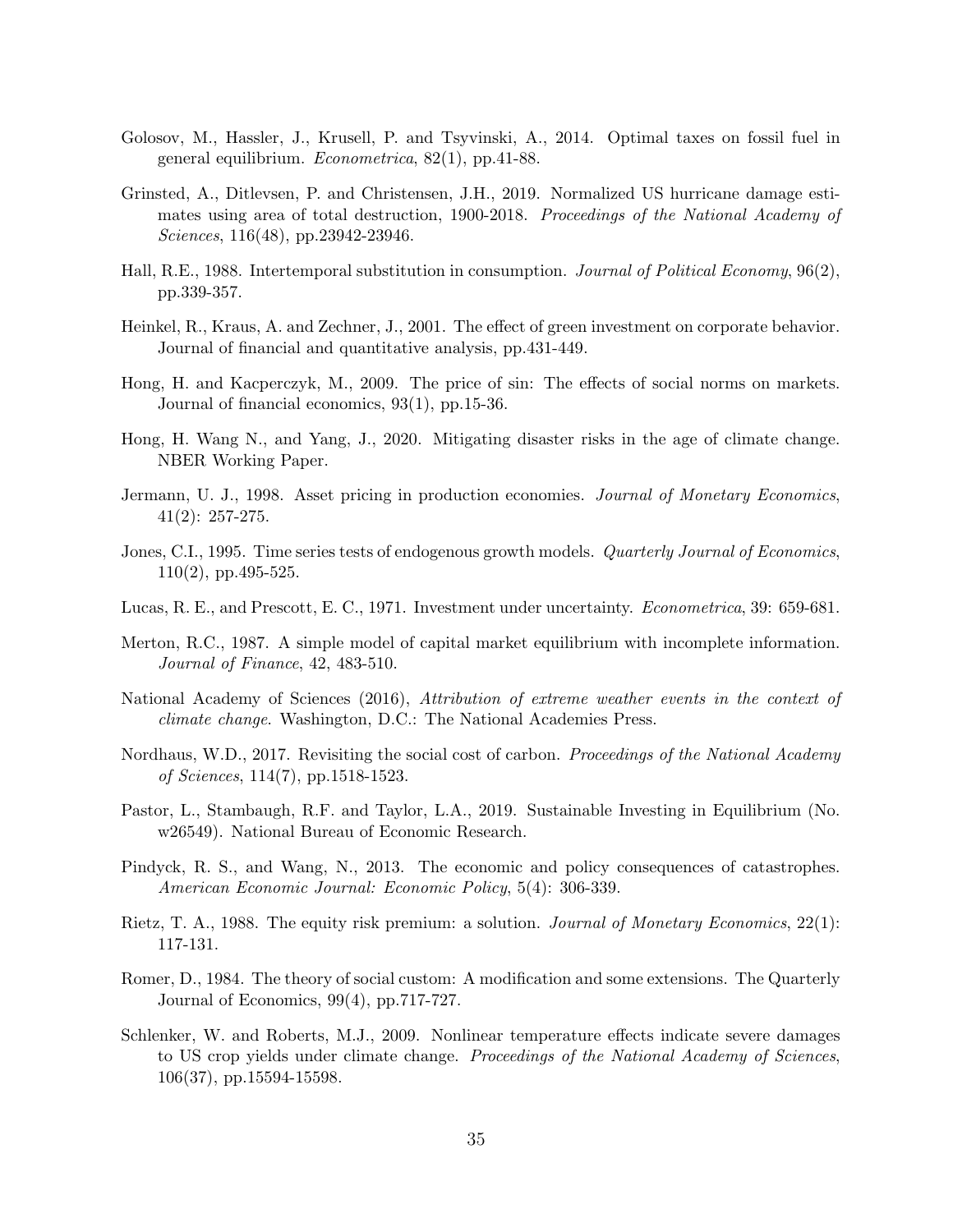- Stokey, N.L. and Rebelo, S., 1995. Growth effects of flat-rate taxes. Journal of Political Economy, 103(3), pp.519-550.
- Weil, P., 1990. Nonexpected utility in macroeconomics. Quarterly Journal of Economics, 105(1), pp.29-42.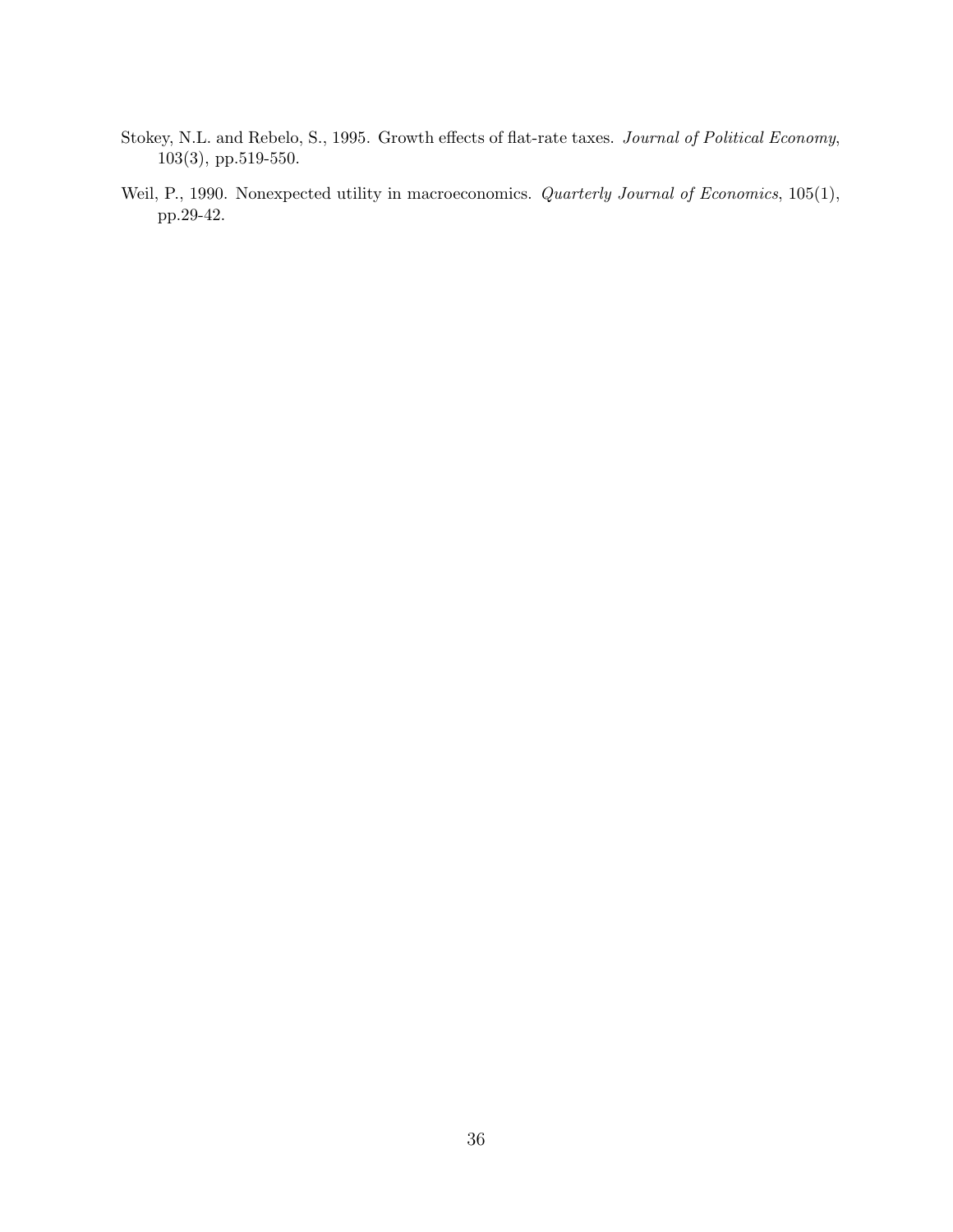## Appendices

## A Details for Model Solution

### A.1 Firm Value Maximization

Using the standard dynamic programming, we obtain the following HJB equation for  $Q^n$ :

$$
r^{n}Q^{n} = \max_{I^{n}, X^{n}} AK^{n} - I^{n} - X^{n} + \left(\Phi(I^{n}, K^{n})Q_{K}^{n} + \frac{1}{2}(\sigma K^{n})^{2}Q_{KK}^{n}\right) + \lambda \mathbb{E}\left[Q^{n}(ZK^{n}) - Q^{n}(K^{n})\right].
$$
\n(A.58)

And then substituting  $Q^n(K) = q^n K^n$  into (A.58), we obtain

$$
r^{n}q^{n} = \max_{i^{n},x^{n}} A - i^{n} - x^{n} + \phi(i^{n})q^{n} + \lambda \left[\mathbb{E}(Z) - 1\right]q^{n}.
$$
 (A.59)

The FOC for investment implied by (A.59) is

$$
q^n = \frac{1}{\phi'(i^n)},\tag{A.60}
$$

which is the standard Tobin's q formula (e.g., Hayashi, 1982). As  $x^U \ge 0$  and  $x^S \ge m$ , the optimal mitigation spending is  $x^U = 0$  for a type-U firm and  $x^S = m$  for a type-S firm. as no firm wants to spend more than it has to on mitigation.

We may rewrite (A.59) as

$$
q^{n} = \max_{i^{n}} \frac{A - i^{n} - x^{n}}{r^{n} - g(i^{n})},
$$
\n(A.61)

where  $g(i^n) = \phi(i^n) - \lambda(1 - \mathbb{E}(Z))$ . Equation (A.61) implies (33).

As all firms have the same Tobin's q in equilibrium, we have  $i^S = i^U = \mathbf{i}$  and

$$
\mathbf{q} = \frac{A - \mathbf{i} - m}{r^S - g(\mathbf{i})} = \frac{A - \mathbf{i}}{r^U - g(\mathbf{i})}.
$$
\n(A.62)

#### A.2 Household's Optimization Problem

Using the same procedure as in Pindyck and Wang (2013) and Hong, Wang, and Yang (2020), we can show that both the optimal risk-free asset holding and the jump hedging demand for all levels of Z are zero in equilibrium. Therefore, then may rewrite the household's wealth dynamics given by (13) as follows

$$
dW_t = W_{t-} \left[ \left[ r + (r^S - r) \pi_{t-}^S + (r^U - r)(1 - \pi_{t-}^S) \right] dt + \sigma d\mathcal{B}_t - (1 - Z) \left( d\mathcal{J}_t - \lambda dt \right) \right] - C_{t-} dt,
$$
\n(A.63)

where  $\pi^S = H^S / (H^S + H^U) = H^S / W$ .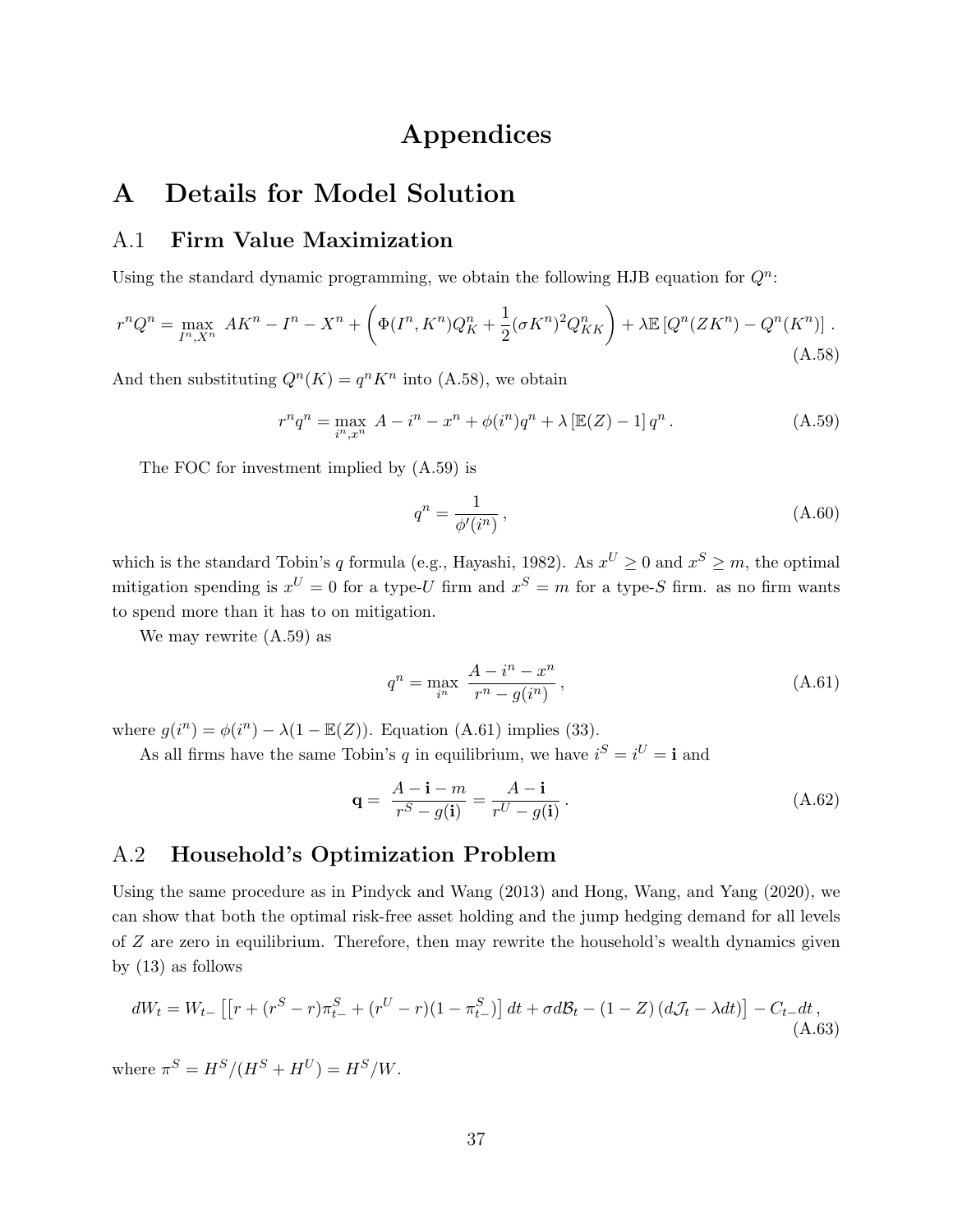The post-jump wealth is  $W^{\mathcal{J}} = W - (1 - Z) W = ZW$ . The following HJB equation characterizes the value function  $J(W)$ :

$$
0 = \max_{C, \pi^S} f(C, J) + [rW + ((r^S - r)\pi^S + (r^U - r)(1 - \pi^S) + \lambda(1 - \mathbb{E}(Z))) W - C] J'(W) + \frac{\sigma^2 W^2 J''(W)}{2} + \lambda \int_0^1 [J(ZW) - J(W)] \xi(Z) dZ,
$$
 (A.64)

subject to  $\pi^S \ge \alpha$ . The FOC for consumption C is the standard condition:

$$
f_C(C, J) = J'(W).
$$
\n(A.65)

Because the S- and the U-portfolio have exactly the same (diffusion and jump) risk exposures with probability one, the optimality for  $\pi^S$  is positive infinity if  $r^S > r^U$  as we can see from (A.64). This is not an equilibrium. In equilibrium,  $r^S \leq r^U$  and  $\pi^S = \alpha$  holds. We later pin down the equilibrium relation between  $r^S$  and  $r^U$ .

Let  $J_t = J(W_t)$  denote the household's value function. We show that

$$
J(W) = \frac{1}{1 - \gamma} (uW)^{1 - \gamma},
$$
\n(A.66)

where  $u$  is a constant determined endogenously. Substituting  $(A.66)$  into the FOC  $(A.65)$  yields the following linear consumption rule:

$$
C(W) = \rho^{\psi} u^{1-\psi} W. \tag{A.67}
$$

#### A.3 Market Equilibrium

First, a sustainable firm spends minimally on mitigation:  $x^S = \frac{X^S}{K^S}$ . Second, in equilibrium, the household invests all wealth in the stock market and holds no risk-free asset,  $H = W$  and  $W = Q^{S} + Q^{U}$ , and has zero disaster hedging position,  $\delta(Z) = 0$  for all Z. Third, the representative agent's (dollar amount) investment in the S portfolio is equal to the total market value of sustainable firms,  $\pi^S = \alpha$  and (dollar amount) investment for the U portfolio is equal to the total market value of unsustainable firms,  $\pi^U = 1 - \alpha$ . Finally, goods market clears.

By using the preceding equilibrium conditions together with  $H = W = Q^S + Q^U = q^S K^S +$  $q^U K^U = q(K^S + K^U) = qK$ ,  $W^{\mathcal{J}} = ZW$  and  $\pi^S = \alpha$ , we obtain

$$
\alpha r^{S} + (1 - \alpha)r^{U} = r + \gamma \sigma^{2} + \lambda \mathbb{E}\left[ (1 - Z)(Z^{-\gamma} - 1) \right] = r^{M},\tag{A.68}
$$

$$
p(Z) = \lambda Z^{-\gamma} \xi(Z). \tag{A.69}
$$

Using  $\alpha r^S + (1 - \alpha)r^U = r^M$ ,  $\mathbf{x} = \alpha m$ , and (A.62), we obtain

$$
\frac{A - \mathbf{i} - \mathbf{x}}{r^M - g(\mathbf{i})} = \frac{\alpha (A - \mathbf{i} - m) + (1 - \alpha)(A - \mathbf{i})}{\alpha r^S + (1 - \alpha)r^U - g(\mathbf{i})}
$$
\n
$$
= \frac{\alpha \mathbf{q}(r^S - g(\mathbf{i})) + (1 - \alpha)\mathbf{q}(r^U - g(\mathbf{i}))}{\alpha (r^S - g(\mathbf{i})) + (1 - \alpha)(r^U - g(\mathbf{i}))} = \mathbf{q},
$$
\n(A.70)